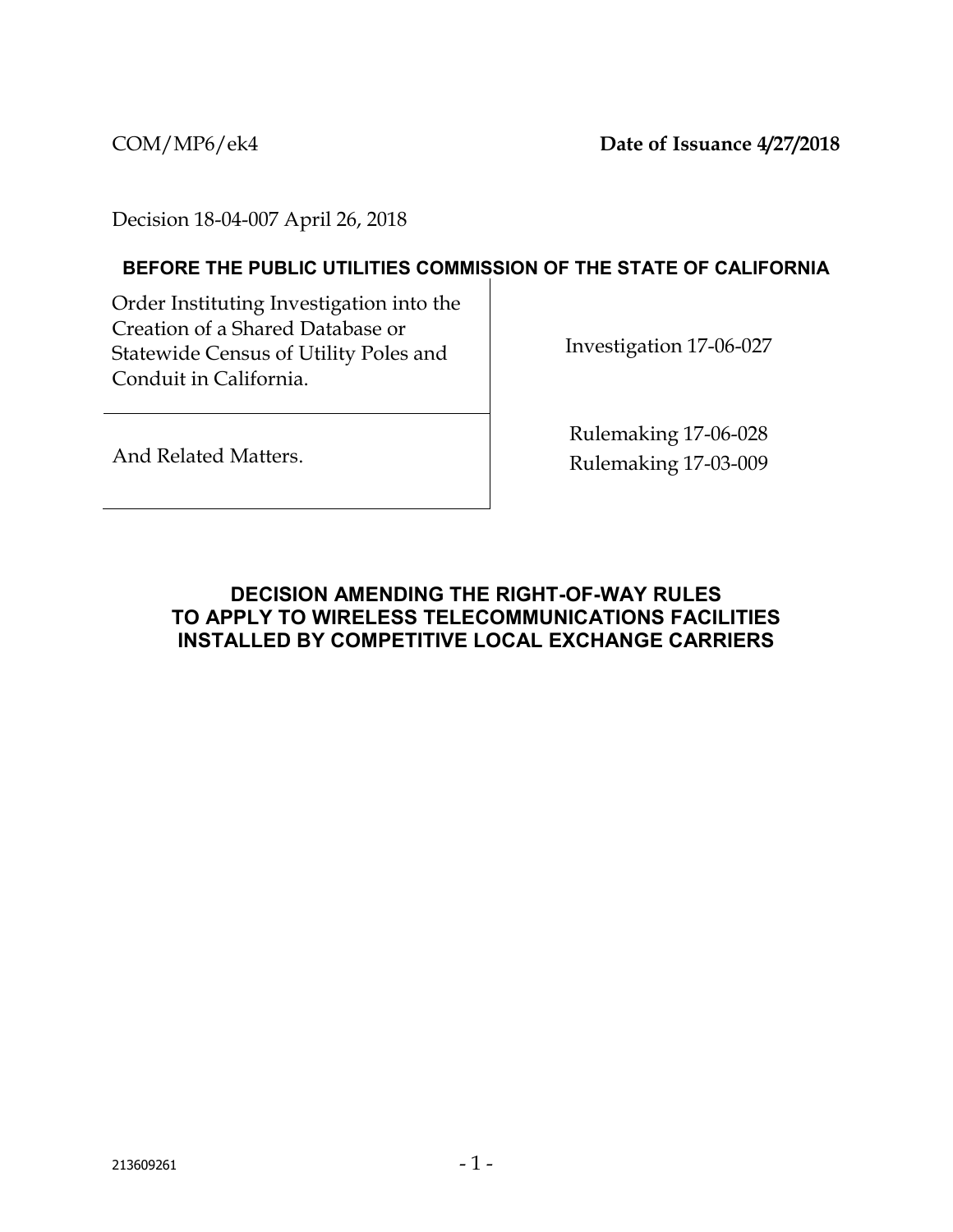# TABLE OF CONTENTS

# **Title**

|                                                     |      | DECISION AMENDING THE RIGHT-OF-WAY RULES                   |  |  |
|-----------------------------------------------------|------|------------------------------------------------------------|--|--|
|                                                     |      | TO APPLY TO WIRELESS TELECOMMUNICATIONS FACILITIES         |  |  |
| INSTALLED BY COMPETITIVE LOCAL EXCHANGE CARRIERS  1 |      |                                                            |  |  |
|                                                     |      |                                                            |  |  |
| 1.                                                  |      |                                                            |  |  |
|                                                     |      |                                                            |  |  |
|                                                     | 1.2. |                                                            |  |  |
|                                                     | 1.3. |                                                            |  |  |
|                                                     | 1.4. |                                                            |  |  |
| 2.                                                  |      |                                                            |  |  |
|                                                     |      | 2.1. Amending the ROW Rules to Encompass All CLEC Wireless |  |  |
|                                                     |      |                                                            |  |  |
|                                                     |      |                                                            |  |  |
|                                                     |      | 2.1.2.                                                     |  |  |
|                                                     |      |                                                            |  |  |
|                                                     |      |                                                            |  |  |
|                                                     |      |                                                            |  |  |
|                                                     |      | 2.2.2.                                                     |  |  |
|                                                     |      | 2.2.3.                                                     |  |  |
|                                                     |      | 2.2.3.1                                                    |  |  |
|                                                     |      |                                                            |  |  |
|                                                     |      | 2.2.3.3                                                    |  |  |
|                                                     |      |                                                            |  |  |
|                                                     |      | 2.3.1.                                                     |  |  |
|                                                     |      | 2.3.2.<br>2.3.3.                                           |  |  |
|                                                     |      |                                                            |  |  |
|                                                     | 2.4. |                                                            |  |  |
|                                                     |      | 2.4.2.                                                     |  |  |
|                                                     |      | 2.4.3.                                                     |  |  |
|                                                     | 2.5. | Adopted Amendments to the Text of the ROW Rules 28         |  |  |
|                                                     | 2.6. |                                                            |  |  |
|                                                     | 2.7. |                                                            |  |  |
|                                                     | 2.8. |                                                            |  |  |
|                                                     |      |                                                            |  |  |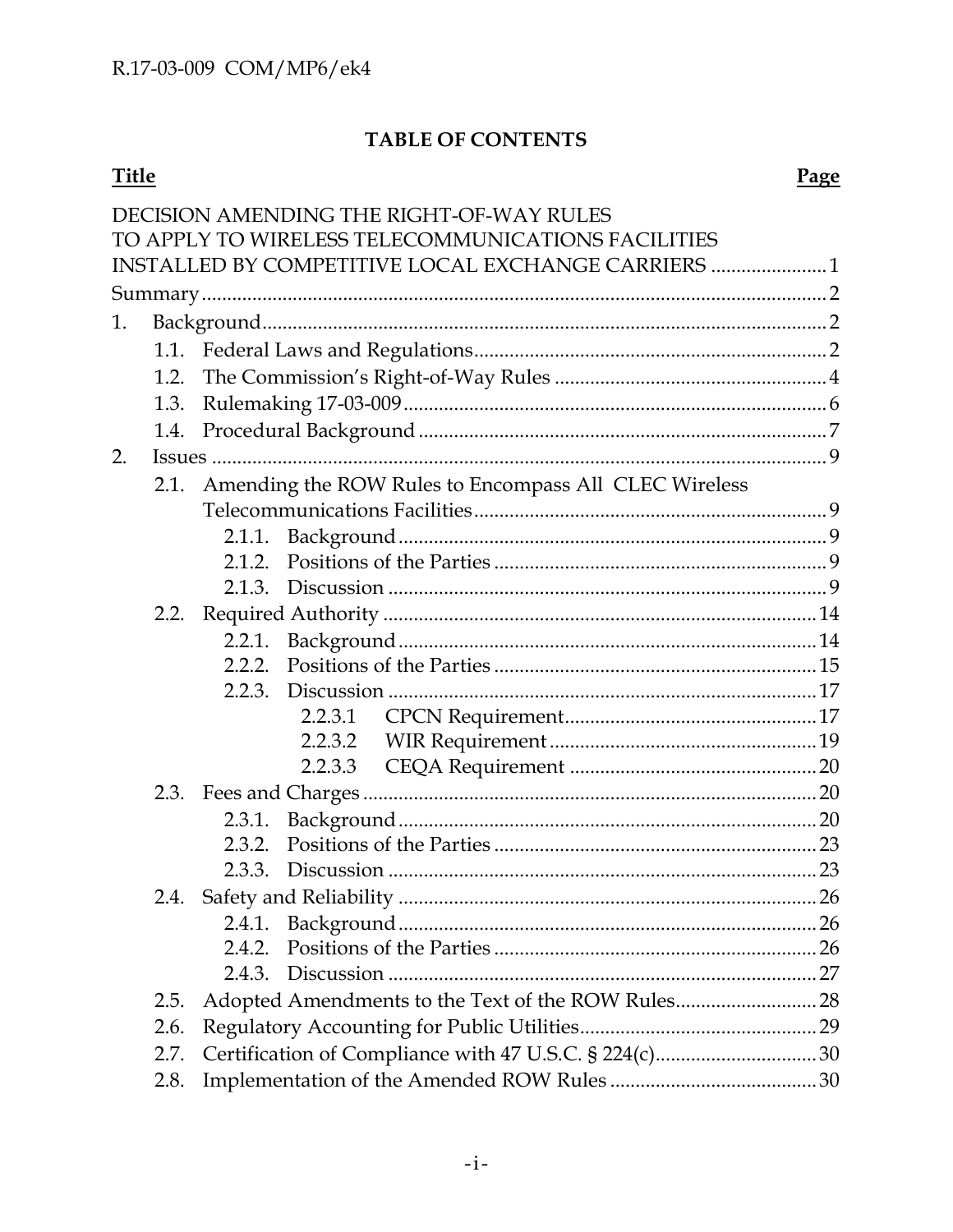# **TABLE OF CONTENTS (cont.)**

| <b>Title</b> | Page |  |
|--------------|------|--|
|              |      |  |
|              |      |  |
|              |      |  |
|              |      |  |
|              |      |  |
|              |      |  |
|              |      |  |
|              |      |  |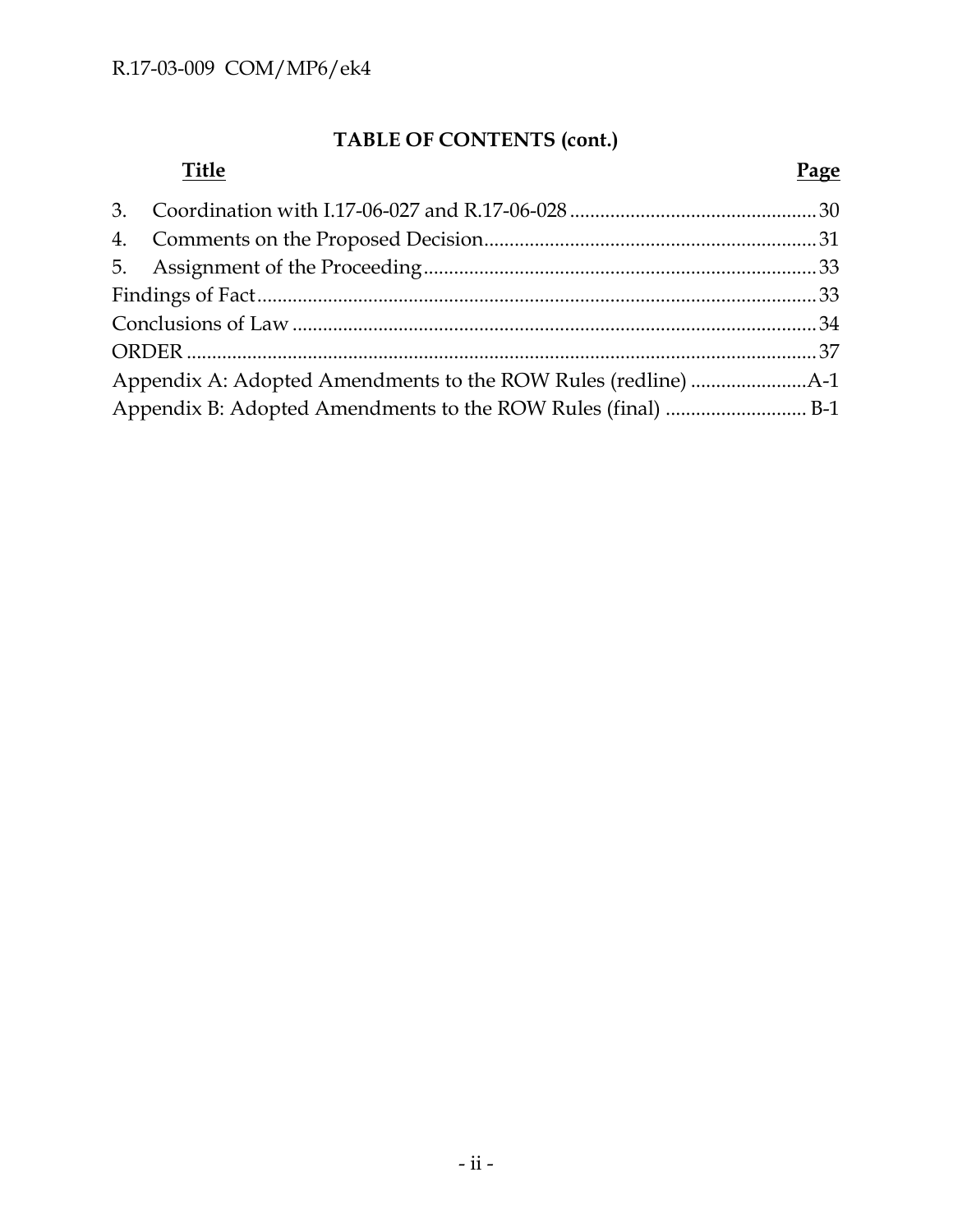## **DECISION AMENDING THE RIGHT-OF-WAY RULES TO APPLY TO WIRELESS TELECOMMUNICATIONS FACILITIES INSTALLED BY COMPETITIVE LOCAL EXCHANGE CARRIERS**

#### **Summary**

Today's Decision amends the Right-of-Way Rules (ROW Rules) set forth in Decision 16-01-046 to provide competitive local exchange carriers (CLECs) with expanded nondiscriminatory access to public utility infrastructure for the purpose of installing antennas and other wireless telecommunications facilities. The adopted amendments to the ROW Rules include a default "per-foot fee" for CLECs' wireless pole attachments.

Today's Decision finds that the adopted amendments to the ROW Rules are in the public interest because the amendments will facilitate investment in wireless infrastructure, foster competition among providers of wireless services, expand access to wireless services in unserved and underserved areas, and encourage widespread deployment of broadband wireless services. The adopted amendments do not adversely affect worker safety, public safety, or the reliability of co-located utility facilities (e.g., electric power lines).

This proceeding is closed.

## **1. Background**

 $\overline{a}$ 

## **1.1. Federal Laws and Regulations**

Title 47 of the United States Code, at Section 224(f) ("47 U.S.C. § 224(f)"), requires every utility<sup>1</sup> to provide "a cable television system or any telecommunications carrier with nondiscriminatory access to any pole, duct,

<sup>&</sup>lt;sup>1</sup> 47 U.S.C. § 224 (a)(1) defines the term "utility" as "any person who is a local exchange carrier or an electric, gas, water, steam, or other public utility, and who owns or controls poles, ducts, conduits, or rights-of-way used, in whole or in part, for any wire communications."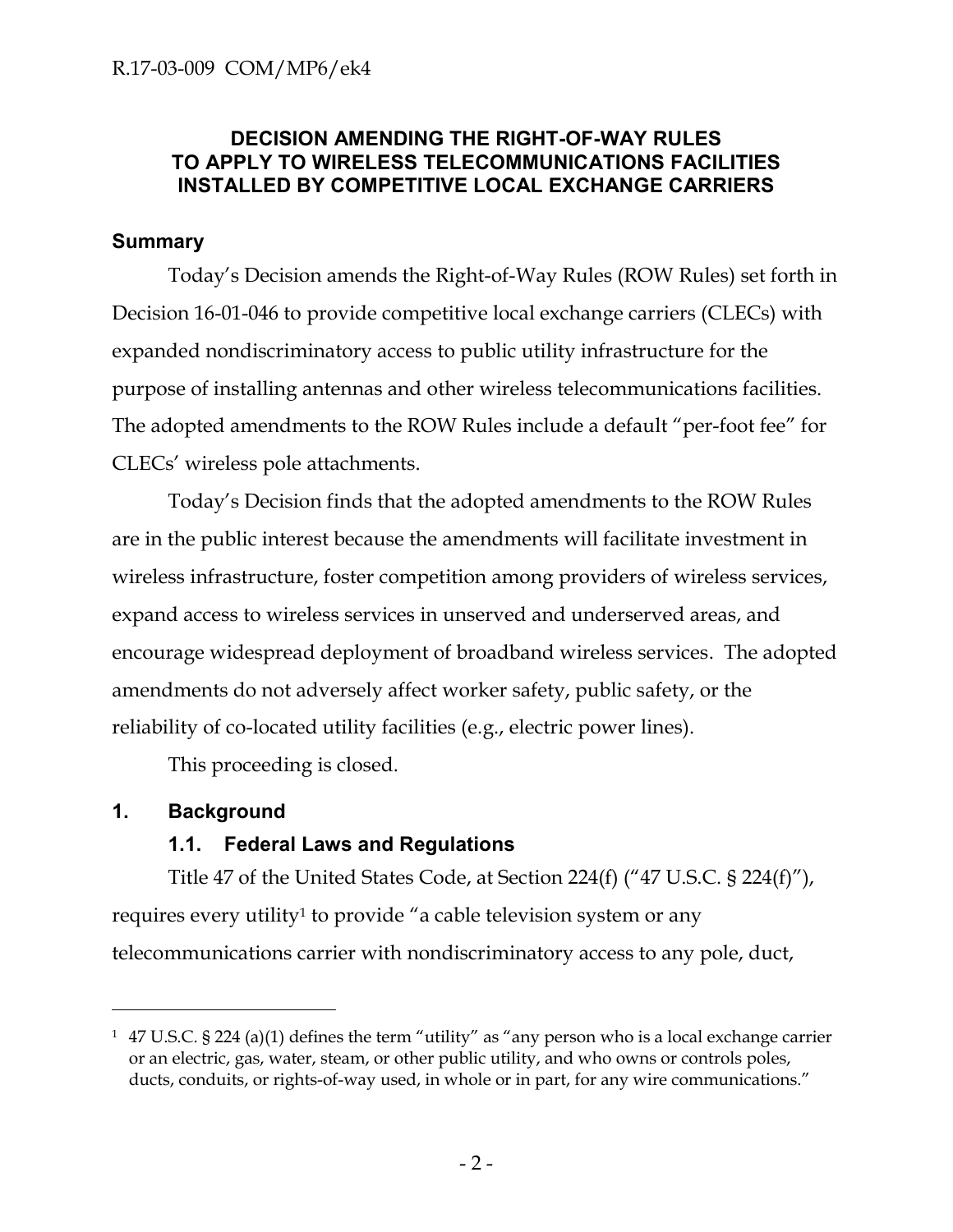### R.17-03-009 COM/MP6/ek4

conduit, or right-of-way owned or controlled by" the utility except in situations where a utility cannot provide access because of "insufficient capacity and for reasons of safety, reliability and generally applicable engineering principles." The Federal Communications Commission (FCC) is required by 47 U.S.C. § 224(b)(1) to "regulate the rates, terms, and conditions for pole attachments to provide that such rates, terms, and conditions are just and reasonable, and… to hear and resolve complaints concerning such rates, terms, and conditions." The FCC has determined that 47 U.S.C. § 224 applies to wireless carriers and wireless pole attachments. 2

A State may preempt the FCC's regulation of pole attachments. Specifically, 47 U.S.C. § 224(c)(1) provides that "[n]othing in this section shall be construed to apply to, or to give the [FCC] jurisdiction with respect to rates, terms, and conditions, or access to poles, ducts, conduits, and rights-of-way… where such matters are regulated by a State." For such preemption to occur, a State must certify to the FCC that the State has enacted regulations that meet the following conditions set forth in 47 U.S.C.  $\S$  224(c)(2) and (3):

- (2) Each State which regulates the rates, terms, and conditions for pole attachment shall certify to the [FCC] that - -
	- (A) it regulates such rates, terms, and conditions; and
	- (B) in so regulating such rates, terms, and conditions, the State has the authority to consider and does consider the interests of the subscribers of the services offered via such attachment, as well as the interests of the consumers of the utility service.

<sup>2</sup> FCC 11-50 (rel. Apr. 7, 2011) at ¶¶ 12, 77, and 153.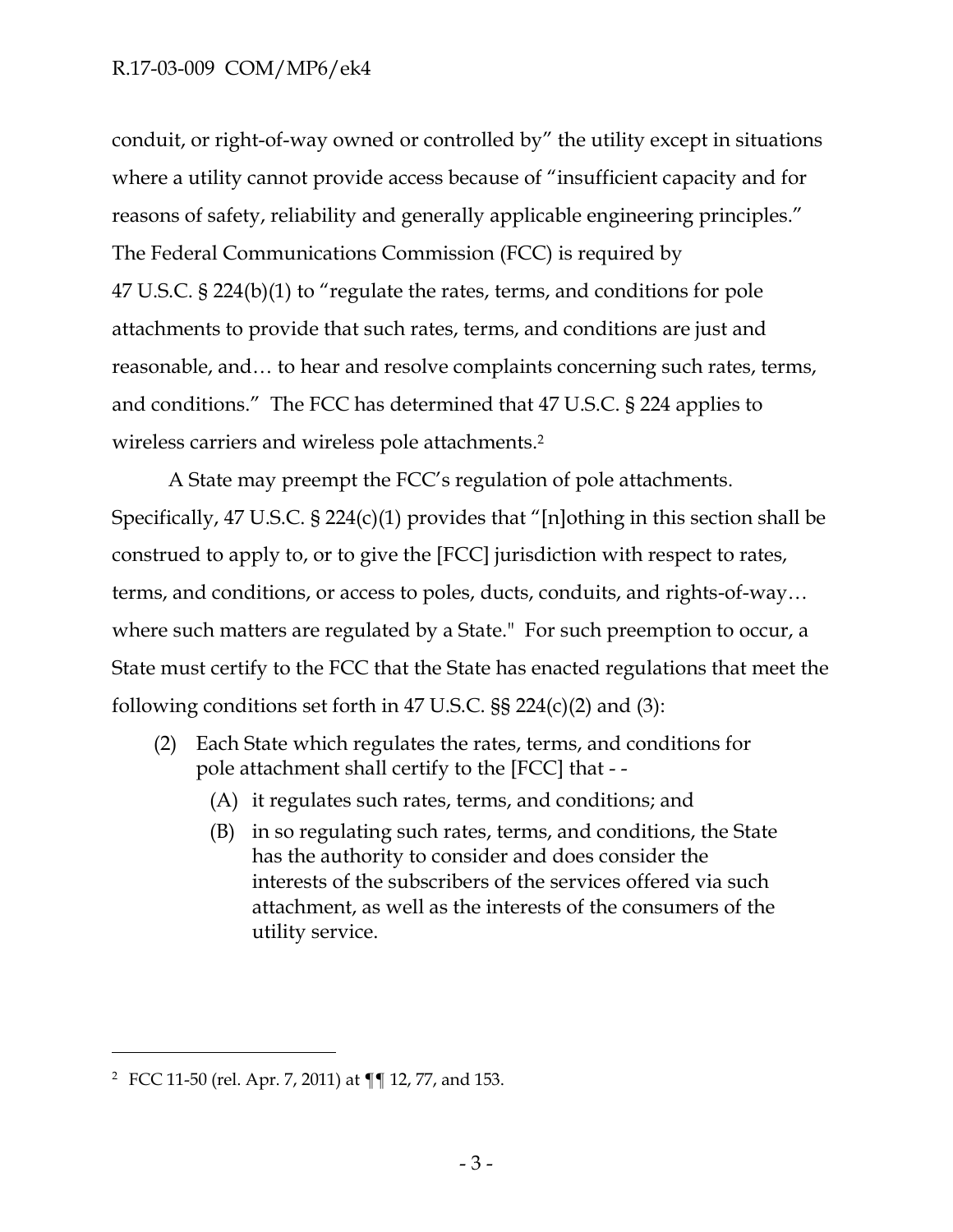#### R.17-03-009 COM/MP6/ek4

 $\overline{a}$ 

- (3) For purposes of this subsection, a State shall not be considered to regulate the rates, terms, and conditions for pole attachments - -
	- (A) unless the State has issued and made effective rules and regulations implementing the State's regulatory authority over pole attachments; and
	- (B) with respect to any individual matter, unless the State takes final action on a complaint regarding such matter -
		- i. within 180 days after the complaint is filed with the State or
		- ii. within the application period prescribed for such final action in such rules and regulations of the State, if the prescribed period does not extend beyond 360 days after the filing of such complaint.

In Decision (D.) 98-10-058 and D.16-01-046, the California Public Utilities Commission (CPUC or Commission) provided certification pursuant to 47 U.S.C. § 224(c) that the Commission regulates the rate, terms, and conditions of access to poles, ducts, conduits, and rights-of-way in conformance with  $47$  U.S.C.  $\S$  $\S$  224(c)(2) and (3).<sup>3</sup> As a result, the Commission has preempted the FCC's regulation of pole attachments in California.

#### **1.2. The Commission's Right-of-Way Rules**

California Public Utilities Code Sections (Pub. Util. Code §§) 701 and 767 authorize the Commission to establish rates, terms, and conditions for joint use of public utility poles, ducts, conduits, and rights-of-way (together, "public utility infrastructure").

In D.98-10-058, as modified by D.16-01-046, the Commission adopted rules that provide competitive local exchange carriers (CLECs), <sup>4</sup> commercial mobile

 $3\,$  D.98-10-058 at Conclusions of Law (COLs) 2 and 3, and D.16-01-046 at COLs 2 and 21.

<sup>4</sup> D.98-10-058 uses the terms "competitive local carrier" and "CLC" to identify a CLEC.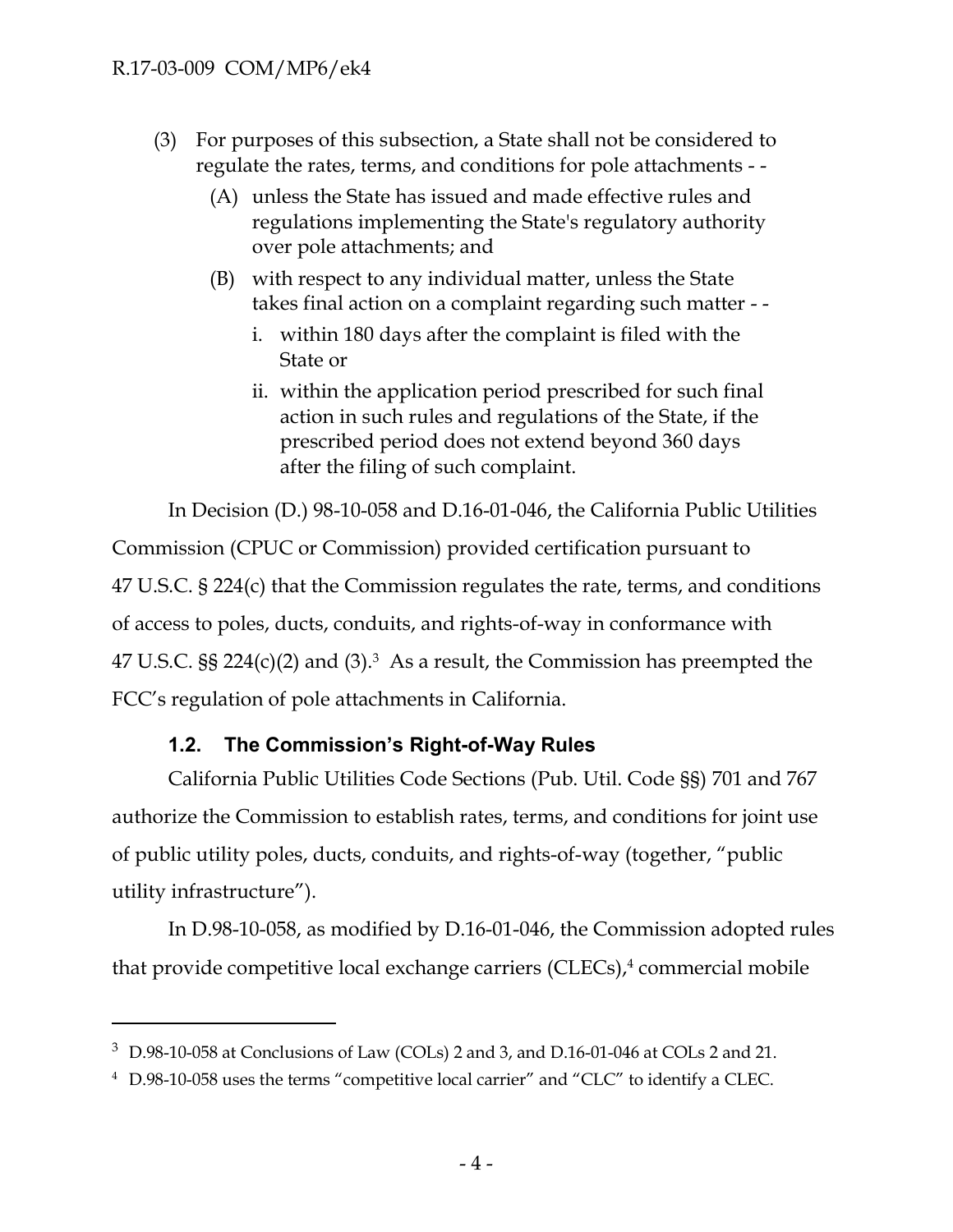radio service (CMRS) carriers, and cable television (CATV) corporations with nondiscriminatory access to public utility infrastructure that is owned or controlled by (1) large and midsized incumbent local exchange carriers; and (2) three electric utilities consisting of Pacific Gas and Electric Company, San Diego Gas & Electric Company, and Southern California Edison Company. The Commission's rules for nondiscriminatory access to public utility infrastructure are referred to as the "Right-of-Way Rules" ("ROW Rules") and address the following matters:

- 1. Requests to access a public utility's infrastructure by CLECs, CMRS carriers, CATV corporations, including the contents of the requests, deadlines for utility responses, and timeframes for the utility to complete make-ready work.
- 2. Protections for proprietary information.
- 3. Fees and contracts for access to public utility infrastructure.
- 4. Reservations of infrastructure capacity for future use.
- 5. Procedures for expedited resolution of disputes.
- 6. Safety standards for access to public utility infrastructure.

The ROW Rules are administered by the Commission in the form of preferred outcomes. Parties may negotiate access agreements that depart from these preferred outcomes, but in resolving any access dispute the Commission will consider how closely each party has conformed to these preferred outcomes.

Of importance to today's decision, the current ROW Rules apply only to the following types of facilities:

- Wireline facilities installed by CATV corporations and CLECs.
- Wireless facilities installed by CMRS carriers and related wireline facilities installed by CMRS carriers.
- Wireless facilities installed by CLECs that use fixed wireless technology to provide point-to-multipoint service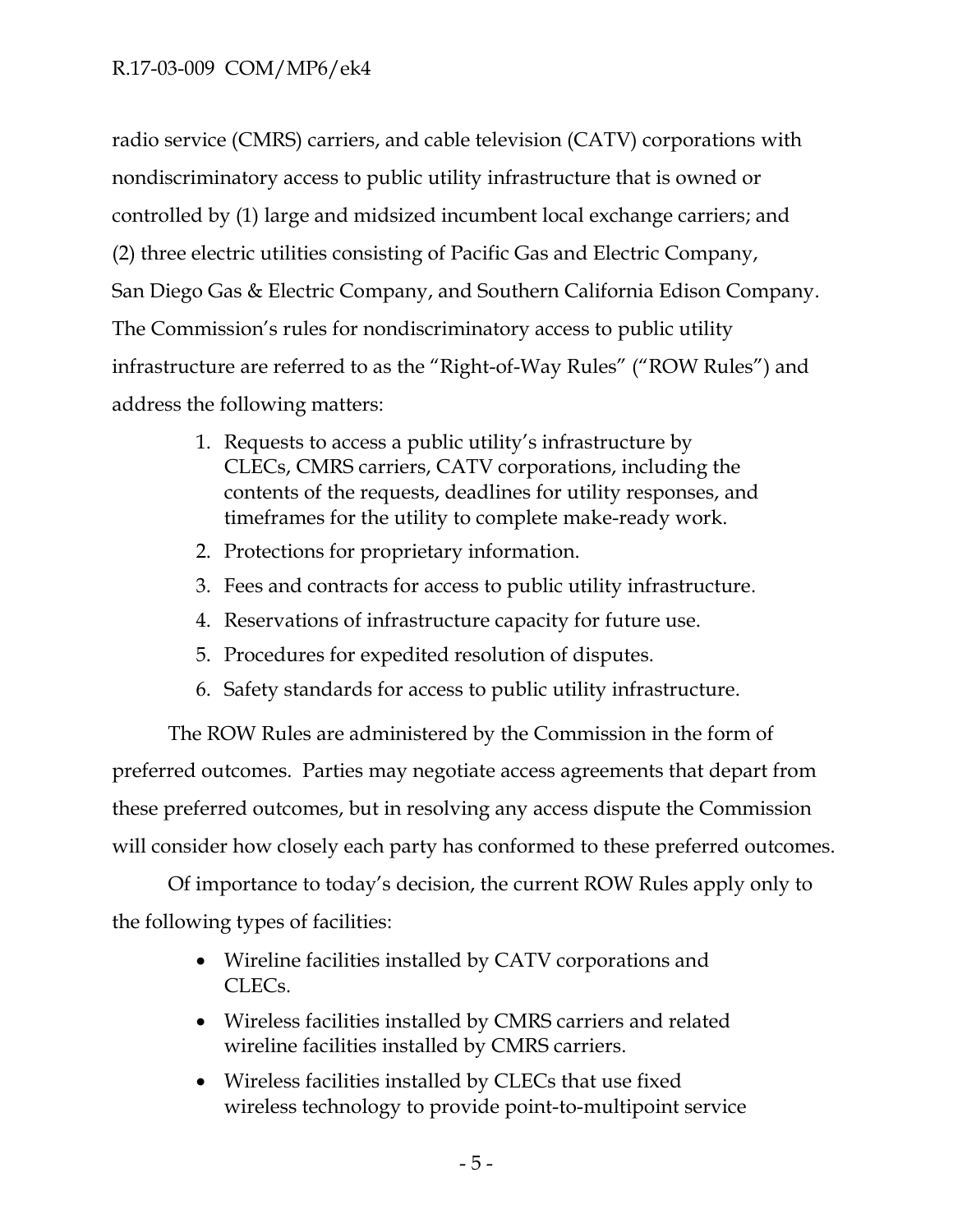$\overline{a}$ 

at fixed locations (fixed wireless facilities). The ROW Rules do not apply to other types of CLEC wireless facilities.

## **1.3. Rulemaking 17-03-009**

The Commission issued Order Instituting Rulemaking (OIR) 17-03-009 in response to Petition 16-08-016 filed by the Wireless Infrastructure Association pursuant to Pub. Util. Code § 1708.5. 5 As set forth in OIR 17-03-009, the following issues are within the scope of this proceeding:

- 1. Whether it is in the public interest to amend the ROW Rules to encompass all CLEC wireless facilities. The ROW Rules currently apply to CLEC fixed wireless facilities, but not to other types of CLEC wireless facilities.
- 2. The specific amendments to the ROW Rules that are necessary to provide nondiscriminatory access to public utility infrastructure for CLEC wireless facilities. The scope of potential amendments to the ROW Rules is limited to CLEC wireless facilities and any associated CLEC wireline facilities.
- 3. The specific Commission authority that a CLEC must possess to install wireless facilities under the ROW Rules, such as a certificate of public convenience and necessity (CPCN) to provide facilities-based competitive local exchange service; a Wireless Identification Registration to provide facilities-based CMRS; and/or a final environmental impact report, negative declaration, or other documents that may be required by the California Environmental Quality Act for the installation or construction of wireless facilities.
- 4. Just and reasonable fees and charges for access to public utility infrastructure for CLEC wireless facilities.

<sup>&</sup>lt;sup>5</sup> Pub. Util. Code § 1708.5 allows "interested persons to petition the commission to adopt, amend, or repeal a regulation."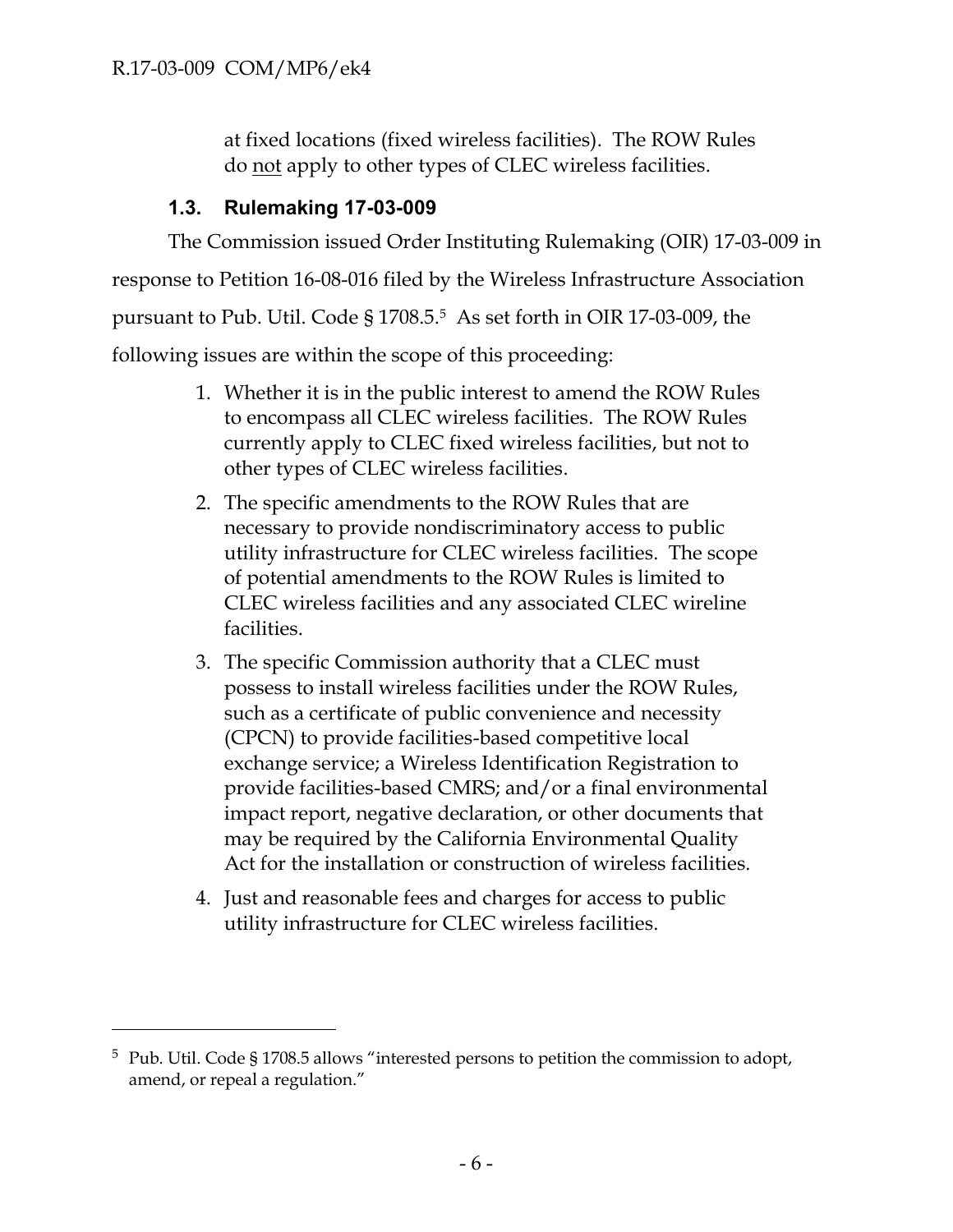- 5. Additional regulations that may be necessary, if any, to ensure that CLEC wireless facilities are designed, constructed, operated, inspected, and maintained to (A) protect worker safety and public safety, and (B) preserve the reliability of co-located utility facilities (e.g., power lines and telephone lines).
- 6. Certification of any adopted amendments to the ROW Rules in accordance with 47 U.S.C. 224(c).

The Commission further determined that adopted amendments to the ROW Rules, if any, will apply prospectively in accordance with Rule 6.3(a) of the Commission's Rules of Practice and Procedure, and will not apply to the contractual rates, terms, and conditions for existing CLEC installations.

On June 29, 2017, the Commission issued the combined Order Instituting Investigation (OII) 17-06-027 and OIR 17-06-028. The combined OII/OIR consolidated the instant proceeding, Rulemaking 17-03-009, with Investigation (I.) 17-06-027 and Rulemaking (R.) 17-06-028, subject to the condition that such consolidation would not affect the scope and schedule for R.17-03-009.<sup>6</sup>

## **1.4. Procedural Background**

The Commission approved OIR 17-03-009 at its business meeting on March 23, 2017, and issued OIR 17-03-009 on April 3, 2017. The OIR, or a notice of availability of the OIR, was served on the following:

- The service lists for Petition 16-08-016, Petition 16-07-009, and R.14-05-001.
- All CLECs that have a CPCN to provide full facilities-based or limited facilities-based local exchange service.
- All CMRS carriers that have a CPCN or Wireless Identification Registration to provide facilities-based CMRS.

 $6$  Combined OII/OIR at 1, 23, 38, and Ordering Paragraph 4.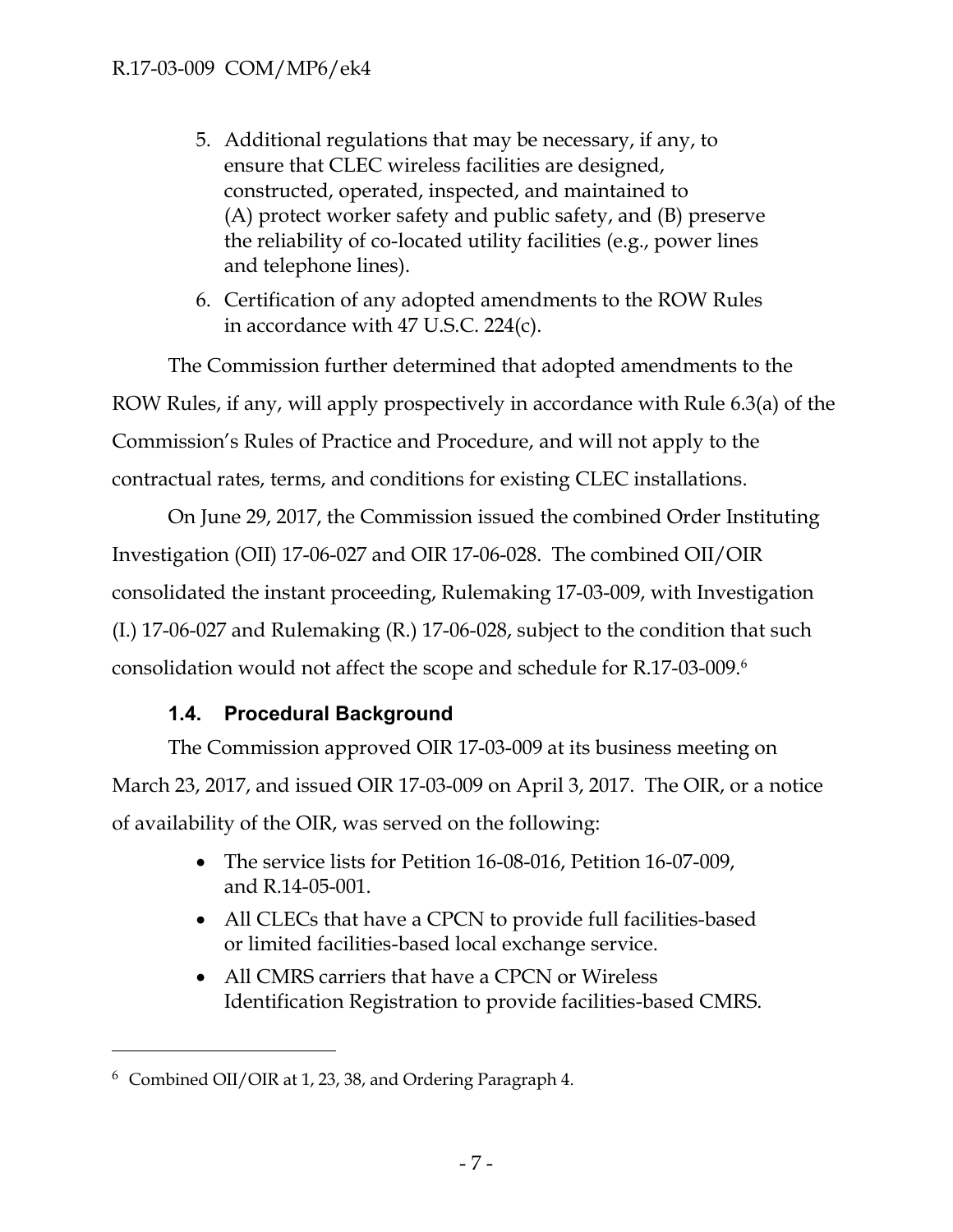All California counties, incorporated cities, and incorporated towns, to the extent practical.

Combined prehearing conference statements and opening comments were filed on May 3, 2017, by the following parties:

- AT&T California (U-1001-C) and AT&T Mobility (together, " $AT&T"$ ).
- California Association of Competitive Telecommunications Companies (CALTEL).
- The California Cable and Telecommunications Association.
- Cox California Telcom, LLC (U-5684-C) (Cox)
- Pacific Gas and Electric Company (PG&E).
- San Diego Gas & Electric Company (SDG&E).
- Southern California Edison Company (SCE).
- The Wireless Infrastructure Association (WIA).

Reply comments were filed on May 15, 2017, by the following parties: AT&T, Cox, PG&E, SCE, SDG&E, WIA, the City and County of San Francisco, and the Commission's Safety and Enforcement Division (SED). The Commission also received letters from the City of Rancho Cucamonga and the County of Los Angeles Department of Public Works.<sup>7</sup>

A prehearing conference was held on June 12, 2017, and the *Assigned Commissioner's Scoping Memo and Ruling* was issued on June 26, 2017 (Scoping Memo). In accordance with the Scoping Memo, WIA arranged an all-party meeting on July 12, 2017, where WIA's and Cox's subject matter experts responded to interested parties' written discovery requests and follow-up questions regarding CLEC wireless facilities and services.

 $7$  These letters are part of the administrative record for this proceeding.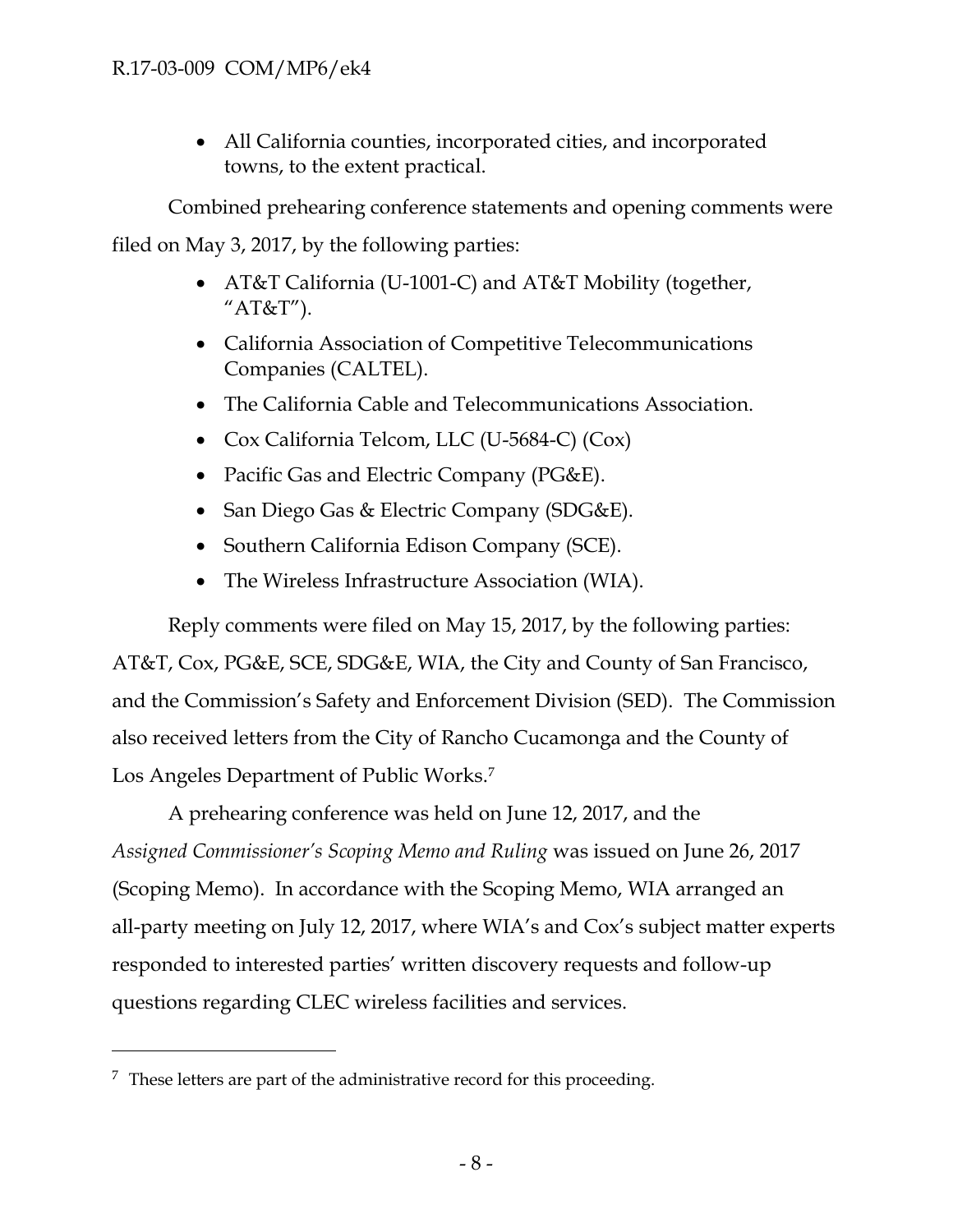The following parties filed supplemental comments on August 4, 2017: CALTEL, Cox, ExteNet Systems (California), LLC (U-6959-C) (ExteNet), WIA, and jointly by PG&E, SCE, and SDG&E (together, "the investor-owned electric utilities" or "Electric IOUs"). The following parties filed supplemental reply comments on August 18, 2017: Cox, ExteNet, and WIA.

There were no requests for evidentiary hearings and none were held.

## **2. Issues**

## **2.1. Amending the ROW Rules to Encompass All CLEC Wireless Telecommunications Facilities**

## **2.1.1. Background**

The ROW Rules provide CLECs with nondiscriminatory access to public utility infrastructure for the purpose of installing (1) wireline telecommunications facilities, and (2) fixed wireless telecommunications facilities. The scope of this proceeding includes the issue of whether the ROW Rules should be amended to encompass other types of CLEC wireless telecommunications facilities.

## **2.1.2. Positions of the Parties**

Most parties – including AT&T, CALTEL, Cox, WIA, and the Electric IOUs – recommend that the ROW Rules be amended so that the Rules apply to all CLEC wireless facilities, regardless of technology, that are used to provide telecommunications services authorized by the CLECs' CPCNs. There is no opposition to this recommendation.

## **2.1.3. Discussion**

We conclude for the following reasons that it is in the public interest to amend the ROW Rules to encompass all CLEC wireless facilities that are necessary or useful for the provision of telecommunications services authorized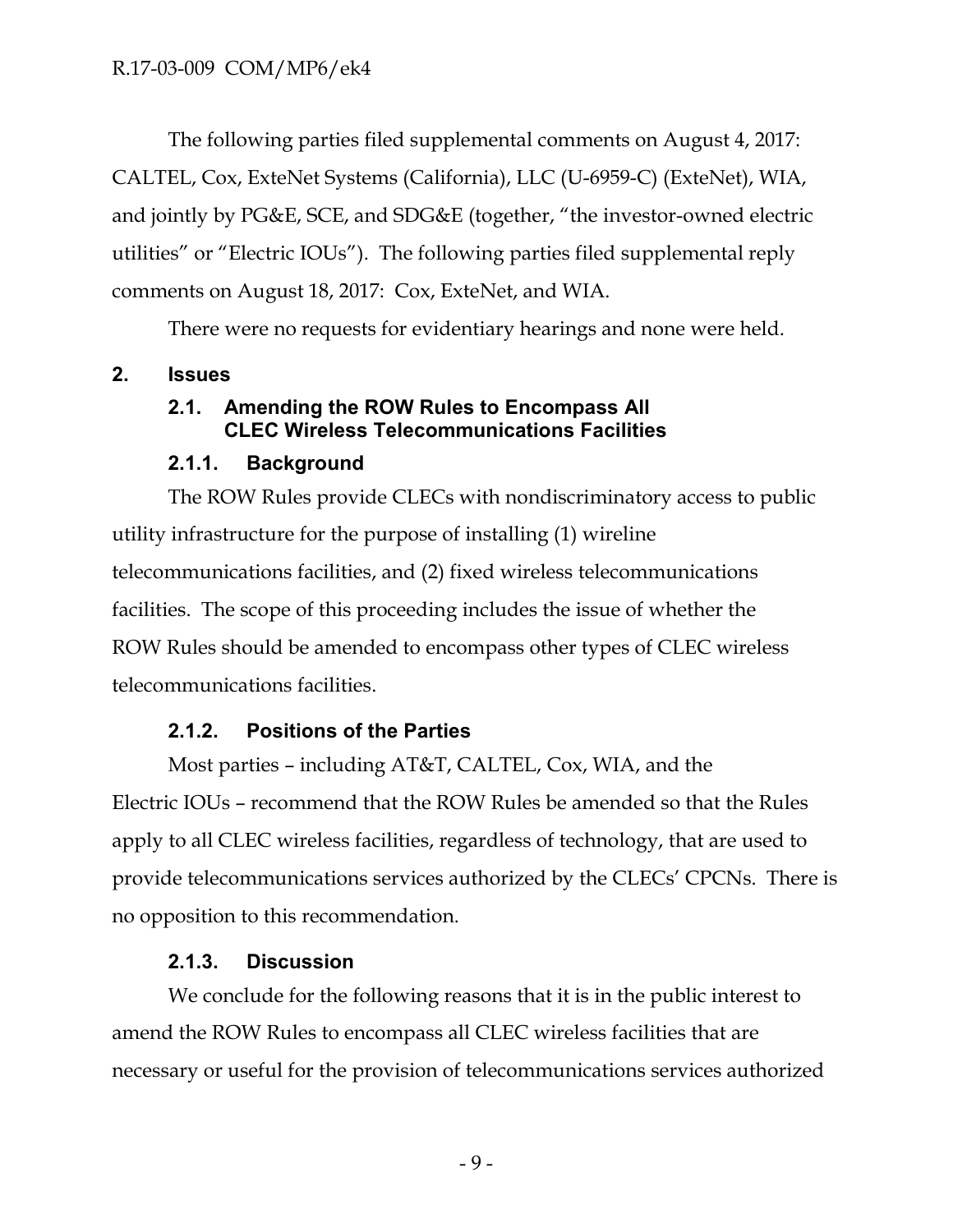by CLECs' CPCNs. First, as telecommunications carriers, CLEC have a right under federal law and FCC regulations to access public utility infrastructure on a nondiscriminatory basis for purpose of installing wireless telecommunications facilities. <sup>8</sup> In D.98-10-058 and D.16-01-046, the Commission asserted jurisdiction under federal law to regulate nondiscriminatory access. <sup>9</sup> By asserting such jurisdiction, the Commission assumed the obligation to promulgate regulations for nondiscriminatory access that apply to all CLEC wireless telecommunications facilities. Today's decision fulfills our obligation.

Second, in D.16-01-046 the Commission amended the ROW Rules to encompass CMRS carriers. The record of the instant proceeding demonstrates that CLEC wireless telecommunications facilities are essentially identical to CMRS carrier wireless facilities. $10$  We conclude that because CLECs install the same types of wireless facilities as CMRS carriers, it is reasonable to amend the ROW Rules to encompass CLEC wireless telecommunications facilities, too.

Third, providing CLECs with nondiscriminatory access to public utility infrastructure for the purpose of installing wireless telecommunications facilities will help to achieve the following public-interest goals for telecommunications services embodied in Pub. Util. Code § 709:

- Provide affordable, high quality telecommunications services to all Californians. (§ 709(a).)
- Encourage the deployment of new technologies and the equitable provision of services in a way that efficiently meets consumer needs and encourages the ubiquitous

<sup>8</sup> 47 U.S.C. § 224(f) and FCC 11-50 at ¶¶ 12, 74-77, 136, 153.

<sup>9</sup> D.98-10-058 at COLs 2 and 3, and D.16-01-046 at COLs 2 and 21.

<sup>10</sup> WIA Comments dated May 3, 2017, at 4 and 8.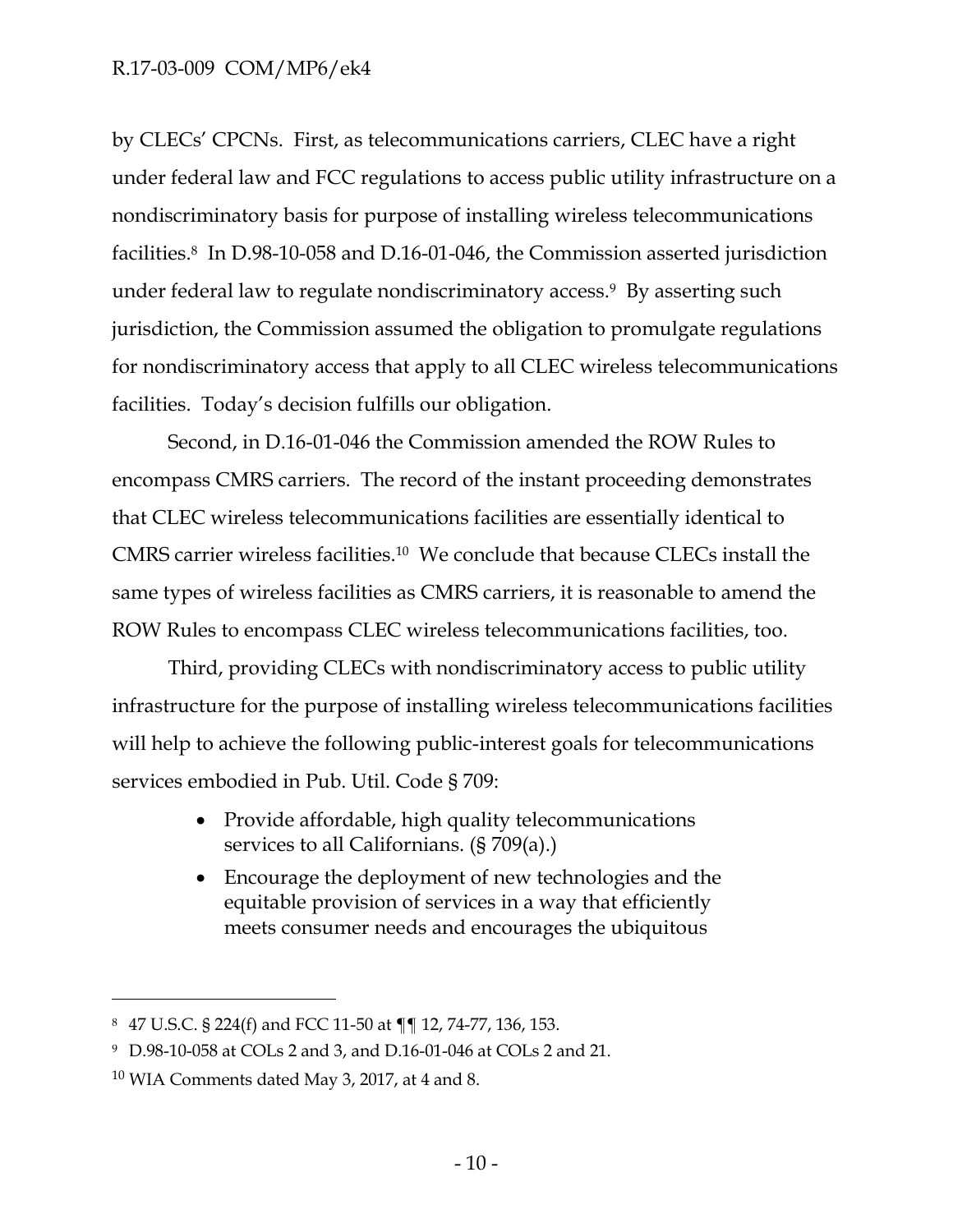availability of a wide choice of state-of-the art services.  $(S709(c))$ 

- Bridge the digital divide by encouraging expanded access to state-of-the art technologies for rural, inner-city, lowincome, and disabled Californians. (§ 709(d).)
- Promote economic growth, job creation, and the substantial social benefits that result from information and communications technologies by adequate investment in the necessary infrastructure. (§ 709(e).)
- Remove barriers to competitive markets and promote fair product and price competition in a way that encourages greater efficiency, lower prices, and more consumer choice.  $(S709(g))$

A related and equally important public-interest goal is the widespread deployment of broadband service. Like electricity a century ago, broadband is a foundation for new industries, economic growth, global competitiveness, improved education, and a better life for all Californians. Most Californians use a wireless device as their primary Internet access tool, and many Californians live in wireless-only households. A large majority of calls to 911 are made with wireless devices. <sup>11</sup> The strong and growing demand for wireless services requires constant augmentation of wireless infrastructure. In an urban setting, the wireless infrastructure must be particularly dense in order to provide the wireless services demanded by the public, from basic voice communications to broadband intensive services. Oftentimes, the most efficient way to obtain the required density is to use existing public utility infrastructure, especially utility poles. Amending the ROW Rules to encompass CLEC wireless facilities will

<sup>11</sup> Cox Comments dated May 3, 2017, at 1.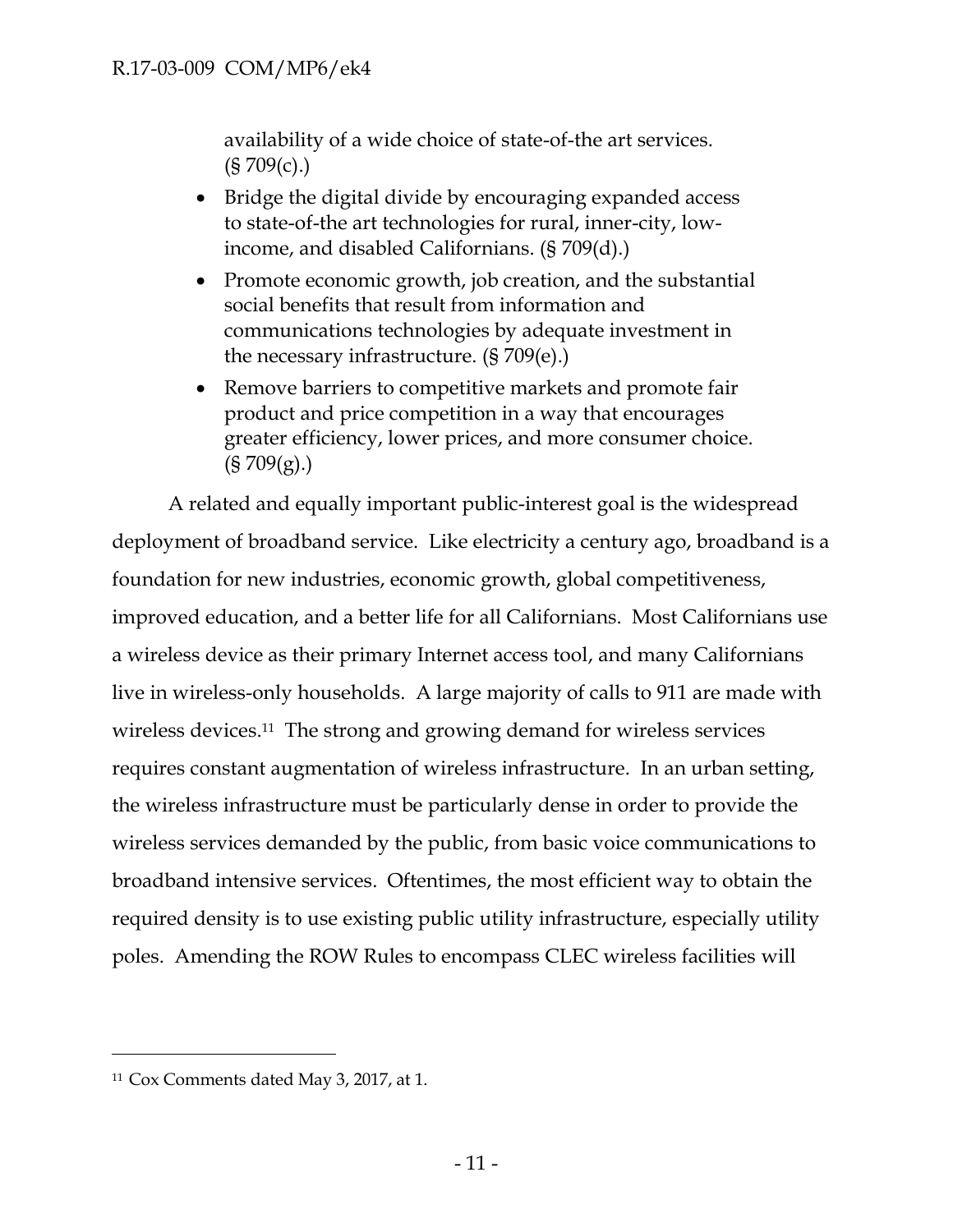facilitate the ability of CLECs and their wireless service-provider customers (e.g., CMRS carriers) to meet growing demand for vital wireless services.

Fourth, investment in wireless infrastructure increases public safety by enhancing the public's ability to notify public-safety agencies of emergencies (e.g., vehicle accidents) and first responders' ability to communicate with each other during emergencies (e.g., wildfires). Nondiscriminatory access to public utility infrastructure will help CLECs to provide a robust network of wireless facilities for communicating life-saving information.

Finally, the current ROW Rules that apply to CLECs were adopted 20 years ago in D.98-10-058. Since then, there has been a tremendous increase in the use of wireless technology to provide telecommunications services. Just as telegraph lines were replaced by telephone lines, and copper wires supplanted by fiber-optic cables, wireline technology is being displaced by wireless technology. The ROW Rules need to be updated to reflect CLECs' use of wireless technology.

In accordance with Commission precedent, the CLEC wireless telecommunications facilities that are installed under the amended ROW Rules adopted by today's Decision may be used to provide other services (e.g., wireless broadband service) besides local exchange service.<sup>12</sup> We caution, however, that the amended ROW Rules do not provide unbounded access to public utility infrastructure for CLEC wireless facilities. Inherent in the ROW Rules is the presumption that CLECs' access to public utility infrastructure under the ROW Rules is limited to facilities that are necessary or useful for the provision of the telecommunications services that CLECs may provide pursuant to their

<sup>12</sup> *See*, for example, D.15-05-028 at 6, Findings of Fact 10-14 and 19, and COLs 1-3.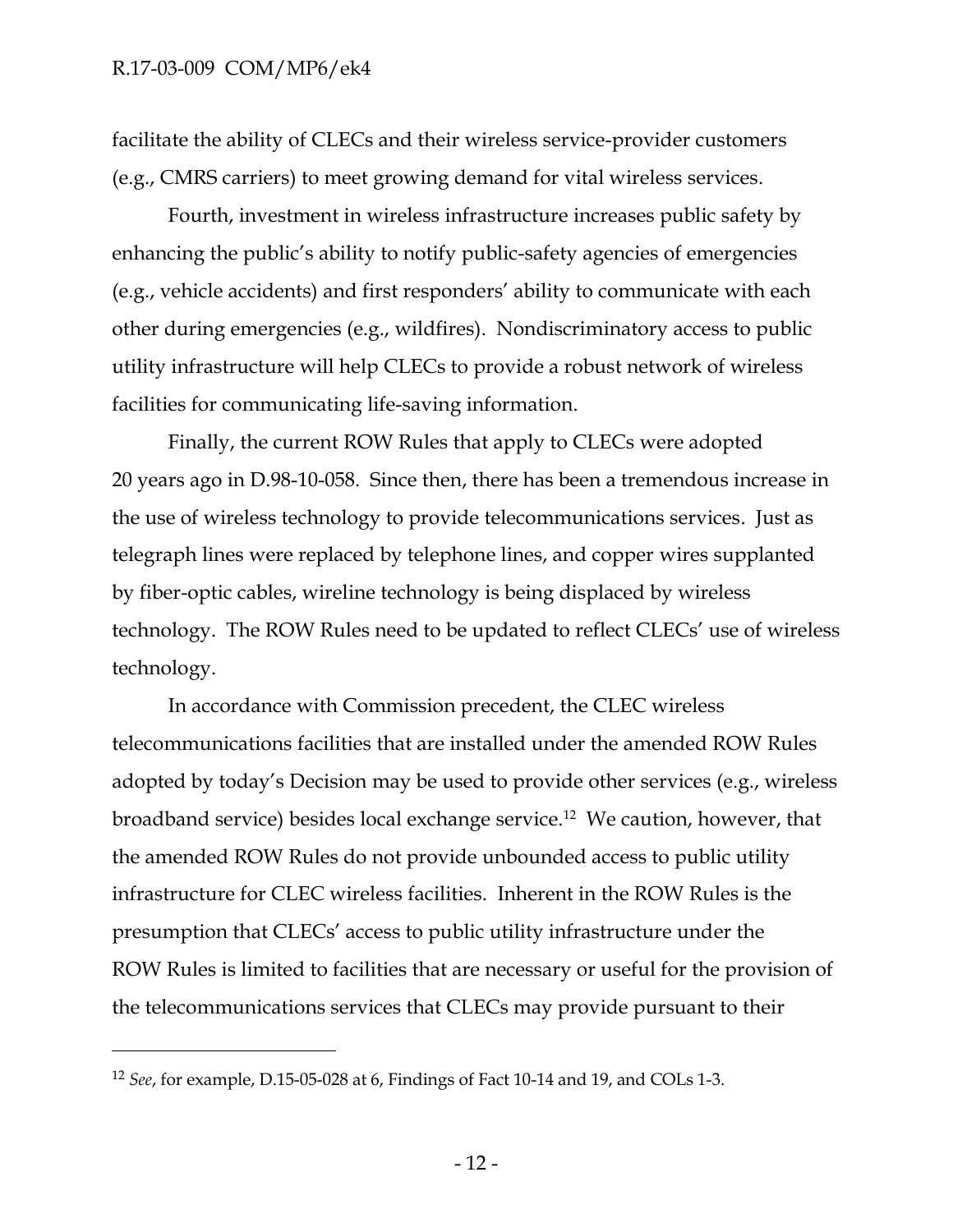$\overline{a}$ 

Commission-issued CPCNs. The ROW Rules do not apply to facilities that are wholly unrelated to the provision of such telecommunications services.

Today's Decision does not provide a comprehensive list of the specific wireless telecommunications facilities that CLECs may install pursuant to the amended ROW Rules adopted by today's Decision. Such a list would become obsolete over time and thereby stifle new technologies and services. Such a list would also be inconsistent with the Commission's practice of issuing CPCNs to provide facilities-based competitive local exchange service (CLEC service) in a technology neutral manner, i.e., without regard to whether the CLEC will use wireline<sup>13</sup> or wireless<sup>14</sup> telecommunications facilities to provide CLEC service.

<span id="page-14-0"></span>We emphasize that regardless of the types of wireless telecommunications facilities installed by CLECs or the services provided by CLECs, the Commission may regulate CLEC wireless facilities in accordance with (1) Pub. Util. Code §§ 701, 761, 762, 767, and 768, and (2) GOs 95 and 128.

<sup>&</sup>lt;sup>13</sup> The following are examples of recent Commission decisions that granted applications for CPCNs to provide facilities-based CLEC service. Each of the following decisions notes the applicant's intent to install fiber-optic cable facilities to provide facilities-based CLEC service as well as broadband service. Importantly, none of the following decisions requires the applicant, as condition for being granted a CPCN, to use fiber-optic cables facilities (or any particular type of facility) to provide facilities-based CLEC service: D.17-07-009, D.17-05-023, D.17-05-007, D.17-02-012, D.17-02-008, and D.16-05-034.

<sup>&</sup>lt;sup>14</sup> The following are examples of recent Commission decisions that granted applications for CPCNs to provide facilities-based CLEC service. Each of the following decisions notes the applicant's intent to install wireless facilities. Importantly, none of the following decisions requires the applicant, as condition for being granted a CPCN, to use wireless facilities (or any particular type of facility) to provide facilities-based CLEC service: D.17-09-009, D.17-07-009, D.17-02-008, D.16-12-018, D16-09-024, D.16-09-025, and D.16-04-009.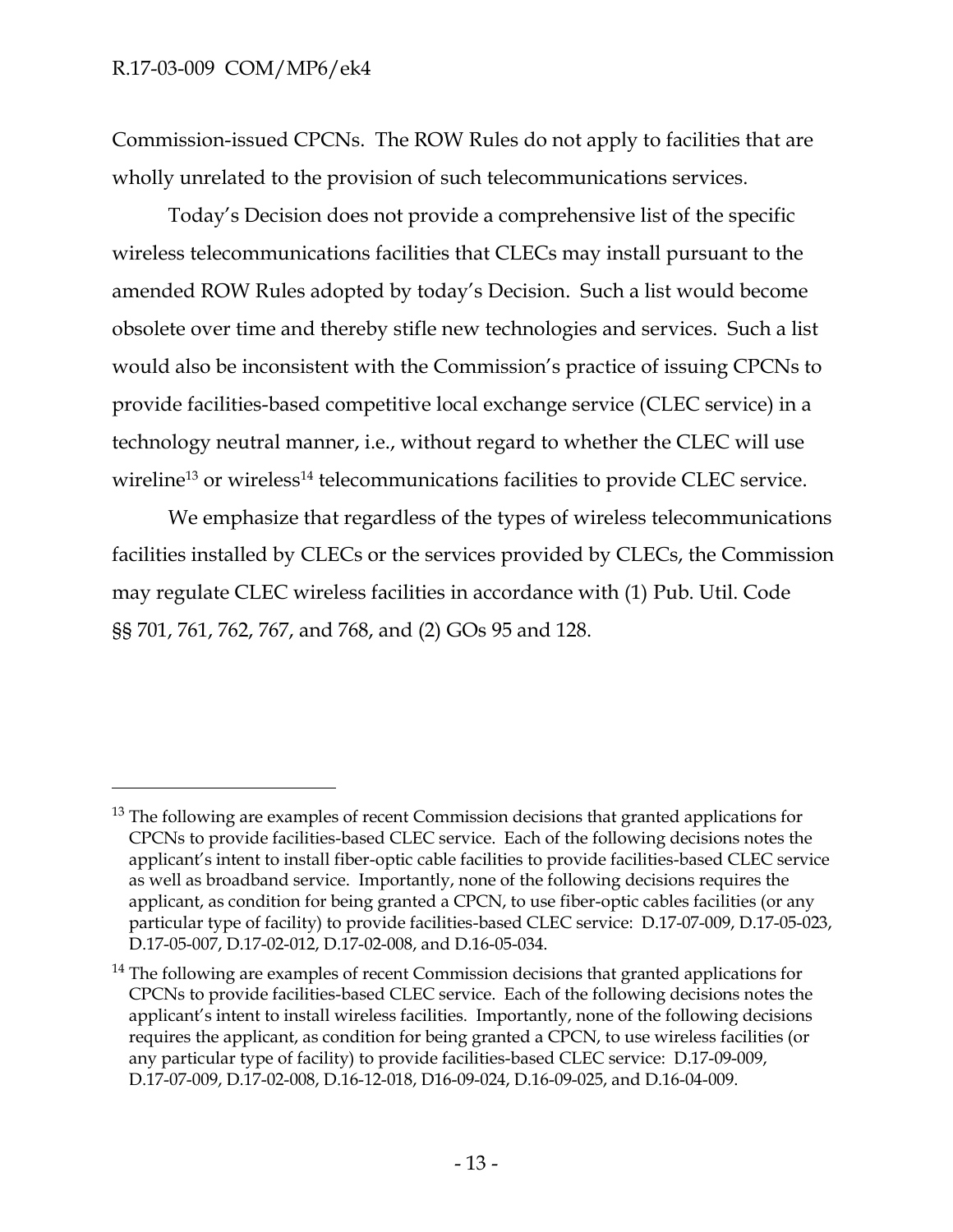$\overline{a}$ 

## **2.2. Required Authority 2.2.1. Background**

The ROW Rules provide nondiscriminatory access to public utility infrastructure for CATV corporations, CMRS carriers, and telecommunications carriers. The ROW Rules define a "telecommunications carrier" as follows:

> "Telecommunications carrier" generally means any provider of telecommunications services that has been granted a [CPCN] by the [Commission]. These rules… exclude interexchange carriers from the definition of "telecommunications carrier." (D.16-01-046, Appendix A, Section II, at A-25.)

CLECs are "telecommunications carriers" as defined by the ROW Rules because CLECs provide telecommunications services and have been granted a CPCN by the Commission to provide CLEC service. 15

The Commission issues three types of CPCNs to provide CLEC service. These are a CPCN to provide (1) resold CLEC service, (2) limited facilities-based CLEC service, <sup>16</sup> or (3) full facilities-based CLEC service. 17 A CPCN to provide resold CLEC service does not provide authority to install or construct telecommunications facilities. In order to install telecommunications facilities on

 $15$  The ROW Rules and the Cal. Pub. Util. Code do not define "telecommunications service." The FCC defines "telecommunications service" to mean "the offering of telecommunications for a fee directly to the public, or to such classes of users as to be effectively available directly to the public, regardless of the facilities used." (47 U.S.C. § 153(53).) The FCC defines "telecommunications" to mean "the transmission, between or among points specified by the user, of information of the user's choosing, without change in the form or content of the information as sent and received." (47 U.S.C. § 153(50).)

<sup>&</sup>lt;sup>16</sup> A CPCN to provide limited facilities-based CLEC service authorizes the CLEC to install telecommunications facilities on existing support structures such as utility poles and underground conduit.

 $17$  A CPCN to provide full facilities-based CLEC service authorizes the CLEC to (i) install telecommunications facilities on existing support structures, and (ii) and construct new support structures such as new utility poles and underground conduit, subject to review and approval of such construction pursuant to the California Environmental Quality Act.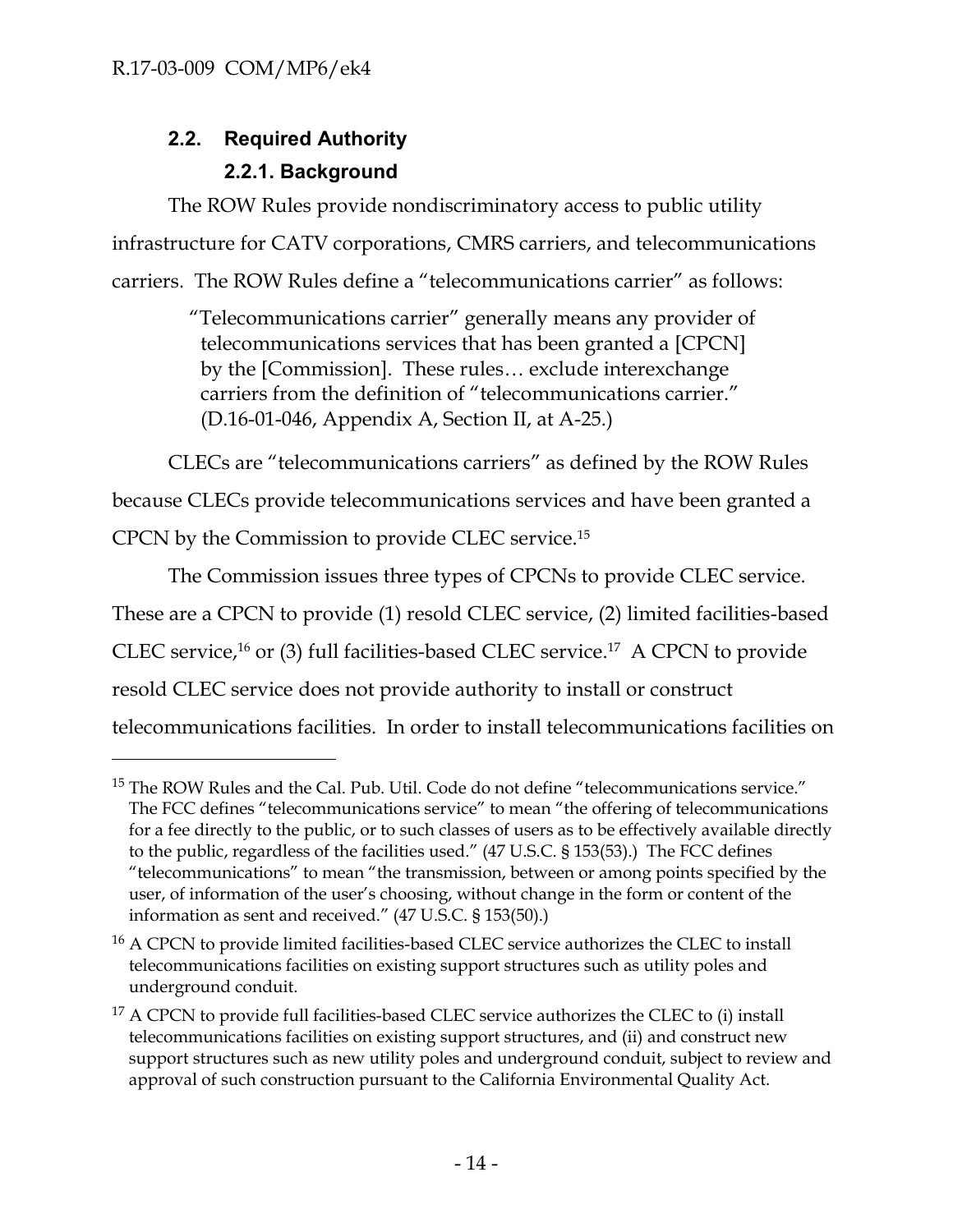#### R.17-03-009 COM/MP6/ek4

existing support structures, a CLEC must possess a CPCN to provide either limited facilities-based CLEC service or full facilities-based CLEC service. In order to construct support structures, a CLEC must possess a CPCN to provide full facilities-based CLEC service. The current ROW Rules do not specify what type of CPCN a CLEC must possess in order to obtain nondiscriminatory access to public utility infrastructure.

The scope of this proceeding includes the topic of whether a CLEC that seeks to access public utility infrastructure under the ROW Rules for the purpose of installing wireless facilities must have (1) a CPCN that provides explicit authorization for wireless facilities; (2) a Wireless Identification Registration (WIR) to provide facilities-based CMRS on file at the Commission<sup>18</sup>; and/or  $(3)$  a final environmental impact report, negative declaration, or other documents that may be required by the California Environmental Quality Act (CEQA)<sup>19</sup> for the installation or construction of wireless facilities.

#### **2.2.2. Positions of the Parties**

Those parties that addressed this topic – including CALTEL, Cox, ExteNet, the Electric IOUs, and WIA – agree that a CPCN to provide facilities-based CLEC service is sufficient to gain access to public utility infrastructure under the ROW Rules for the purpose of installing wireless facilities. Most of these parties contend that there is no need for a CLEC to possess a CPCN that provides explicit authority to install wireless facilities. No party disputes this contention.

<sup>&</sup>lt;sup>18</sup> D.13-05-035, Attachment D, describes the process for submitting a WIR to the Commission and the required contents of a WIR.

<sup>19</sup> CEQA is codified in Cal. Public Resources Code § 21000 *et seq*.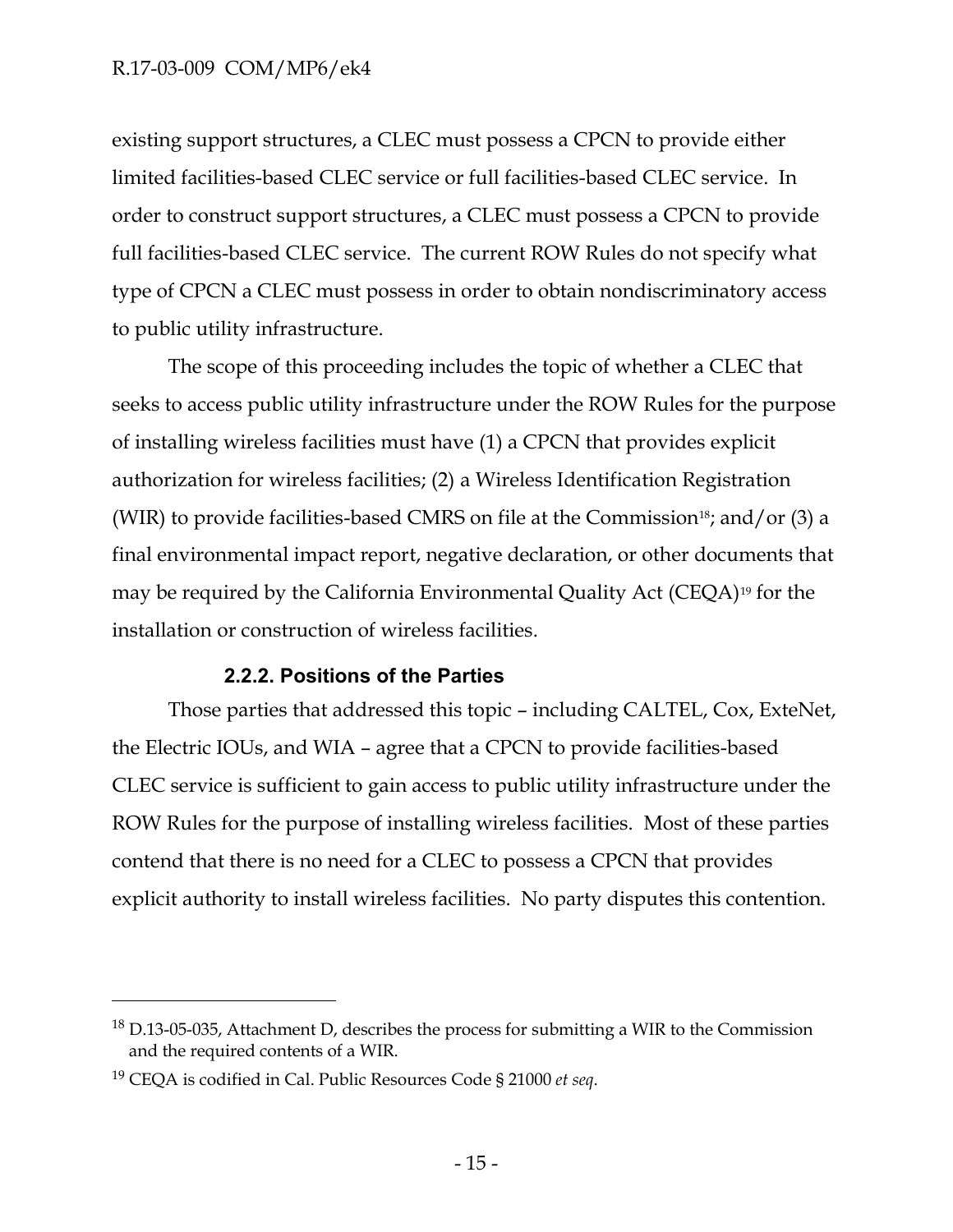Cox and WIA assert that CLECs should not be required to possess a WIR in order to install wireless facilities under the ROW Rules. They state that D.94-10-031 instituted the WIR so the Commission could monitor CMRS carriers, and that the requirement to possess a WIR has always been limited to CMRS carriers. Cox and WIA acknowledge, however, that if a CLEC were to offer CMRS, the CLEC would have to possess a Commission-issued WIR.

Cox represents that as a CLEC, it intends to access public utility infrastructure in California for the purpose of installing antennas and other wireless facilities that are connected to Cox's fiber network. Cox anticipates that CMRS carriers will use Cox's wireless facilities to transmit radio frequency (RF) signals to end users using the CMRS carriers' FCC-licensed spectrum. Cox states that the Commission has authorized CLECs to offer the previously described service to CMRS carriers.<sup>20</sup> Cox adds that while the FCC requires a spectrum license to provide CMRS, the FCC does not require CLECs to have a spectrum license in order to install, own, or manage antennas.

Cox believes that adequate safeguards are in place to ensure that extending the ROW Rules to all CLEC wireless facilities will not lead to CLECs offering unauthorized wireless services or to degraded safety. Cox notes that at the state level, the CPUC requires CMRS carriers to obtain a WIR in order to provide CMRS in California. At the federal level, FCC rules specify which entities may provide wireless services; impose limits on equipment power levels and RF emissions to prevent interference with other licensed RF transmissions; establish maximum RF exposure limits to protect workers and the public; ensure that all RF equipment is appropriately authorized; and impose construction,

 $20 \text{ Cox}$  cites D.16-12-018 re: Ridge Communications, Inc.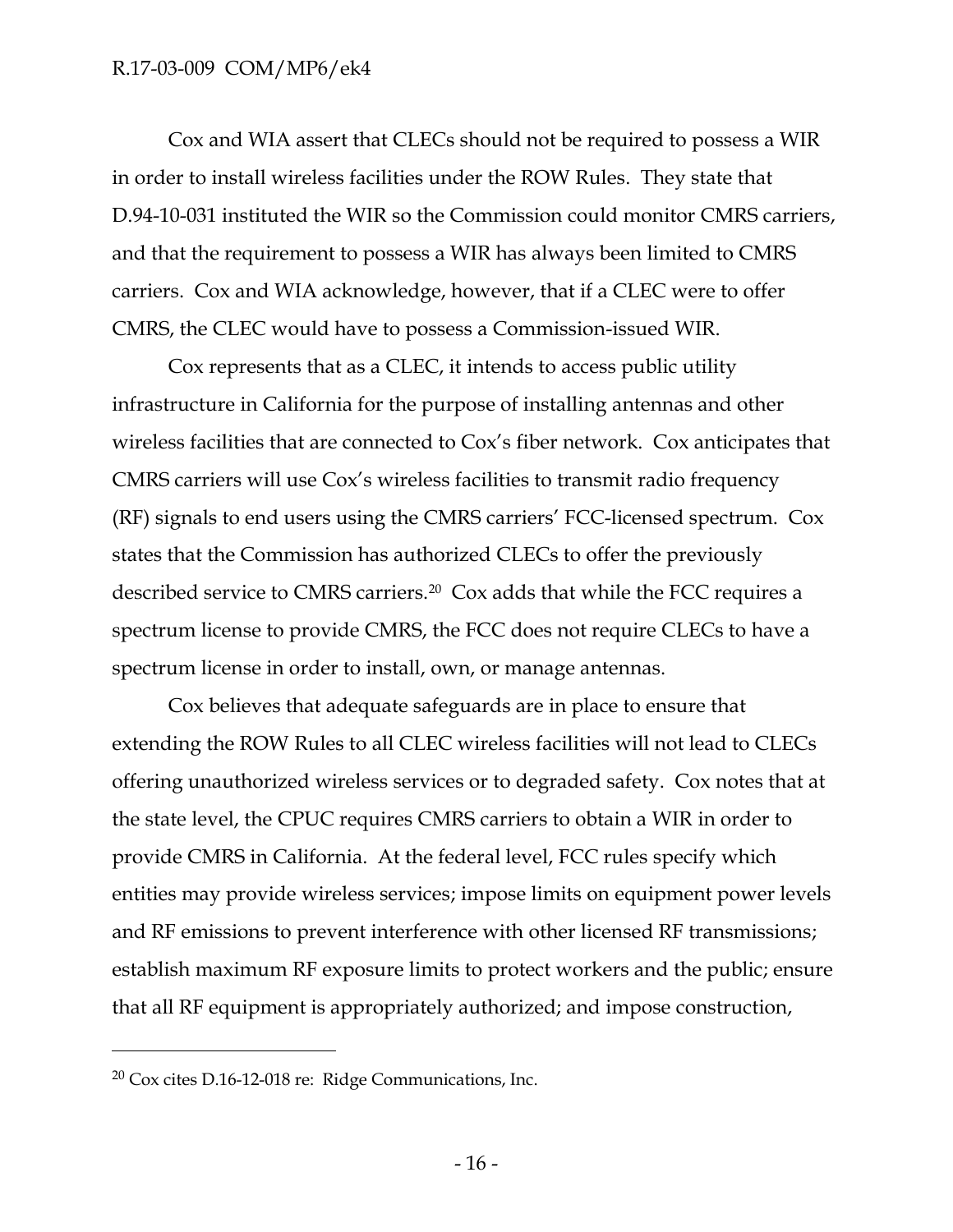marking, and lighting requirements for antennas.<sup>21</sup>  $\cos$  states that if a CLEC were to provide CMRS without the appropriate federal spectrum license and CPUC-issued WIR, the CLEC would be subject to significant fines and other sanctions at both the federal and state level.<sup>22</sup>

ExteNet comments that amending the ROW Rules to encompass all CLEC wireless facilities will not affect the Commission's responsibilities and procedures for reviewing CLEC construction activities in accordance with CEQA. No party disagrees with ExteNet's position.

#### **2.2.3. Discussion**

The issue before us is whether CLECs must possess the following in order to install wireless telecommunications facilities under the amended ROW Rules adopted by today's Decision: (1) a CPCN that provides explicit authorization for wireless facilities; (2) a WIR to provide facilities-based CMRS; and/or (3) a final environmental impact report, negative declaration, or other documents that may be required by CEQA for the installation or construction of wireless facilities. We address these matters below.

## **2.2.3.1 CPCN Requirement**

Prior to today's Decision, the ROW Rules provided CLECs with nondiscriminatory access to public utility infrastructure for the purpose of installing  $(1)$  wireline facilities, and  $(2)$  fixed wireless facilities.<sup>23</sup> While the ROW Rules require CLECs to possess a CPCN, there is no requirement in the

<sup>&</sup>lt;sup>21</sup> Cox cites Title 47 the Code of Federal Regulations, Parts 2, 15, 17, 20, and 101.

<sup>22</sup> Cox cites 47 U.S.C. §§ 501, 503, and 510, and Pub. Util. Code § 2107.

<sup>&</sup>lt;sup>23</sup> D.16-01-046, Appendix A at A-25; D.13-05-035, Attachment A at 2; and D.98-10-058 at Section III.F.2.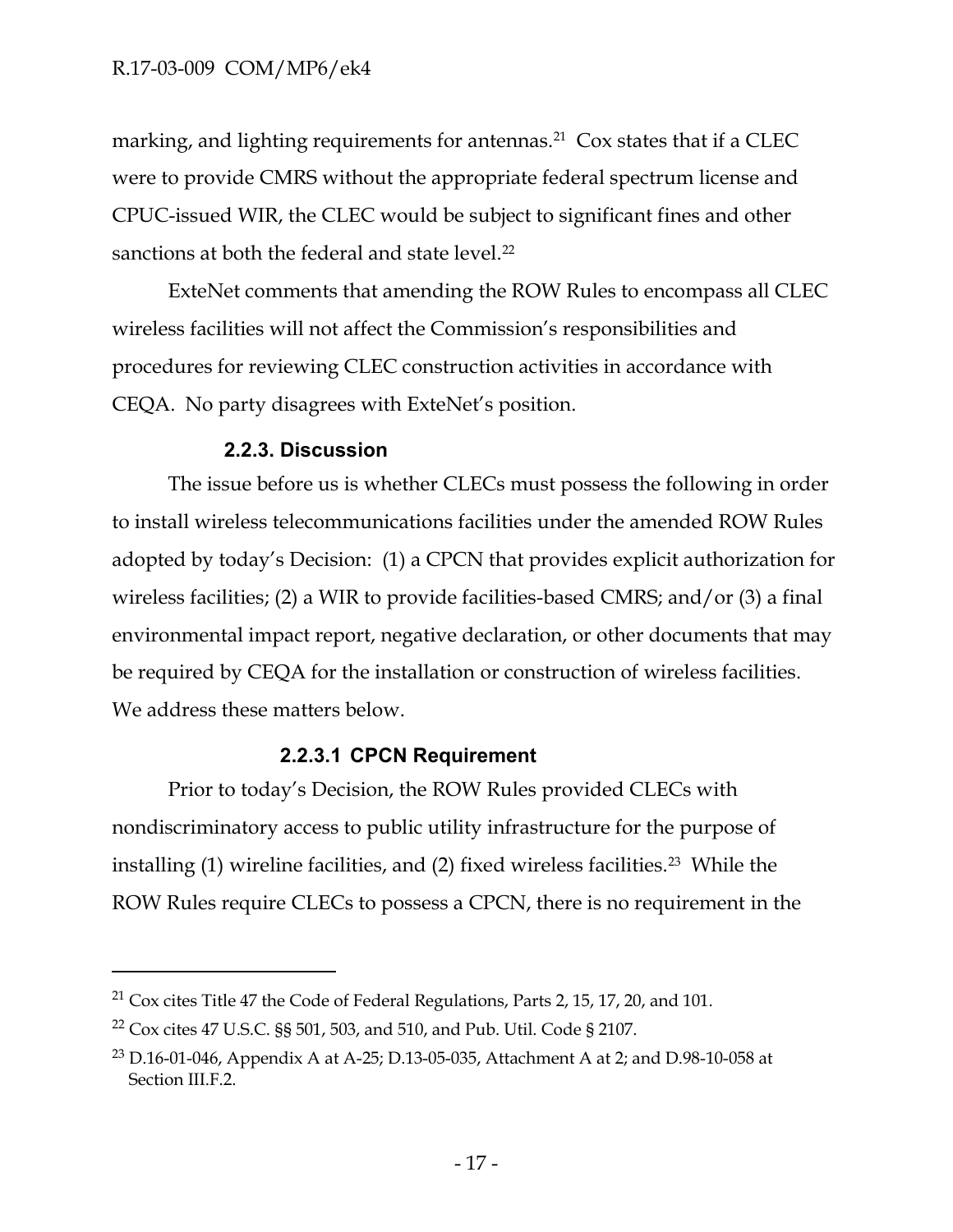#### R.17-03-009 COM/MP6/ek4

 $\overline{a}$ 

ROW Rules that a CPCN must include explicit authorization for either wireline facilities or fixed wireless facilities.

We conclude that amending the ROW Rules to encompass all CLEC wireless telecommunications facilities does not necessitate a new requirement in the ROW Rules that CLECs' CPCNs must include explicit authorization for wireless facilities. The central purpose of the ROW Rules is to provide nondiscriminatory access to public utility infrastructure. To achieve this goal, access must be provided in a way that is competitively neutral, technology neutral, and regulatory neutral. Such neutrality is achieved, in part, by treating all CLEC facilities – both wireline and wireless – uniformly in terms of the CPCN that is required to obtain nondiscriminatory access.

Our conclusion is supported by the Commission decisions that grant CPCNs to provide limited facilities-based CLEC service or full facilities-based CLEC service (together, "facilities-based CLEC service"). These decisions do not specify the particular types of facilities that a CLEC is authorized to use. 24 Consequently, CLECs have authority under their facilities-based CPCNs to install both wireline and wireless telecommunications facilities, including antennas, radios, and fiber-optic cables to transport telecommunications traffic to and from CLEC-installed antennas. This authority makes it unnecessary to

<sup>&</sup>lt;sup>24</sup> Although applications for facilities-based CPCNs usually state that the applicant intends to install wireline and/or wireless facilities to provide CLEC service, the Commission decisions that grant facilities-based CPCNs typically do not specify any particular types of facilities or technology that must be used by the CLEC to provide CLEC service. See, for example, the Commission decisions listed in Footnotes [13](#page-14-0) and 14 in Section 3.1.3 of today's Decision. We note that Commission decisions granting facilities-based CPCNs may limit authority to construct to specifically identified facilities when required by CEQA.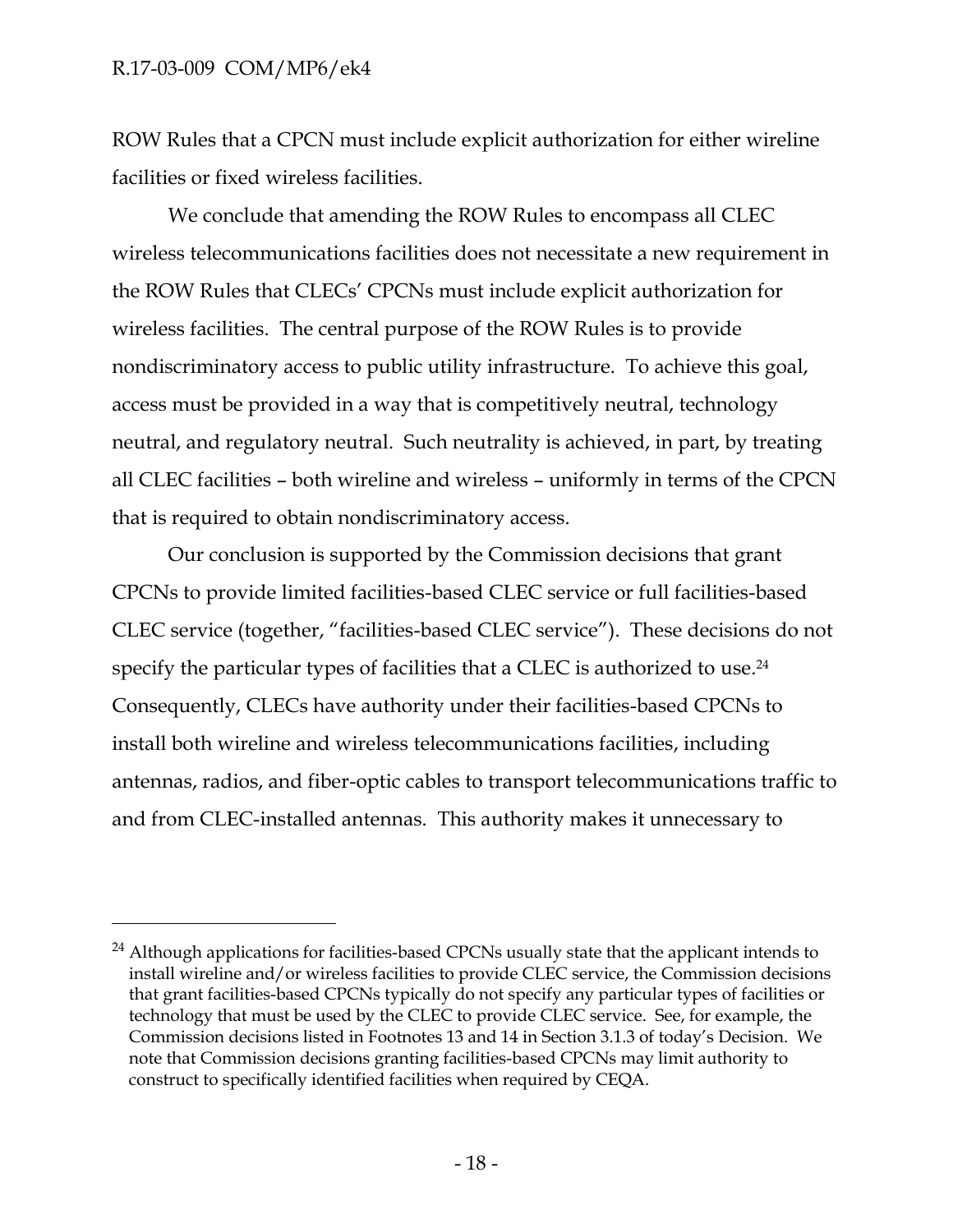$\overline{a}$ 

include in the ROW Rules a requirement that CLECs' CPCNs must include explicit authorization for wireless facilities.<sup>25</sup>

#### **2.2.3.2 WIR Requirement**

The only entities that are required by the Commission to obtain a WIR are CMRS carriers.<sup>26</sup> CMRS is not within the scope of telecommunications services that CLECs may provide pursuant to their Commission-issued CPCNs. Therefore, we conclude that it is not necessary for CLECs to possess a WIR in order to obtain nondiscriminatory access to public utility infrastructure for the purpose of installing CLEC wireless telecommunications facilities under the amended ROW Rules adopted by today's Decision.

We note that the record of this proceeding shows that many CLECs intend to install wireless telecommunications facilities to serve CMRS carriers.<sup>27</sup> Such facilities include antennas, radios, and fiber-optic cable for RF transport and backhaul. 28 We affirm our previous determination that facilities-based CLECs have authority under their CPCNs to install and manage such facilities as a telecommunications service provided to CMRS carriers. 29

<sup>&</sup>lt;sup>25</sup> Regardless of the ROW Rules, CLECs must possess a facilities-based CPCN in order to install wireline or wireless telecommunications facilities on existing support structures or to construct new support structures.

<sup>26</sup> D.13-05-035, Attachment D, describes the process for submitting a WIR to the Commission and the required contents of a WIR. An entity submitting a facilities-based WIR must include with its WIR the entity's FCC Federal Registration Number and Universal Licensing System wireless license call sign.

 $27$  Cox Comments dated August 4, 2017, at 10, 17-18, and 21; ExteNet Comments dated August 4, 2017, at 2-3; and WIA Comments dated August 4, 2017, at 13-14, 30-31, 38, and 42.

<sup>&</sup>lt;sup>28</sup> CMRS carriers transmit/receive RF signals to/from end-user mobile devices using the CMRS carriers' licensed spectrum. (WIA Comments dated August 4, 2017, at 30.)

<sup>29</sup> *See*, for example, D.11-01-027, D.10-10-007, and D.06-01-006.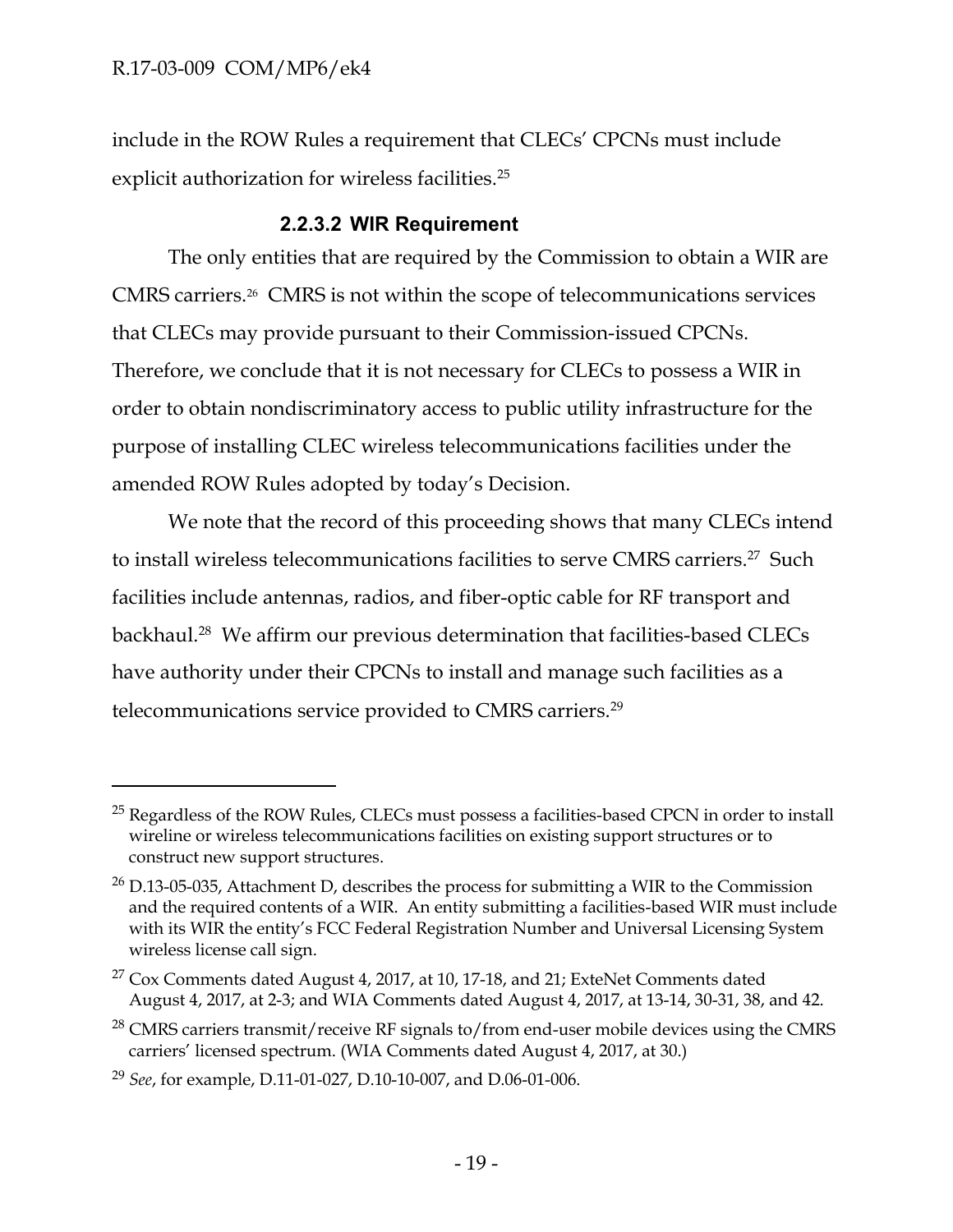CLECs also have authority under their CPCNs to provide fixed wireless service to the public and to install wireless facilities, in addition to wireline facilities, as part of their telecommunications networks. Consistent with our existing regulatory framework for CLECs, there is no need for CLECs to possess a WIR in order to obtain nondiscriminatory access under the ROW Rules for the purpose of installing wireless facilities that are (1) used to provide fixed wireless service to the public, or (2) part of the CLECs' telecommunications networks.

#### **2.2.3.3 CEQA Requirement**

Pursuant to CEQA and Rule 2.4 of the Commission's Rules of Practice and Procedure, the Commission examines projects to determine any potential environmental impacts so that adverse effects are avoided and environmental quality is restored or enhanced to the fullest extent possible.

The amended ROW Rules adopted by today's Decision are not a "project" under CEQA because no physical construction activities are involved. Rather, today's Decision amends the ROW Rules to provide CLECs with nondiscriminatory access to public utility infrastructure for CLEC wireless facilities. Today's Decision does not adopt new construction authority for CLECs or affect the Commission's existing procedures for reviewing CLEC construction activities under CEQA. All CLECs must comply with applicable CEQA procedures and requirements prior to installing or constructing facilities.

## **2.3. Fees and Charges**

#### **2.3.1. Background**

The ROW Rules require public utilities to negotiate with CATV corporations, CLECs, and CMRS carriers regarding the fees and charges for access to public utility infrastructure. If parties cannot agree, the ROW Rules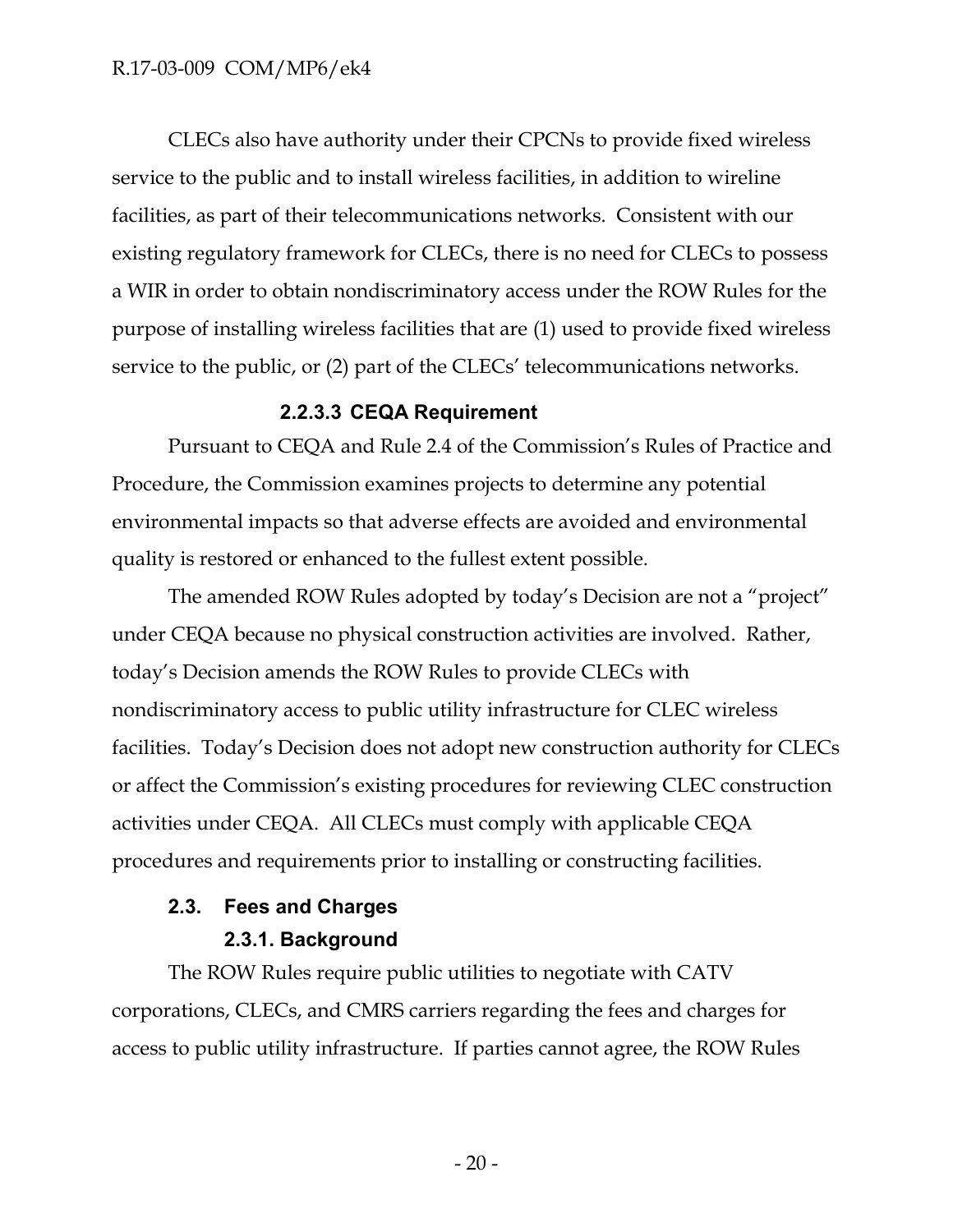$\overline{a}$ 

authorize parties to bring their dispute to the Commission where the Commission will apply a default pricing rule consisting of three components.

The first component is a "make-ready charge" that consists of the actual costs incurred by a utility to make its support structures ready for attachments. The make-ready charge may include the utility's costs for responding to requests for space availability; preparing engineering studies for proposed attachments; rearranging existing attachments to make room for new attachments; and installing new poles and conduits, if needed, to accommodate new attachments.

The second component is an annual fee for use of support structures other than poles (e.g., underground conduits). This fee is equal to the percentage of the support structure's usable capacity that is occupied by the attachment multiplied by the utility's annual cost-of-ownership for the structure.

The third component is an annual fee for pole attachments. There are two pole-attachment fees. These are (1) the "per-pole fee," and (2) the "per-foot fee." The per-pole fee applies to (A) wireline pole attachments installed by CATV corporations and CLECs, and (B) fixed wireless facilities installed by CLECs. With the per-pole fee, the attacher pays one annual fee for all of its attachments on a utility pole. The annual fee is equal to the greater of \$2.50 or 7.4% of the utility's annual cost-of-ownership for the host pole and supporting anchor.<sup>30</sup> As a practical matter, the 7.4% fee is always greater than \$2.50. The per-pole fee

 $30$  The annual cost-of-ownership used to calculate the 7.4% pole-attachment fee includes all of the utility's pole-related costs. Such costs include pole-related administrative and general costs; operations and maintenance costs; straight-line depreciation; cost of capital; franchise fees and taxes; and offsetting credits for contributed capital and deferred income taxes. The annual cost-of-ownership is an average cost for all of the utility's poles; it is not pole specific. And because the annual cost-of-ownership can change from year to year, the annual 7.4% pole-attachment fee may likewise change from year to year.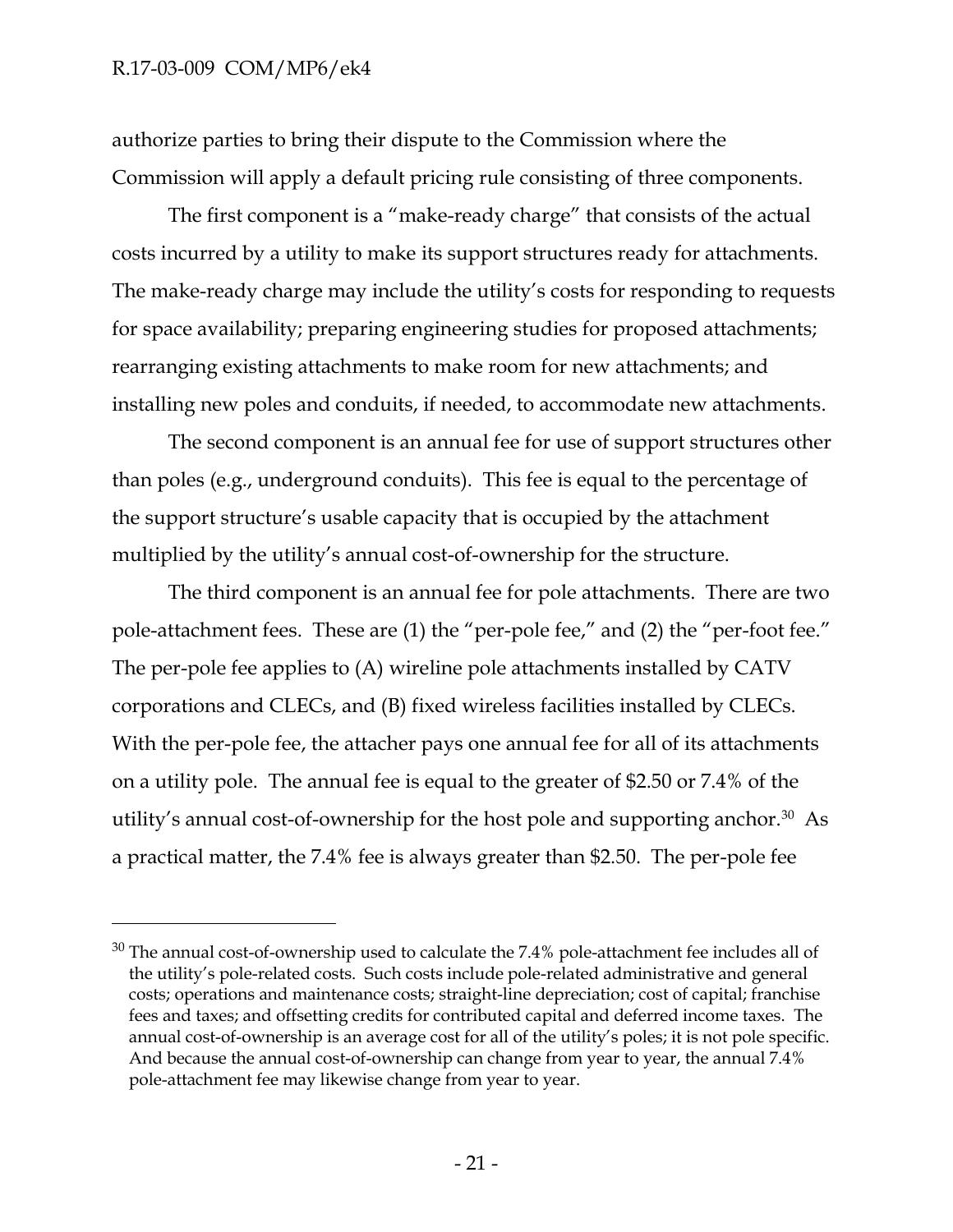applies separately to each CATV corporation and CLEC that attaches to a pole.<sup>31</sup> The per-pole fee is based on the assumption that a CATV corporation or CLEC will typically install one wireline attachment on a pole, and that each wireline attachment occupies one foot of vertical pole space.

The per-foot fee applies to all wireline and all wireless pole attachments installed by CMRS carriers (with certain exceptions and limitations). With the per-foot fee, the CMRS carrier pays an annual attachment fee for each vertical foot of pole space occupied by the CMRS carrier's attachments on a pole. The annual fee for each vertical foot is 7.4% of the utility's annual cost-of-ownership for the host pole. For example, if a CMRS carrier has multiple attachments on a pole that together occupy 4 feet of vertical space, the CMRS carrier would pay an annual pole-attachment fee of  $29.6\%$  (i.e., 4 feet x  $7.4\%$  = 29.6%).

The scope of this proceeding includes just and reasonable fees for CLEC wireless facilities. To this end, OIR 17-03-009 invited parties to comment on the following matters:

- Whether the per-foot fee for CMRS pole attachments should apply identically to CLEC wireless pole installations, including a CLEC's wireline attachments installed on the same pole as the CLEC's wireless pole attachments.
- Whether the per-pole fee adopted by D.98-10-058 for CLEC fixed wireless facilities should remain in effect, or whether all CLEC wireless pole attachments, including fixed wireless facilities, should be subject to the per-foot fee adopted by D.16-01-046 for CMRS carrier pole attachments. 32

 $31$  For example, if a CATV corporation and CLEC each install a wireline attachment on a pole, each will pay an annual pole-attachment fee of 7.4%, resulting in the pole owner receiving an annual pole-attachment fee of  $14.8\%$  (i.e.,  $2 \times 7.4\% = 14.8\%$ ).

<sup>32</sup> OIR 17-03-009 at 22-23, Topics 8 and 9.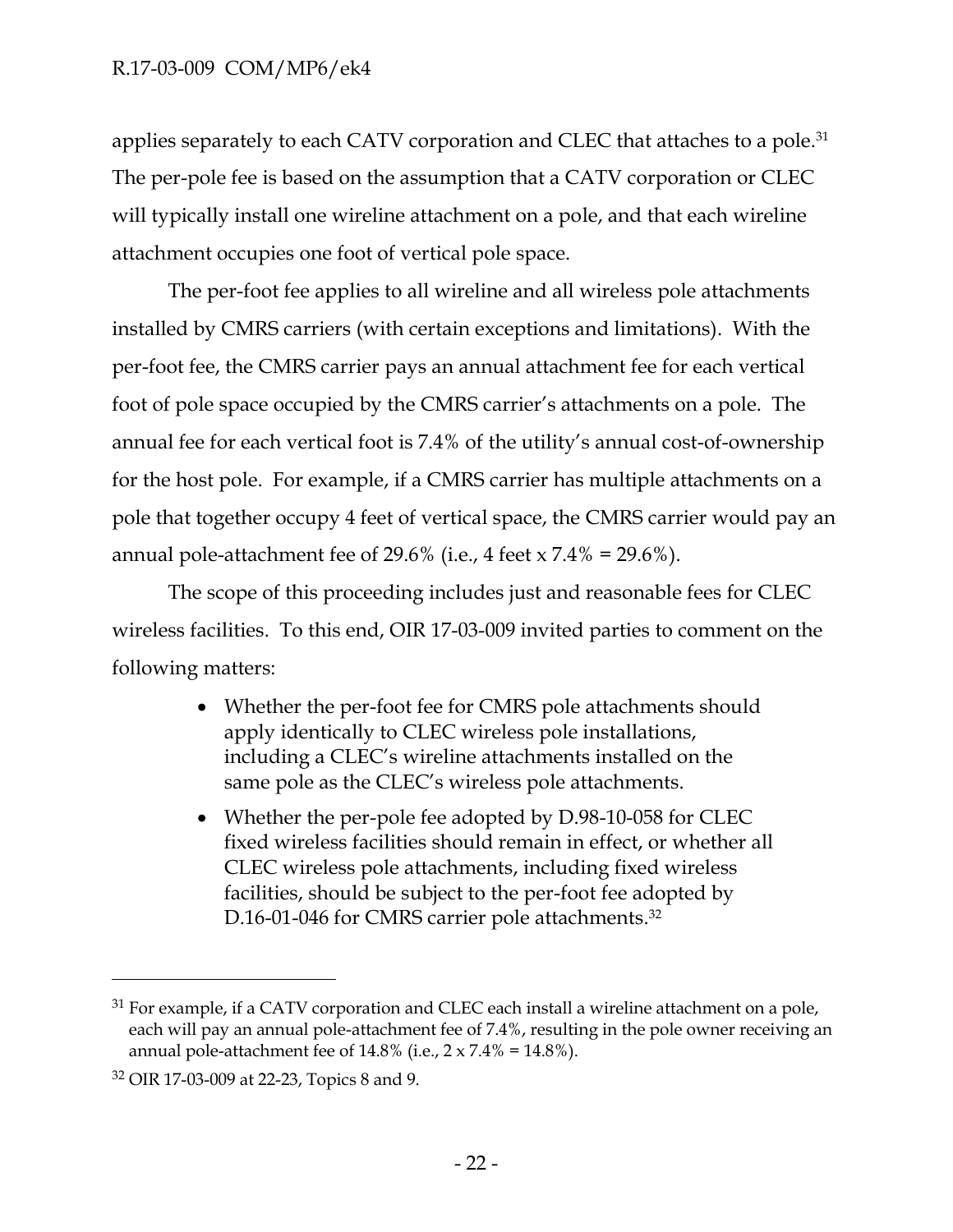#### **2.3.2. Positions of the Parties**

Those parties that addressed this topic agree that the existing fees and charges set forth in the ROW Rules are reasonable and should apply to CLEC wireless facilities. The only dispute is whether the per-pole fee or the per-foot fee should apply to CLEC wireless pole attachments.

AT&T and Cox state that to ensure nondiscriminatory treatment, the per-foot fee that the Commission adopted in D.16-01-046 for CMRS carrier pole attachments should apply to all CLEC wireless pole attachments, including fixed wireless facilities. On the other hand, Cox contends that Pub. Util. Code § 767.5 mandates a per-pole fee for CLEC wireline attachments.

CALTEL opines that pole-attachment fees should be applied in a nondiscriminatory manner to all telecommunications carriers. ExteNet suggests that CLECs should be free to choose either the per-pole fee or the per-foot fee.

WIA recommends that the per-foot fee apply when a CLEC has wireless facilities attached to a pole. In that situation, the per-foot fee would apply to all of the CLEC's wireline and wireless attachments on the pole, which is identical to how the per-foot fee applies to CMRS carrier pole attachments. On the other hand, when a CLEC has wireline attachments on a pole but no wireless attachments, WIA recommends that the per-pole fee continue to apply to the CLEC wireline pole attachments.

The Electric IOUs propose that the per-pole fee apply to all CLEC wireline pole attachments, and that the per-foot fee apply to all CLEC wireless pole attachments, including fixed wireless facilities.

#### **2.3.3. Discussion**

The ROW Rules authorize public utilities and attachers to negotiate the fees and charges for access to public utility infrastructure. If an agreement

- 23 -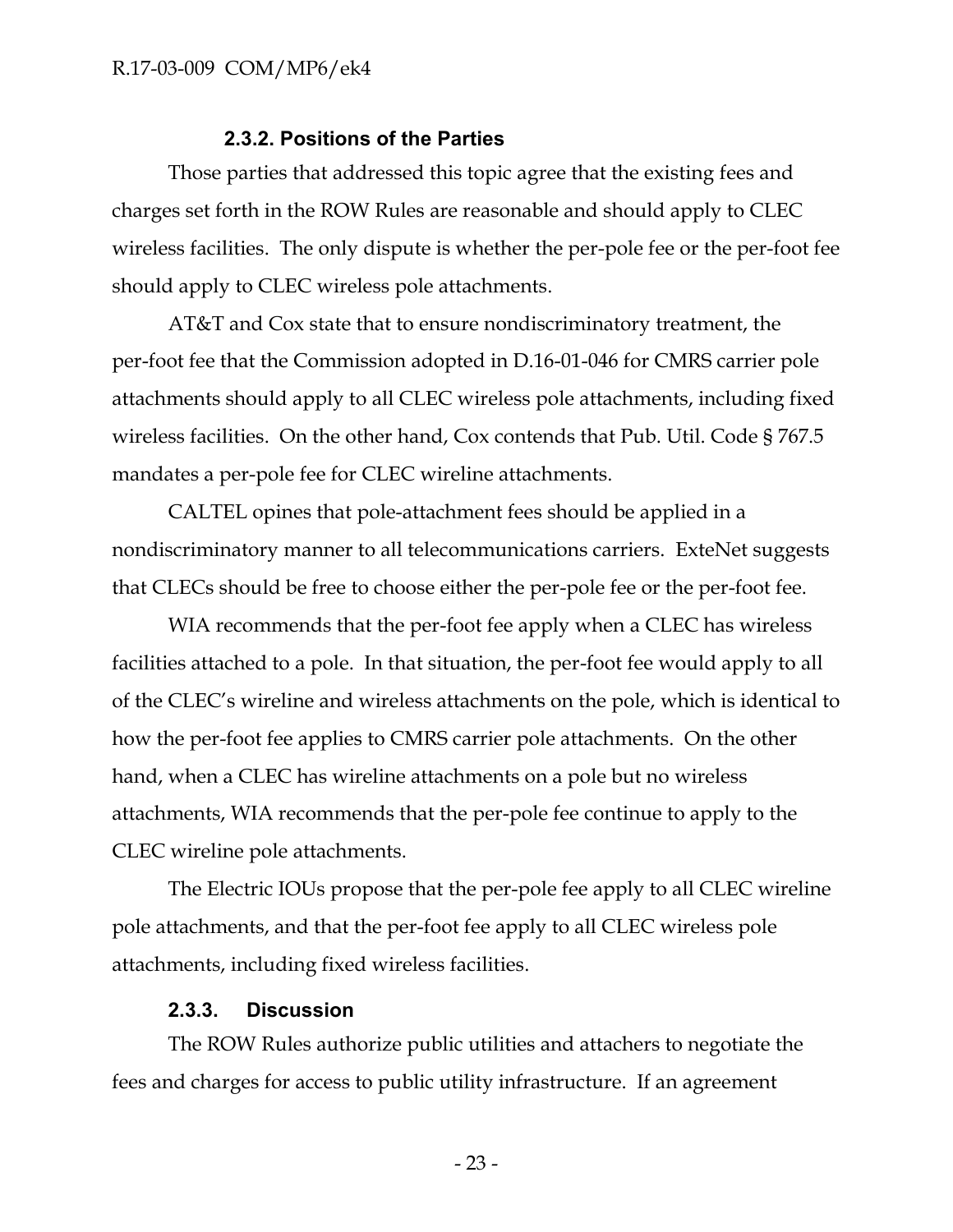cannot be reached, the ROW Rules establish default fees and charges (default fees). The issue before us is the default fees that should apply to CLEC wireless facilities.

In D.16-01-046, the Commission adopted just and reasonable default fees for CMRS carrier wireless facilities.<sup>33</sup> The principle of nondiscriminatory access embodied in the ROW Rules requires that the default fees for CMRS carrier wireless facilities should apply to CLEC wireless facilities if CMRS carrier wireless facilities are similar to CLEC wireless facilities.

The record of this proceeding shows that CMRS carrier wireless facilities are essentially identical to CLEC wireless facilities. Cox and WIA describe the similarity as follows:

> **Cox's description**: "Cox's wireless pole attachment installations will be identical to those that the Commission considered in D.16-01-046 [for CMRS carriers]. Specifically, Cox's equipment is comprised of an antenna attached to a pole or pole top and the ancillary equipment directly supporting the antenna, including but not limited to a shut-off switch, power meter, battery backup, radio amplifier, power cabinet and risers for communication and power cable to connecting with the antenna. CLECs and CMRS carriers commonly buy off-the-shelf wireless equipment from the same limited group of small cell equipment manufacturers, including Nokia and Ericsson." (Cox Comments filed on May 3, 2017, at 11-12. Footnotes omitted.)

> **WIA's description**: "The components of a CLEC wireless pole installation are the same as those identified by the Commission in D.16-01-046 for CMRS carriers, and consist of: antenna(s) attached to a pole or pole top; radio amplifier and cabinet; power supply and cabinet; ancillary equipment

<sup>33</sup> D.16-01-046 at COL 4.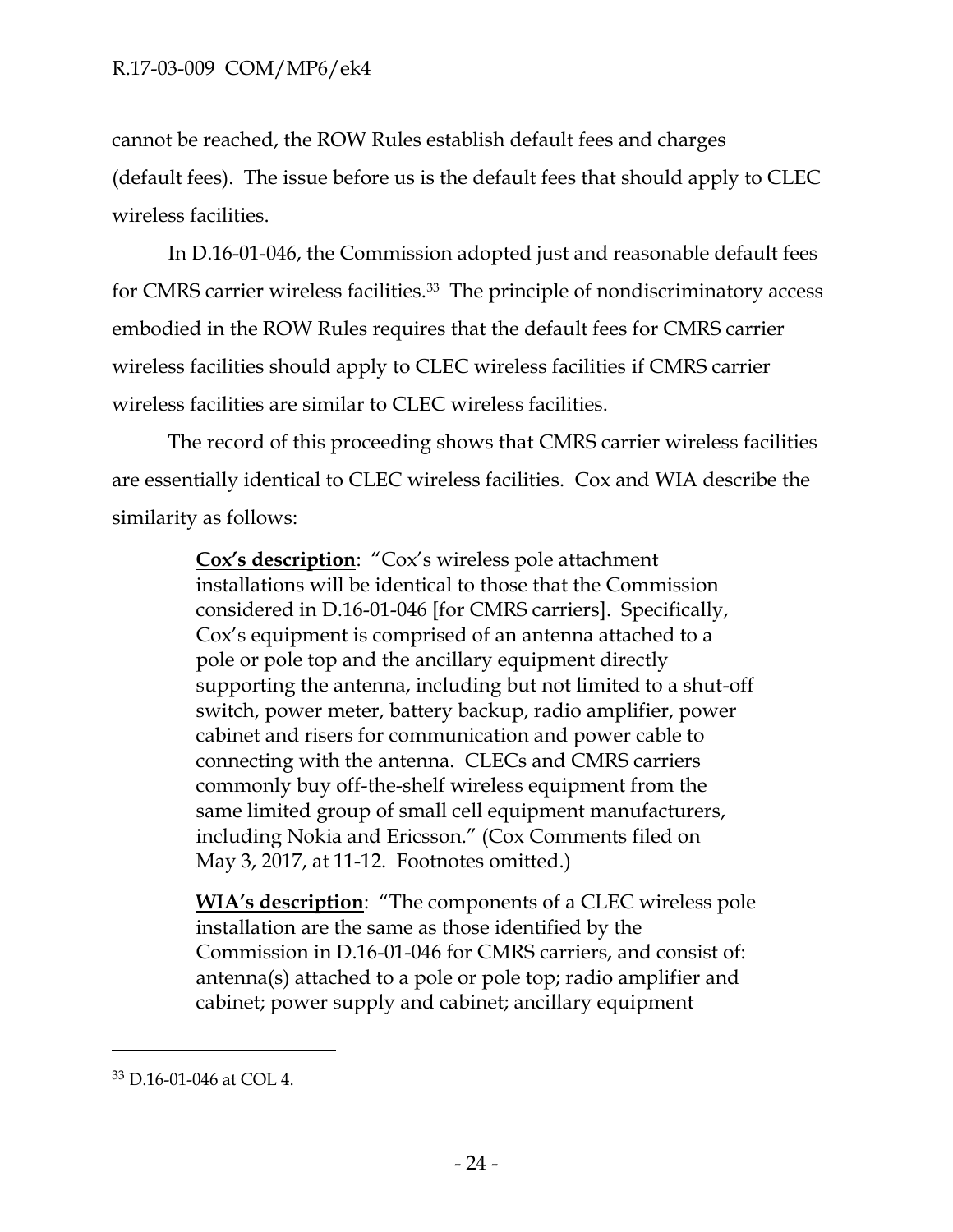(*e.g.,* combiners, splitters, attenuators, mounting brackets, etc.); shut-off switch; power meter; battery backup; risers for communications and power cables; and communication cable for backhaul." (WIA Comments filed on May 3, 2017, at 11. Footnote omitted.)

For the preceding reasons, we conclude that it is reasonable to amend the ROW Rules so that the default fees adopted by D.16-01-046 for CMRS carrier facilities apply to CLEC wireless facilities, including fixed wireless facilities. The default fees adopted by today's Decision are just and reasonable because these fees (A) provide CLECs with nondiscriminatory access to public utility infrastructure, and (B) compensate the owners of public-utility infrastructure for the costs they incur to provide such access.

The default fees adopted by today's Decision include a pole-attachment fee of 7.4% per-foot that applies to (1) all CLEC wireless facilities, including fixed wireless facilities; and (2) a CLEC's wireline facilities attached to the same pole as the CLEC's own wireless facilities. The 7.4% per-foot fee for CLEC pole attachments is subject to the same conditions and limitations that apply to CMRS carrier pole attachments.<sup>34</sup> The per-pole fee will continue to apply to a CLEC's wireline facilities that are not attached to the same poles as the CLEC's own wireless facilities. Although today's Decision results in CLEC wireline pole attachments being subject to the per-foot fee or the per-pole fee, depending on circumstances, the per-foot fee and the per-pole fee are identical for wireline pole attachments in most situations.<sup>35</sup>

<sup>&</sup>lt;sup>34</sup> These conditions and limitations are set forth in D.16-01-046, Appendix A, Section VI.B.2, at A-32 and A-33, and carryover to the amended ROW Rules adopted by today's Decision.

<sup>&</sup>lt;sup>35</sup> WIA Reply Comments dated August 18, 2017, at 7.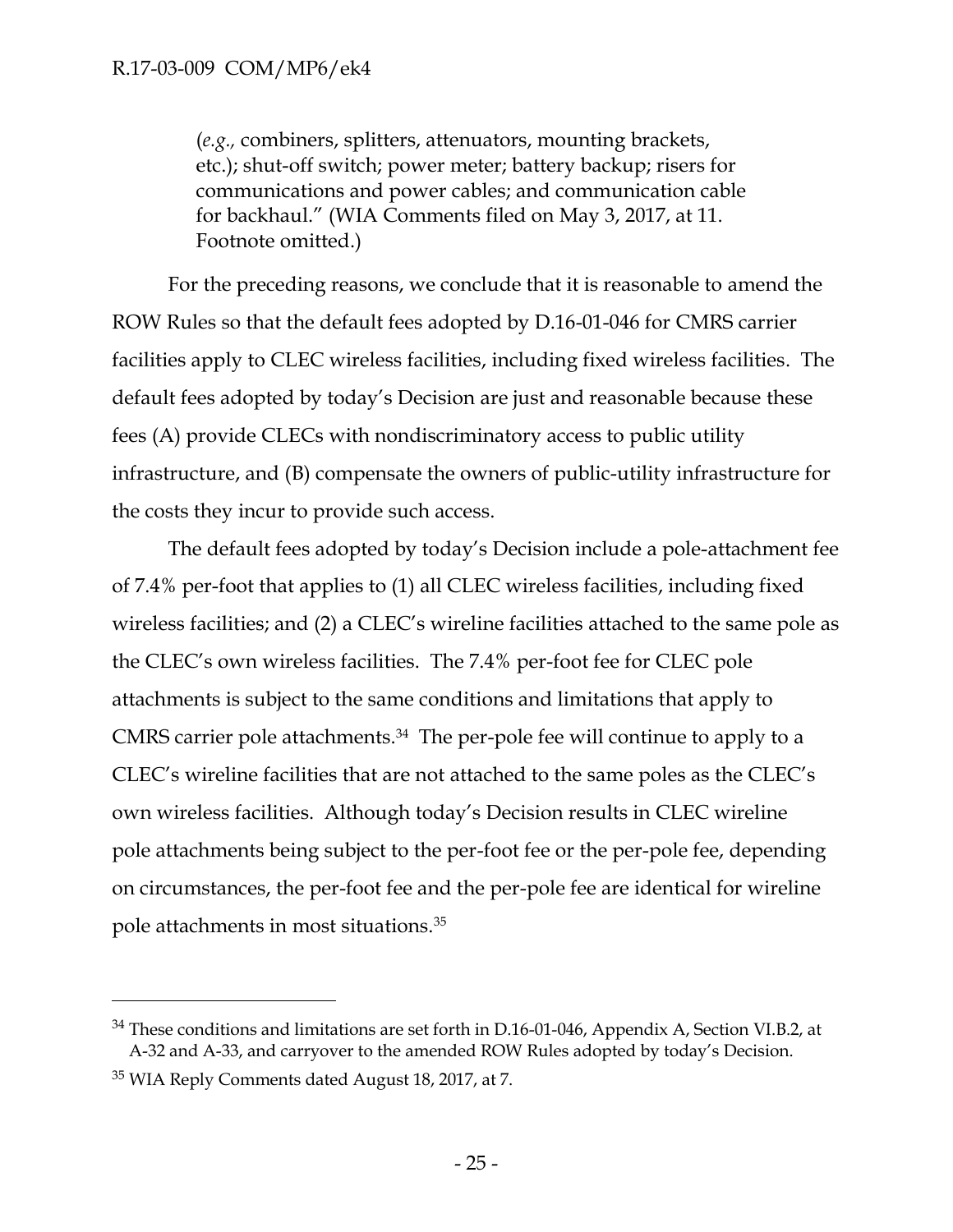We disagree with Cox's position that Pub. Util. Code § 767.5 mandates the per-pole fee for CLEC wireline pole attachments. This statute does not mention, let alone mandate, any particular pole-attachment fee for CLECs.

## **2.4. Safety and Reliability 2.4.1. Background**

To maintain safety and reliability, the ROW Rules stipulate that access to public utility infrastructure "shall be governed at all times by… General Order Nos. 95 and 128 and by Cal/OSHA Title 8. Where necessary and appropriate, said General Orders shall be supplemented by the National Electric Safety Code, and any reasonable and justifiable safety and construction standards which are required by the utility.<sup>36</sup>"

The scope of this proceeding includes the topic of whether additional regulations are necessary to ensure that CLEC wireless facilities are designed, constructed, operated, and maintained to (i) protect worker safety and public safety, and (ii) preserve the reliability of co-located utility facilities.

## **2.4.2. Positions of the Parties**

Those parties that addressed this topic believe the FCC's and the Commission's existing regulations together ensure that CLEC wireless facilities are safe and do not adversely affect co-located utility facilities (e.g., power lines). No party asserts that extending the ROW Rules to all CLEC wireless telecommunications facilities will negatively affect safety or reliability.

SED cautions that the Commission's safety regulations are revised regularly in response to changing conditions, new technology, legislative

<sup>36</sup> D.16-01-046, Appendix A, Section XI, at A-43.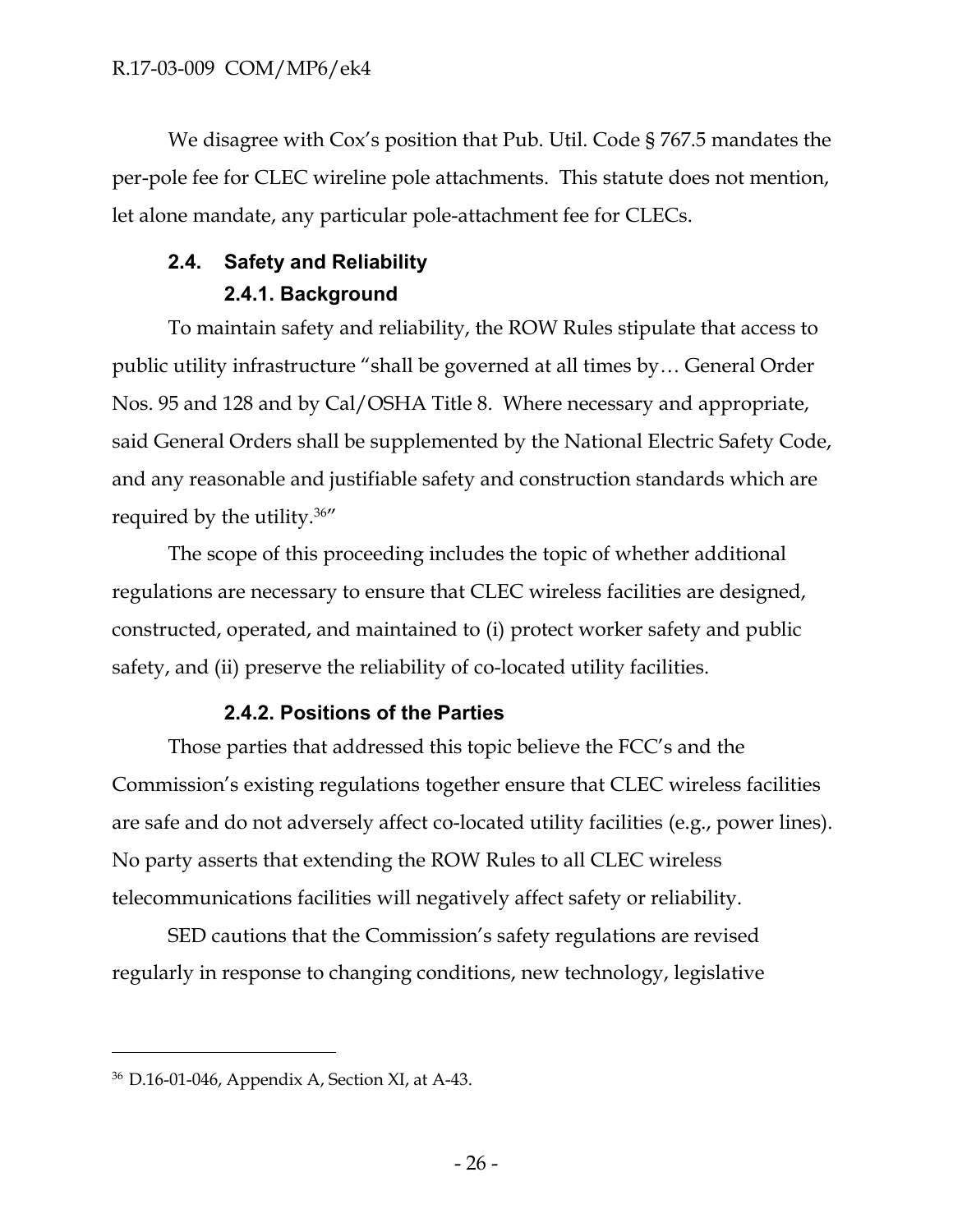$\overline{a}$ 

mandates, and experience. Consequently, CLEC wireless facilities may become subject to new Commission safety regulations as time goes by.

#### **2.4.3. Discussion**

The FCC and the CPUC have split jurisdiction regarding the safety and reliability of wireless facilities. In general, the FCC regulates RF power levels, emissions, and exposure limits. The CPUC regulates the design, installation, operation, and maintenance of pole attachments. The record of this proceeding establishes that existing FCC and CPUC regulations together ensure that CLEC wireless facilities are safe and do not interfere with the operation and reliability of co-located utility facilities such as communications lines and power lines.

Based on the record of this proceeding, we find there is no need for additional regulations at this time to ensure that CLEC wireless facilities are designed, constructed, operated, and maintained to (1) protect worker safety and public safety, and (2) preserve the reliability of co-located utility facilities. We remind CLECs that they have a statutory duty under Pub. Util. Code § 451 to furnish and maintain wireless facilities that are safe for their employees and the public.<sup>37</sup> This statutory duty includes compliance with General Orders 95 and 128, and with any reasonable safety and construction standards that may be required by the owners of public utility infrastructure.

As noted by SED, the Commission's safety regulations are revised regularly in response to changing conditions, new technology, legislative

 $37$  Pub. Util. Code § 451 states, in relevant part, as follows: "Every public utility shall furnish and maintain such adequate, efficient, just, and reasonable service, instrumentalities, equipment, and facilities… as are necessary to promote the safety, health, comfort, and convenience of its patrons, employees, and the public."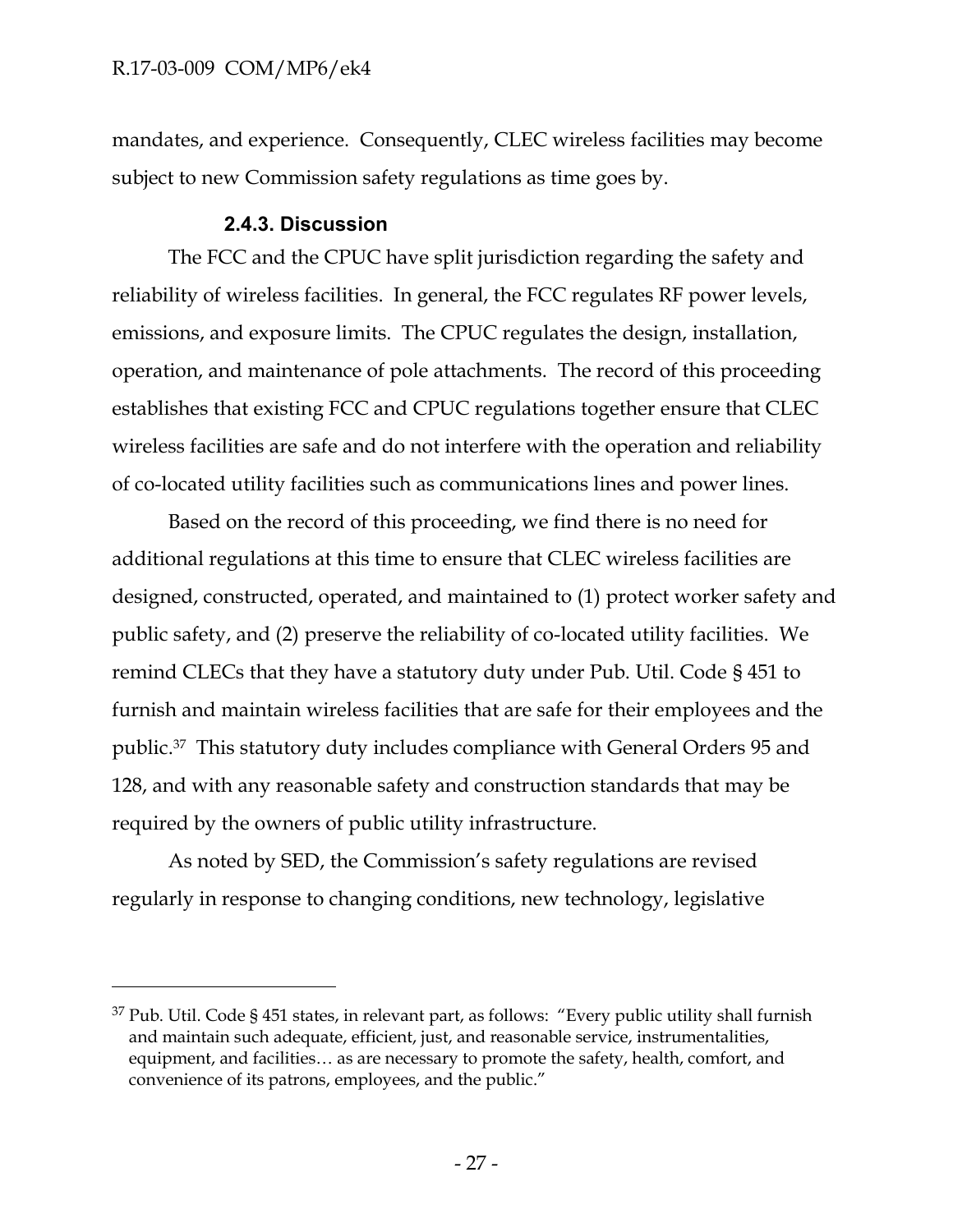mandates, and experience. The Commission can and will adopt new safety regulations for wireless facilities when necessary.

## **2.5. Adopted Amendments to the Text of the ROW Rules**

Today's Decision adopts the following amendments to the text of the ROW Rules. First, we amend the definition of "telecommunications carrier" in Section II of the ROW Rules so that the definition explicitly incorporates facilities-based CLECs. The amended definition of "telecommunications carrier" is shown below in redline form:

> "Telecommunications carrier" generally means any provider of telecommunications services that has been granted a certificate of public convenience and necessity **(CPCN)** by the California Public Utilities Commission **(Commission)**. **The definition of "telecommunications carrier" includes Competitive Local Exchange Carriers (CLEC) that have been granted a CPCN by the Commission to provide facilitiesbased competitive local exchange service.** These rules, however, exclude interexchange carriers from the definition of "telecommunications carrier."

Second, we revise Section IV.D.1 of the ROW Rules so that it applies to both wireline and wireless facilities installed by telecommunications carriers.

Third, we make non-substantive revisions to Section VI.B.1 of the ROW Rules to better reflect the purpose and intent of this section.

Fourth, we add the term "cable TV company" to Section VI.B.1.a to correct the erroneous omission of this term.

Fifth, we add a new Section VI.B.1.b.3 that separately lists the annual pole-attachment fees for poles that host a CLEC's wireless facilities so that it is clear that such fees are distinct from, and do not apply to, poles that host only a CLEC's wireline attachments. The existing sections are renumbered, as necessary, to reflect the addition of the new Section VI.B.1.b.3.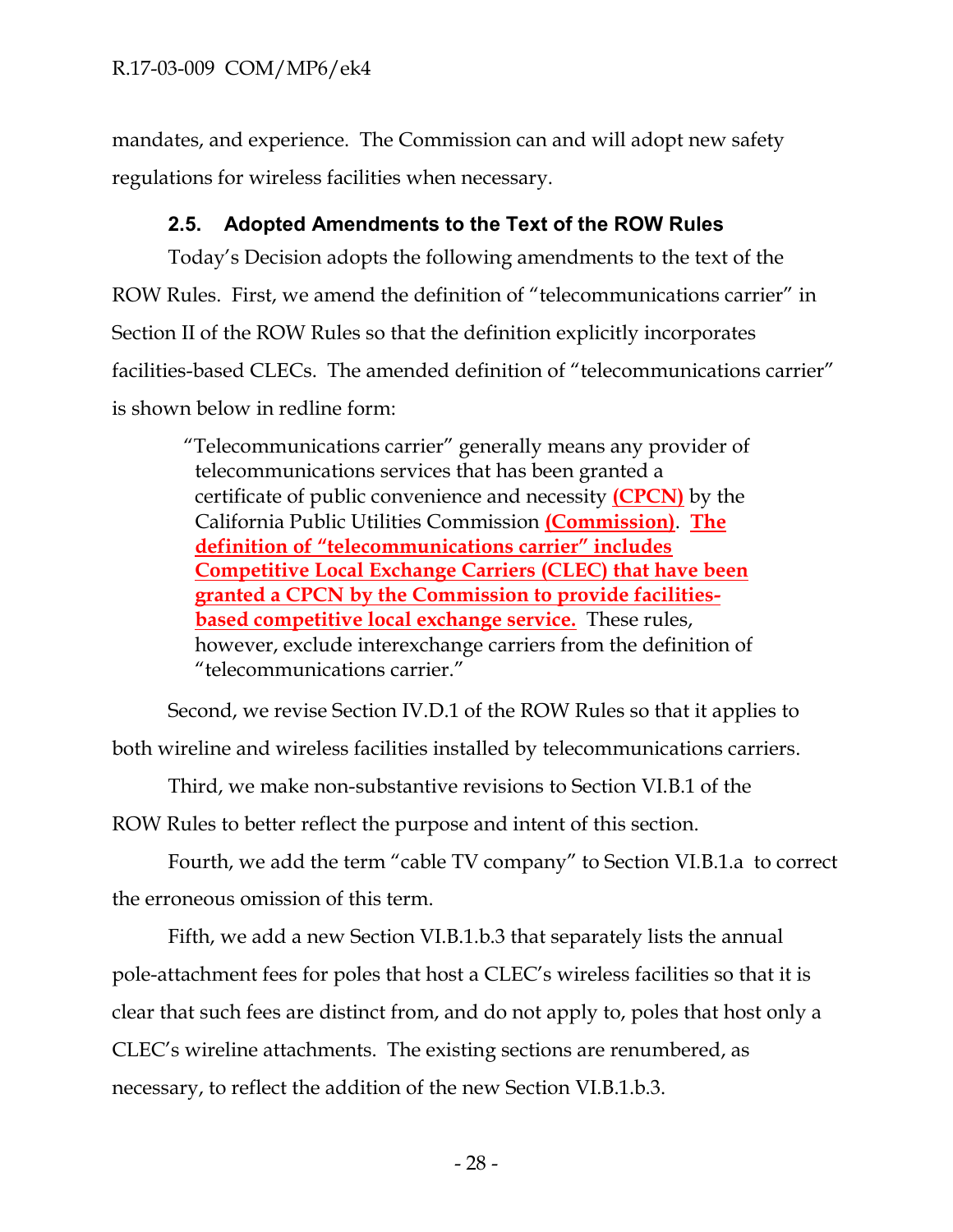Sixth, we amend Sections VI.B.1.b.1, VI.B.1.c, and VI.B.1.d to incorporate (i) cross references to the newly added Section VI.B.1.b.3, and (ii) other conforming changes.

Seventh, we replace the term "CLC" with "CLEC" in Section VII.C. Finally, we make the following non-substantive revisions:

- Formatting changes to reduce the amount of paper needed to print the ROW Rules.
- Adding hyphens to the terms "cost-of-ownership" and "right-of-way" in cases where hyphens are not included.

The adopted amendments to the text of the ROW Rules are shown in redline form in Appendix A of today's Decision, and in final form (without redline) in Appendix B.

## **2.6. Regulatory Accounting for Public Utilities**

The owners of public utility infrastructure will receive revenues from the fees and charges that CLECs pay pursuant to the amended ROW Rules adopted by today's Decision. Consistent with the regulatory accounting that we adopted in D.16-01-046, public utilities shall record the annual attachment fees paid by CLECs as Other Operating Revenues, and record the make-ready charges paid by CLECs as either Other Operating Revenue or contributed plant, depending on whether the utility's make-ready expenditures are expensed or capitalized. This accounting treatment benefits the customers of cost-of-service public utilities by reducing the revenue requirement for cost of service.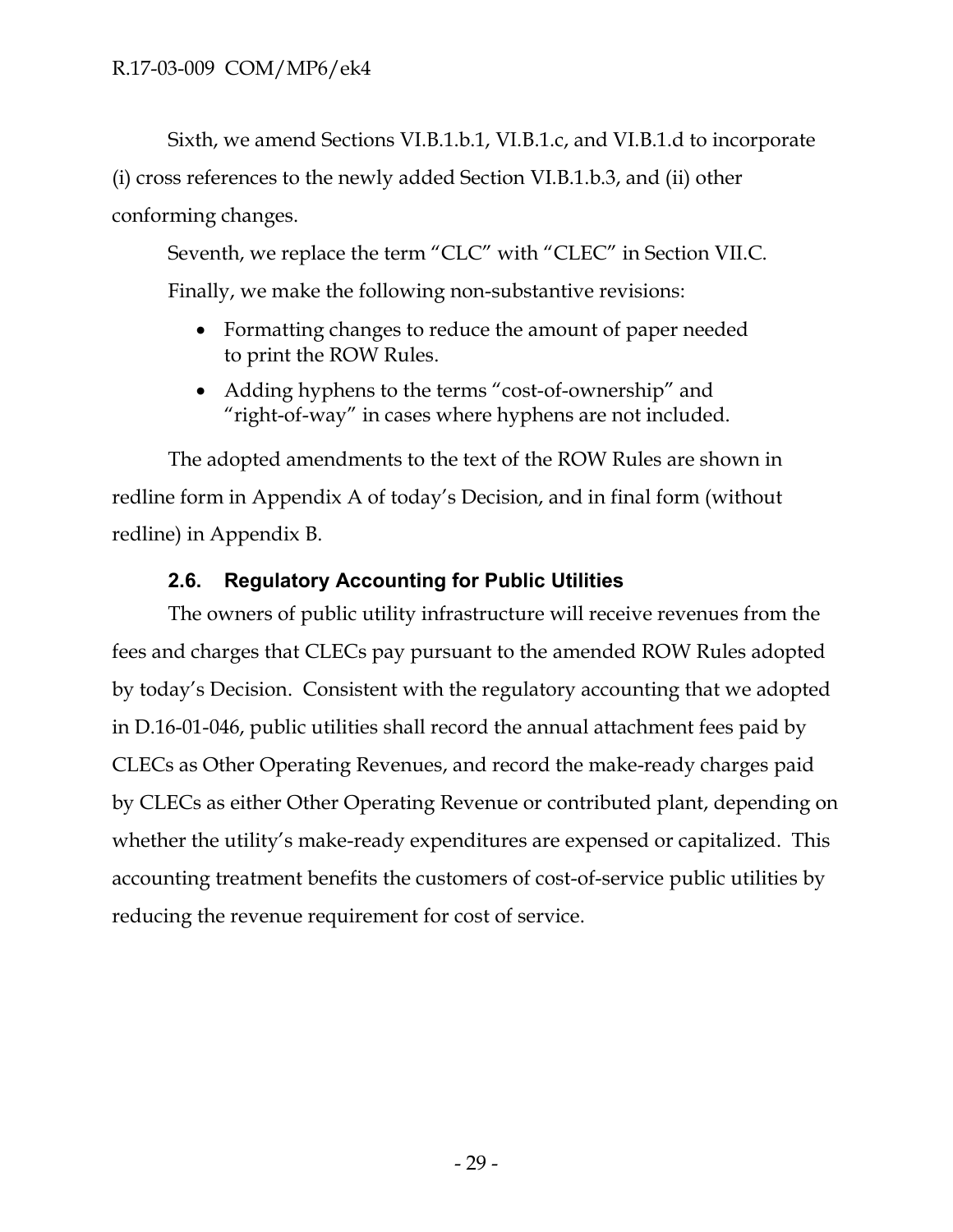## **2.7. Certification of Compliance with 47 U.S.C. § 224(c)**

Pursuant to 47 U.S.C. § 224(c)(1), the FCC does not have "jurisdiction with respect to rates, terms, and conditions, or access to poles, ducts, conduits, and rights-of-way… in any case where such matters are regulated by a State." In D.98-10-058, the Commission certified that it regulates such matters in conformance with 47 U.S.C.  $\S$  224(c)(2) and (3). $^{38}$  The Commission reiterated its certification in D.16-01-046. 39 We affirm our certification in today's Decision.

## **2.8. Implementation of the Amended ROW Rules**

Pursuant to Rule 6.3(a) of the Commission's Rules of Practice and Procedure, the amendments to the ROW Rules adopted by today's Decision shall apply prospectively beginning 120 days after the effective date of today's Decision. The adopted amendments do not apply to the contractual rates, terms, and conditions for existing CLEC installations.

## **3. Coordination with I.17-06-027 and R.17-06-028**

Today's Decision is being issued in the consolidated dockets of R.17-03-009, I.17-06-027, and R.17-06-028. Today's Decision closes the docket for R.17-03-009. The dockets for I.17-06-027 and R.17-06-028 remain open.

Pursuant to the Scoping Memo for R.17-03-009, the amended ROW Rules adopted by today's Decision may be superseded by regulations that the Commission may adopt in I.17-06-027 and R.17-06-028.<sup>40</sup>

<sup>38</sup> D.98-10-058 at COLs 2 and 3.

<sup>39</sup> D.16-01-046 at COL 21.

<sup>40</sup> *Assigned Commissioner's Scoping Memo and Ruling* for R.17-03-009 dated June 26, 2017, at 6.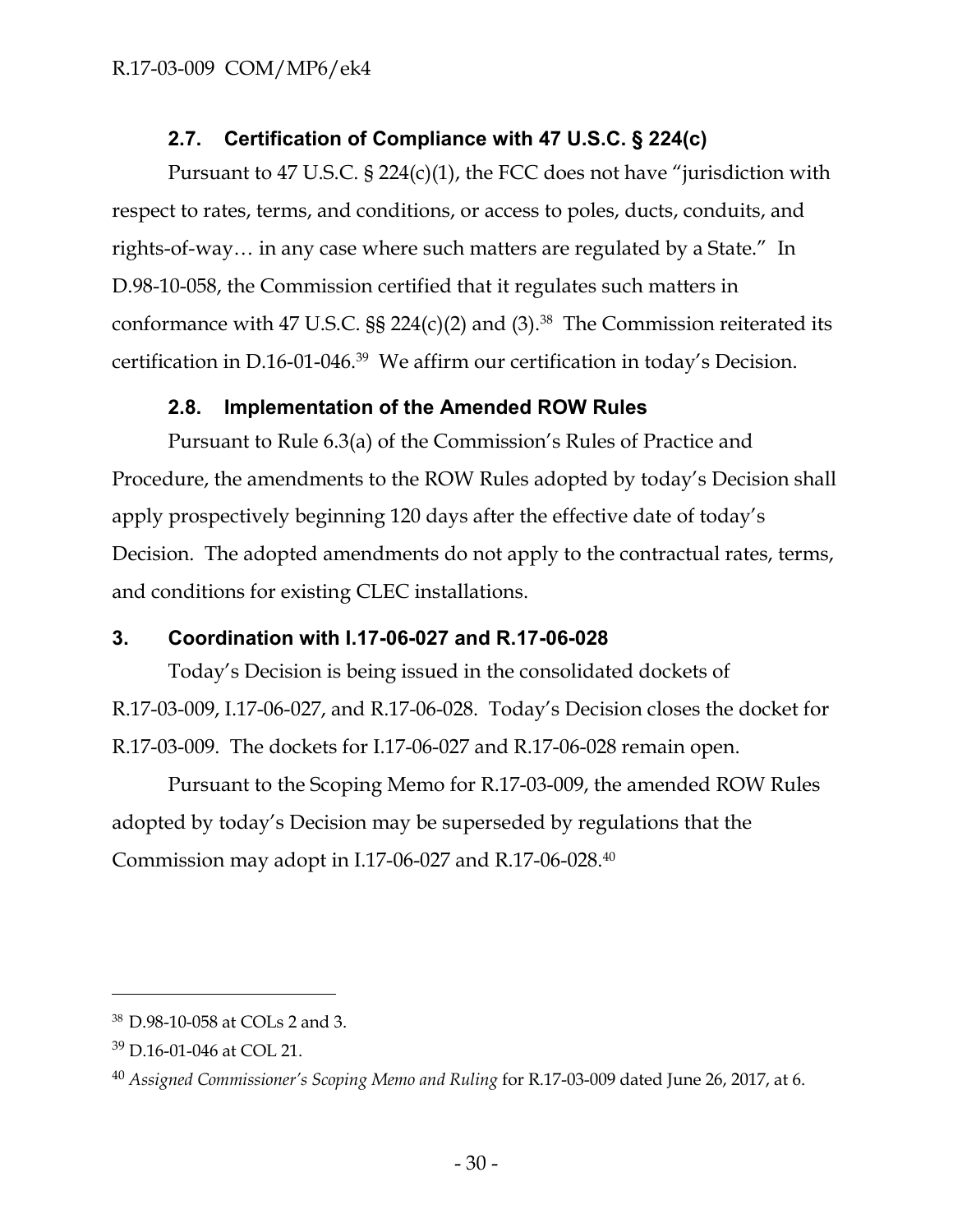#### R.17-03-009 COM/MP6/ek4

#### **4. Comments on the Proposed Decision**

The proposed decision (PD) of the assigned Commissioner in this matter was mailed to the parties in accordance with Section 311 of the Public Utilities Code, and comments were allowed pursuant to Rule 14.3 of the Commission's Rules of Practice and Procedure. Comments were filed on April 11, 2018, by Cox, ExteNet, and WIA. Reply comments were filed on April 16, 2018, by AT&T, SCE, and SDG&E. Cox and WIA each propose separate modifications to the PD, which we address below.

We decline to adopt Cox's proposal to make the amendments to the ROW Rules adopted by the PD effective immediately instead of 120 days from the date of the Commission's final decision. As preliminary matter, Cox does not cite any factual, legal, or technical error in the PD. Therefore, we accord no weight to Cox's proposal pursuant to Rule 14.3(c) of the Commission Rules of Practice and Procedure. Moreover, Cox's claim that the Commission's typically makes changes to its rules effective immediately is incorrect. The Commission may provide utilities with months or years to implement rule changes, depending on circumstances.<sup>41</sup> Here, we agree with SCE's Reply Comments on the PD that utilities should be provided with 120 days to revise their internal administrative processes and procedures, as necessary, to implement the amendments to the ROW Rules adopted by today's Decision.<sup>42</sup>

We decline to adopt ExteNet's proposal to give each CLEC the option of paying either a per-pole fee or per-foot fee for all of its pole attachments, whether

<sup>&</sup>lt;sup>41</sup> *See*, for example, D.17-12-024 wherein the Commission provided utilities with approximately 18 months to implement newly adopted fire-safety regulations in Tier 2 Fire-Threat areas. (D.17-12-024 at Ordering Paragraphs 3 and 4.ii.)

<sup>42</sup> SCE Reply Comments on the PD, at 3 - 4.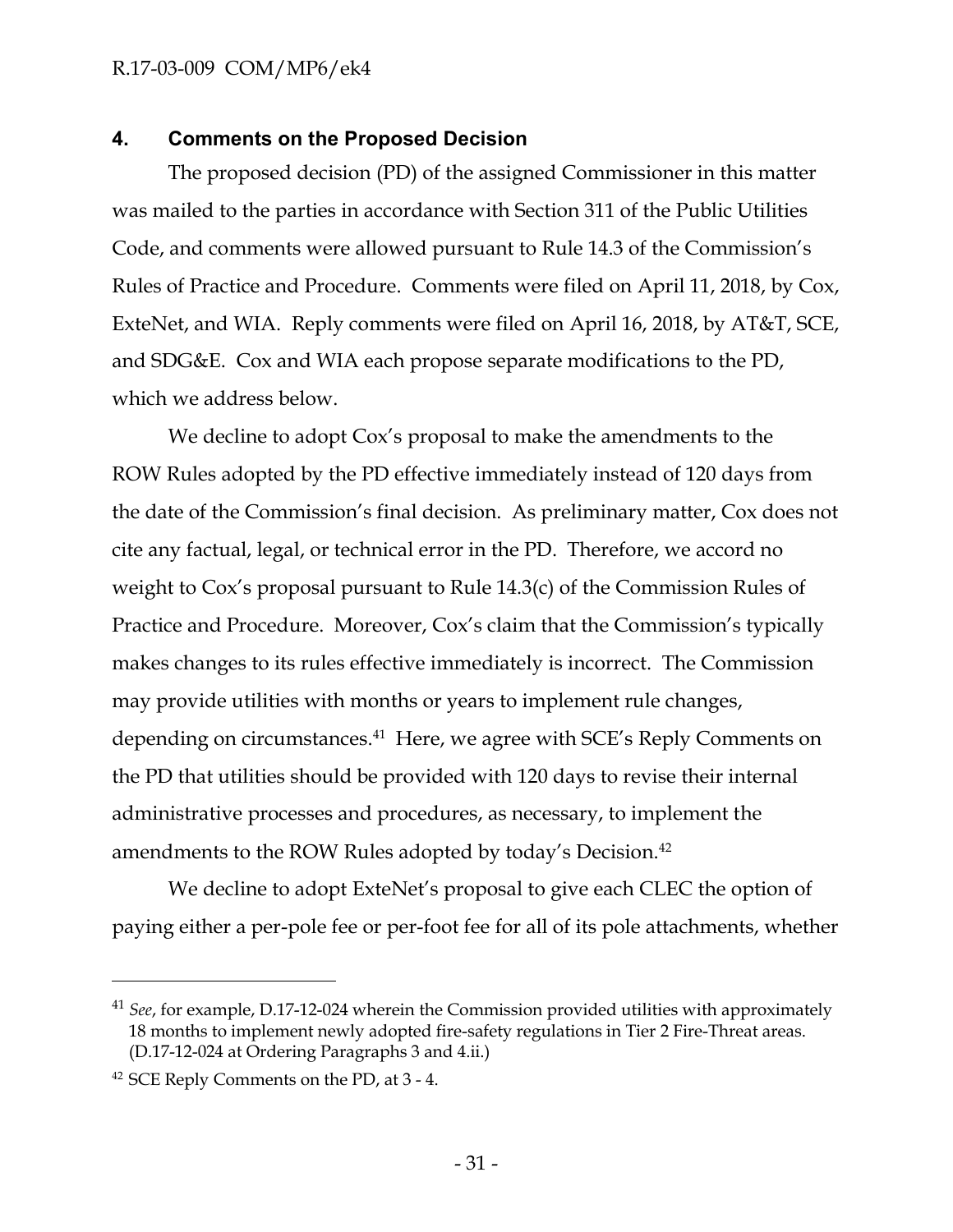wireline or wireless. As noted by AT&T, SCE, and SDG&E in their Reply Comments on the PD, ExteNet's proposal would not provide pole owners with reasonable compensation and would result in discriminatory treatment that favors CLEC wireless pole attachments over CMRS carrier pole attachments.<sup>43</sup>

ExteNet's proposal is premised on three alleged errors in the PD. First, ExteNet states that one of the PD's reasons for the adoption of a default per-foot fee is not supported by the record:

> The [PD's] assertion that the two fee structures will lead to identical fees [for CLEC wireline pole attachments] is not supported by the record. The Proposed Decision [at page 25, Footnote 35] cites to reply comments filed by [WIA], but those comments do not state on the identified page that the two fee structures will likely result in identical or even substantially similar fees. (ExteNet Comments on the PD at 3. Footnote omitted.)

We acknowledge that Footnote 35 of the PD incorrectly cites page 4 of WIA's Reply Comments dated August 18, 2017. The correct citation is page 7. We have revised Footnote 35 in today's Decision to correctly cite page 7 of WIA's Reply Comments dated August 18, 2017.

Second, ExteNet states that the PD appears to allow double fees for CLEC wireline attachments, *i.e*., a per-pole fee for fiber that is initially attached to a pole on a stand-alone basis and a per-foot fee for the same fiber that is used in conjunction with wireless facilities that are attached to the same pole at a later time. We agree with  $AT&T$  that ExteNet misapprehends the PD.<sup>44</sup> Both the PD and today's Decision provide that when the per-foot fee applies to the CLEC's

<sup>43</sup> AT&T Reply Comments on the PD at 1 - 3; SCE Reply Comments on the PD, at 1 - 3; and SDG&E Reply Comments on the PD at 1 - 3.

<sup>44</sup> AT&T Reply Comments on the PD at 2, Footnote 6.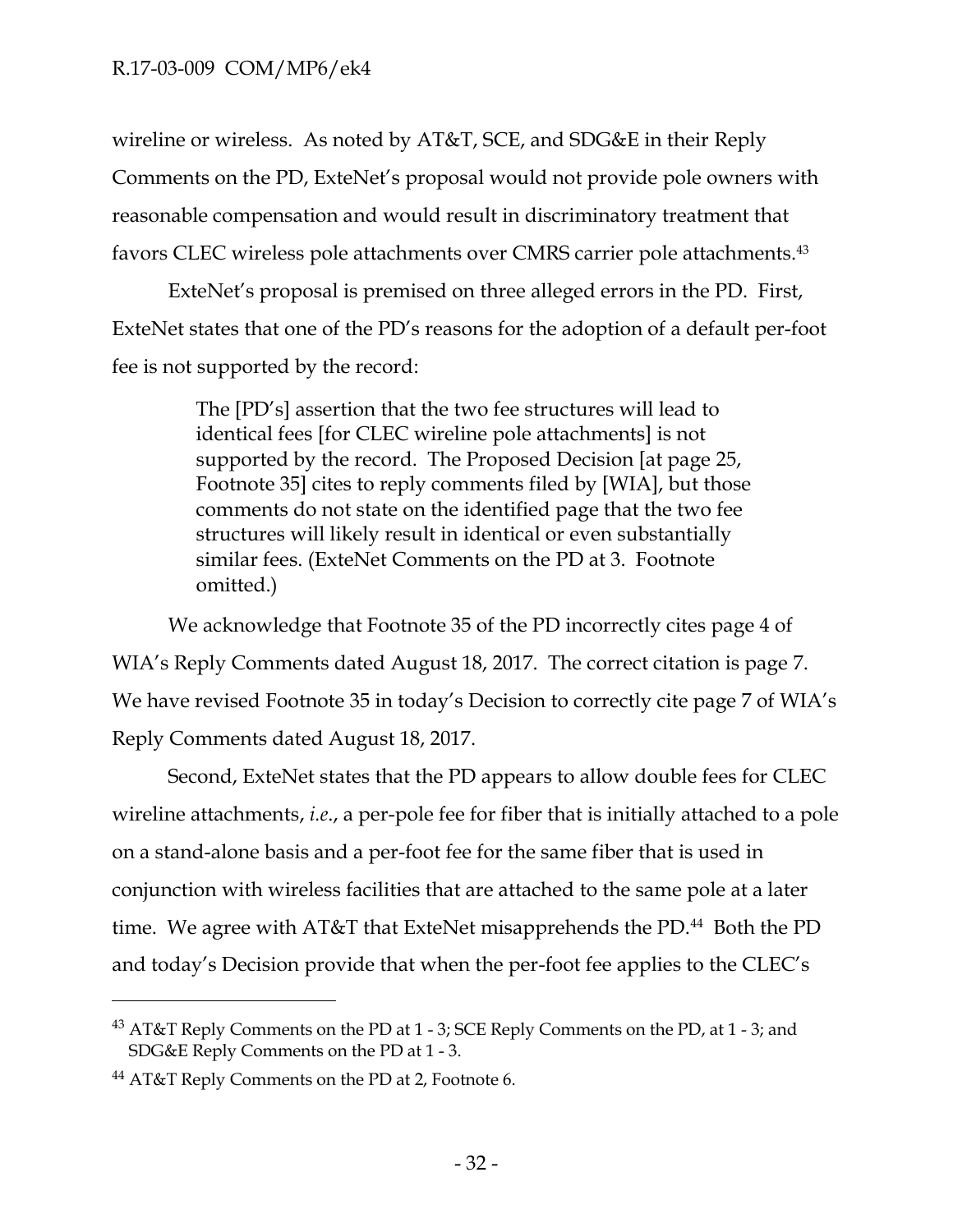wireline attachment on the same pole as the CLEC's wireless facilities, the per-pole fee does not apply to the CLEC's wireline attachment.

Finally, ExteNet asserts that a bi-furcated fee structure will impose administrative burdens on both the CLEC and the pole owner; will allow pole owners to impose unreasonable document requirements and associated delays in allowing wireless attachments; and create budget uncertainties for CLECs when bidding for projects. In making this assertion, ExteNet does not cite any factual, legal, or technical errors in the PD, or provide any specific references to the record or applicable law. Therefore, we accord no weight to ExteNet's assertion pursuant to Rule 14.3(c) because the assertion is argumentative.

#### **5. Assignment of the Proceeding**

Michael Picker is the assigned Commissioner for this proceeding and Timothy Kenney is the assigned Administrative Law Judge.

#### **Findings of Fact**

1. The purpose of the ROW Rules is to provide CATV corporations,

CMRS carriers, and telecommunications carriers with nondiscriminatory access to public utility infrastructure at reasonable rates, terms, and conditions.

2. The ROW Rules currently apply to CLEC wireline facilities and fixed wireless facilities, but not to other CLEC wireless facilities.

3. The ROW Rules apply to CMRS carrier wireless facilities generally.

4. CLEC wireless telecommunications facilities are essentially identical to CMRS carrier wireless facilities.

5. Amending the ROW Rules to provide nondiscriminatory access to public utility infrastructure for all CLEC wireless telecommunications facilities will benefit California for the reasons stated in Section 3.1.3 of today's Decision.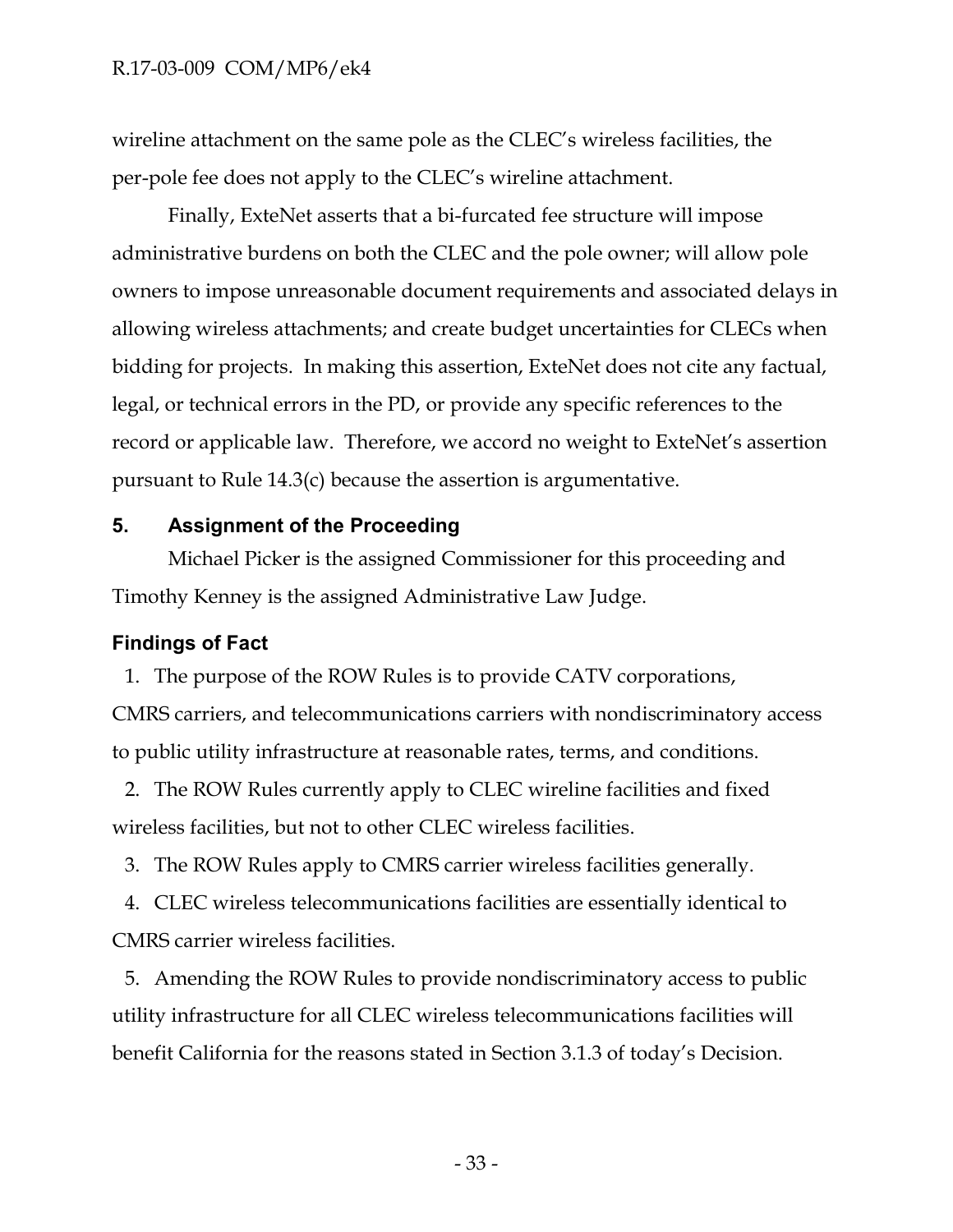6. Existing FCC and CPUC regulations together ensure that CLEC wireless facilities are safe and do not interfere with the operation or reliability of co-located utility facilities such as communications lines and power lines.

7. There is no need at this time for additional regulations to ensure that CLEC wireless facilities do not adversely affect worker safety, public safety, or the reliability of co-located utility facilities.

8. The amended ROW Rules in Appendix A and Appendix B of today's Decision are just, reasonable, and in the public interest because they provide nondiscriminatory access to public utility infrastructure for CLEC wireless telecommunications facilities; protect the safety of workers and the public; and preserve the reliability of co-located utility facilities.

9. The owners of public utility infrastructure will receive revenues from the fees and charges that CLECs pay pursuant to the amended ROW Rules adopted by today's Decision.

#### **Conclusions of Law**

1. For the reasons stated in Section 3.1.3 of today's Decision, it is in the public interest to amend the ROW Rules to apply to all CLEC wireless facilities that are necessary or useful for the provision of telecommunications services that CLECs may provide pursuant to their Commission-issued CPCNs.

2. CLEC wireless telecommunications facilities may be used to provide services (e.g., wireless broadband service) besides the telecommunications services that CLECs may provide pursuant to their Commission-issued CPCNs.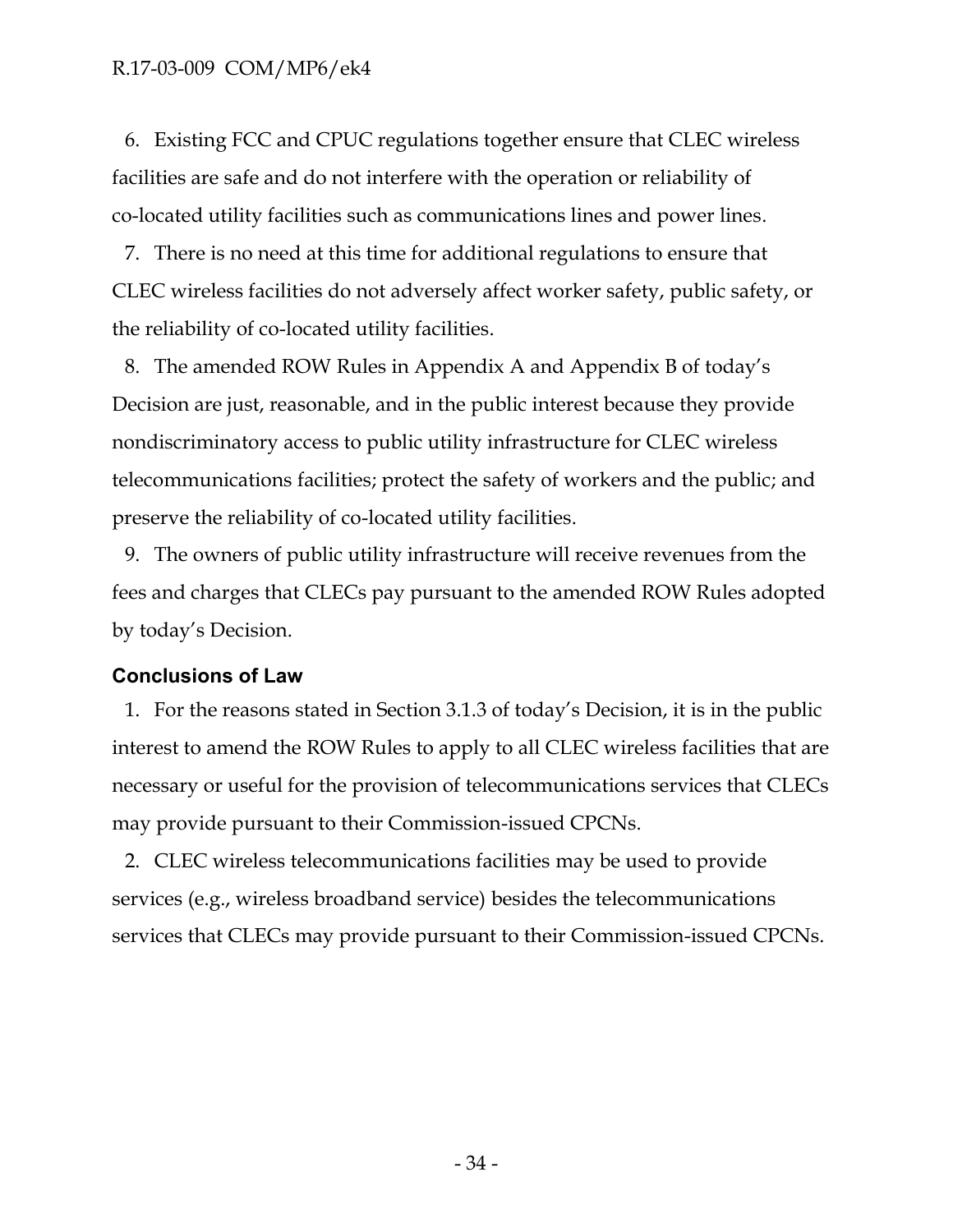3. CLECs' nondiscriminatory access to public utility infrastructure under the ROW Rules is limited to facilities that are necessary or useful for the provision of the telecommunications services that CLECs may provide pursuant to their Commission-issued CPCNs. The ROW Rules do not apply to facilities that are wholly unrelated to the provision of such telecommunications services.

4. The Commission may regulate CLEC wireless facilities in accordance with (i) Pub. Util. Code §§ 701, 761, 762, 767, and 768, and (ii) GOs 95 and 128.

5. Facilities-based CLECs have authority under their CPCNs to provide CLEC service using both wireline and wireless telecommunications facilities.

6. CMRS is not within the scope of telecommunications services that CLECs may provide pursuant to their Commission-issued CPCNs.

7. The ROW Rules should not include a new requirement that facilities-based CLECs, in order to access public utility infrastructure under the ROW Rules for the purpose of installing wireless facilities, must possess (i) a CPCN that includes explicit authority to provide CLEC service using wireless facilities, or (ii) a WIR.

8. The amended ROW Rules adopted by today's Decision do not affect the Commission's existing procedures and requirements for reviewing CLEC construction activities under CEQA.

9. All CLECs must comply with applicable CEQA procedures and requirements prior to installing or constructing wireless facilities.

10. Because CMRS carrier wireless facilities are substantially similar to CLEC wireless facilities, the principle of nondiscriminatory access embodied in the ROW Rules requires that the default fees adopted by D.16-01-046 for CMRS carrier wireless facilities should apply to CLEC wireless facilities, including fixed wireless facilities.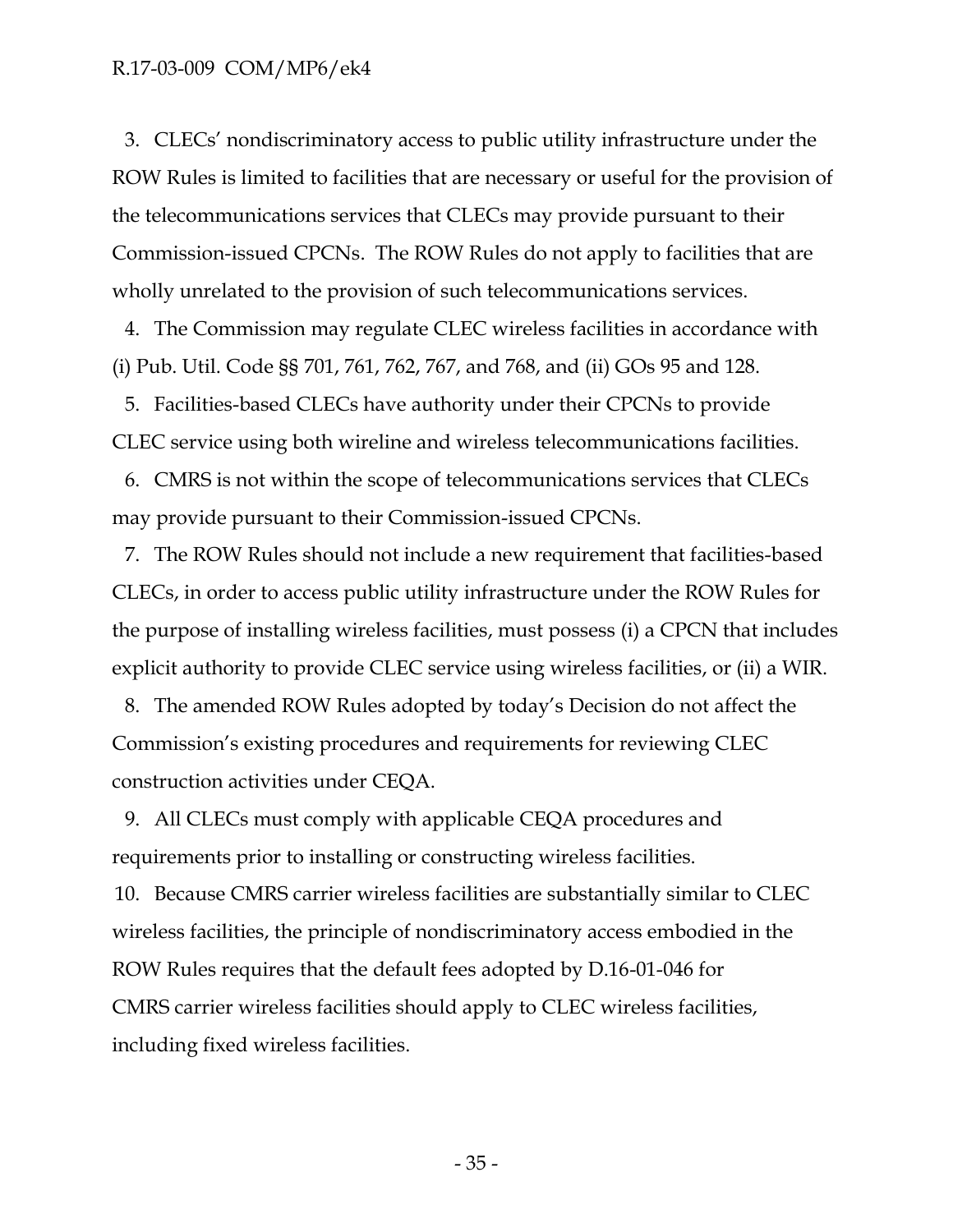11. The default fees adopted by today's Decision for CLEC wireless facilities are just and reasonable because these fees provide CLECs with non-discriminatory access to public utility infrastructure and compensate the owners of public utility infrastructure for their costs to provide such access.

12. The 7.4% per-foot fee should apply to (i) CLEC wireless pole attachments, including fixed wireless facilities, and (ii) a CLEC's wireline facilities attached to the same poles as the CLEC's own wireless facilities. The 7.4% per-foot fee for CLEC pole attachments should be subject to the same conditions and limitations adopted by D.16-01-046 for CMRS carrier pole attachments.

13. The 7.4% per-pole fee should apply to a CLEC's wireline facilities that are not attached to the same poles as the CLEC's own wireless facilities.

14. CLECs have a statutory duty under Pub. Util. Code § 451 to furnish and maintain wireless facilities that are safe for their employees and the public. This statutory duty includes compliance with (i) General Orders 95 and 128, and (ii) any reasonable safety and construction standards that may be required by the owners of public utility infrastructure.

15. Public utilities should record attachment fees for CLEC facilities as Other Operating Revenues, and record make-ready charges for CLEC facilities as either Other Operating Revenue or contributed plant, depending on whether the utility's make-ready expenditures are expensed or capitalized.

16. Pursuant to 47 U.S.C. § 224(c)(1), the FCC does not have jurisdiction with respect to rates, terms, and conditions for access to public utility infrastructure where such matters are regulated by a State. The CPUC has affirmatively regulated such matters in accordance with 47 U.S.C.  $\S$ § 224(c)(1), (2) and (3) since the CPUC's adoption of the ROW Rules in D.98-10-058.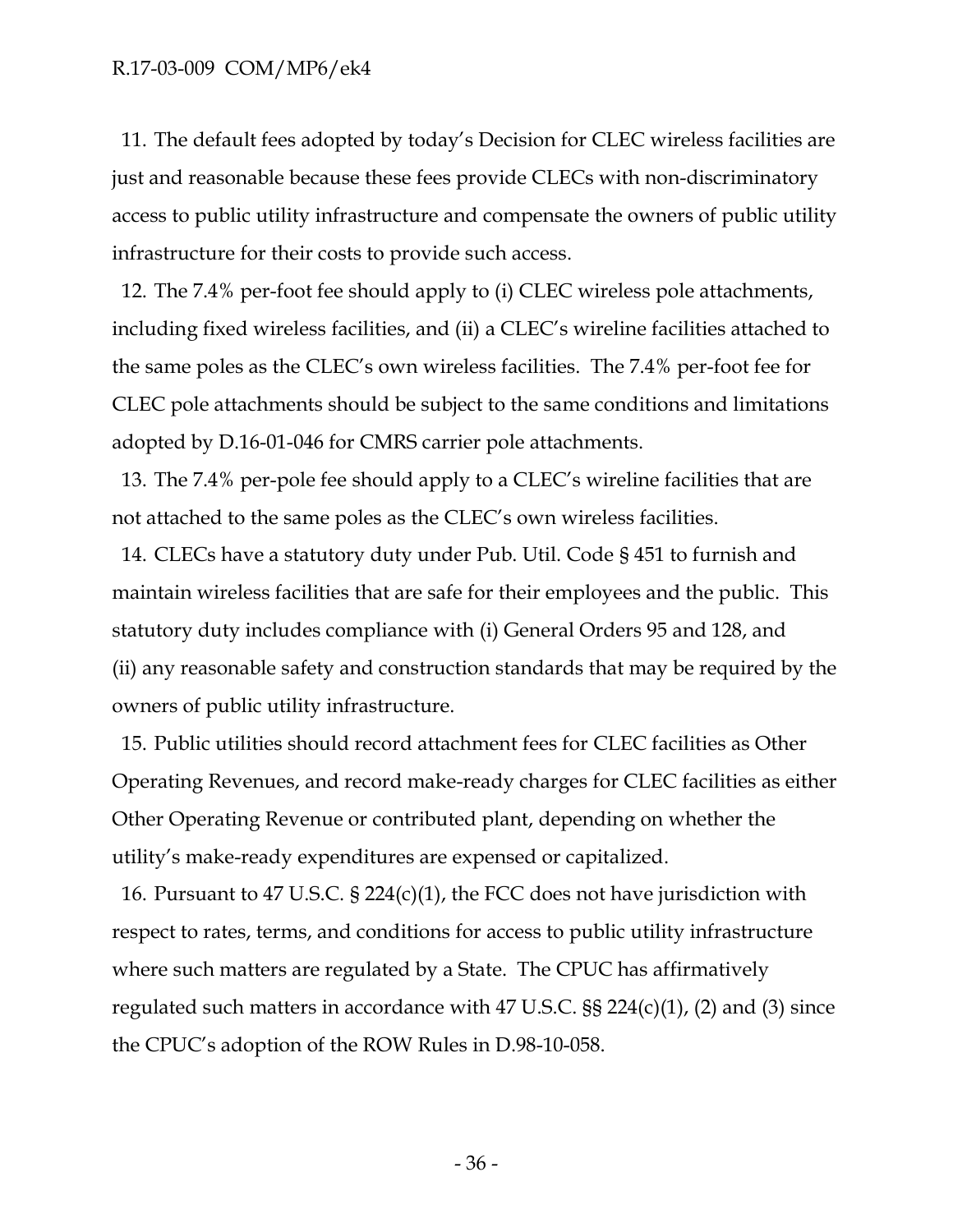17. The amended text of the ROW Rules set forth in Appendix A and Appendix B of today's Decision is reasonable and should be adopted.

18. The amendments to the ROW Rules adopted by today's decision should apply prospectively beginning 120 days after the effective date of today's Decision. The adopted amendments should not apply to the contractual rates, terms, and conditions for existing CLEC installations.

19. The amended ROW Rules adopted by today's Decision may be superseded by regulations that the Commission may adopt in I.17-06-027 and R.17-06-028. 20. The following Order should be effective immediately so that the public may benefit expeditiously from the amended ROW Rules adopted by the Order.

#### **ORDER**

#### **IT IS ORDERED** that:

1. The amended Right-of-Way Rules in Appendix A and Appendix B of this Decision are adopted. The adopted amendments apply to all Competitive Local Exchange Carriers' (CLEC) wireless facilities that are necessary or useful for the provision of telecommunications services authorized by CLECs' certificates of public convenience and necessity.

2. The amended Right-of-Way Rules adopted by this Decision shall apply prospectively beginning 120 days after the effective date of this Order, stated below. The adopted amendments do not apply to the contractual rates, terms, and conditions for existing Competitive Local Exchange Carrier installations.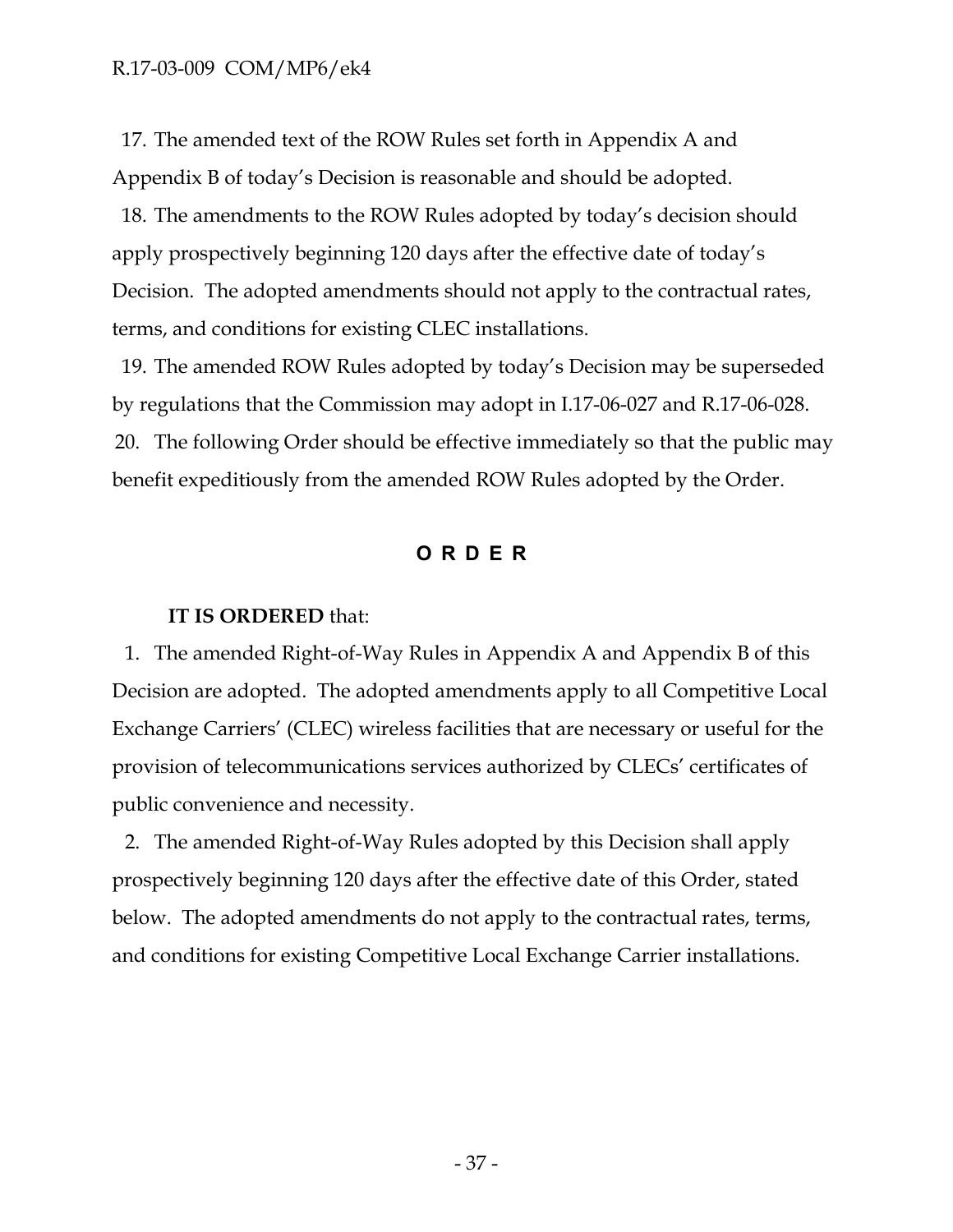3. Public utilities shall record the fees and charges that they receive pursuant to the amended Right-of-Way Rules adopted by this Decision as follows: (i) Record attachment fees as Other Operating Revenues; (ii) record make-ready charges as Other Operating Revenue if the utility's associated make-ready costs are expensed; and (iii) record make-ready charges as contributed plant if the utility's associated make-ready costs are capitalized.

4. The amendments to the Right-of-Way Rules that are adopted by this Decision may be superseded by regulations that the Commission may adopt in the consolidated dockets of Investigation 17-06-027 and Rulemaking 17-06-028.

5. The docket for Rulemaking 17-03-009 is closed. The consolidated dockets for Investigation 17-06-027 and Rulemaking 17-06-028 remain open.

This Order is effective today.

Dated April 26, 2018, at San Francisco, California.

 MICHAEL PICKER President CARLA J. PETERMAN LIANE M. RANDOLPH MARTHA GUZMAN ACEVES CLIFFORD RECHTSCHAFFEN Commissioners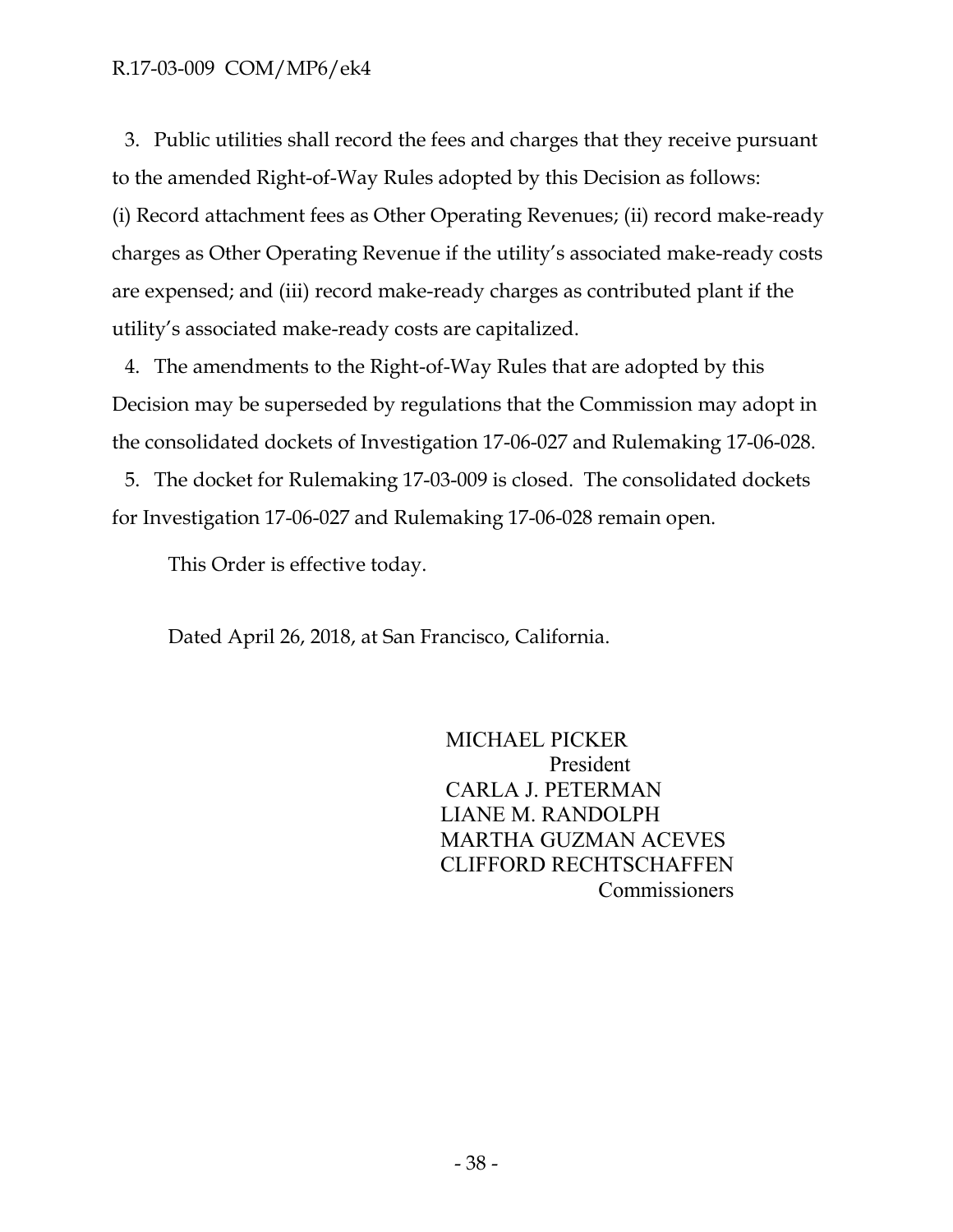#### **Appendix A: Adopted Amendments to the ROW Rules (redline)**

**Note**: The amendments to the Right-of-Way Rules adopted by today's Decision begin on page A-4. The amendments are shown in redline form with bold font and underline for new text, and bold font and strikethrough for deleted text. The following non-substantive changes are not shown in redline: (i) Inserting hyphens into the terms "cost-of-ownership" and "right-of-way" in cases where hyphens are not already included; and (ii) formatting changes to reduce the amount of paper needed to print the Right-of-Way Rules.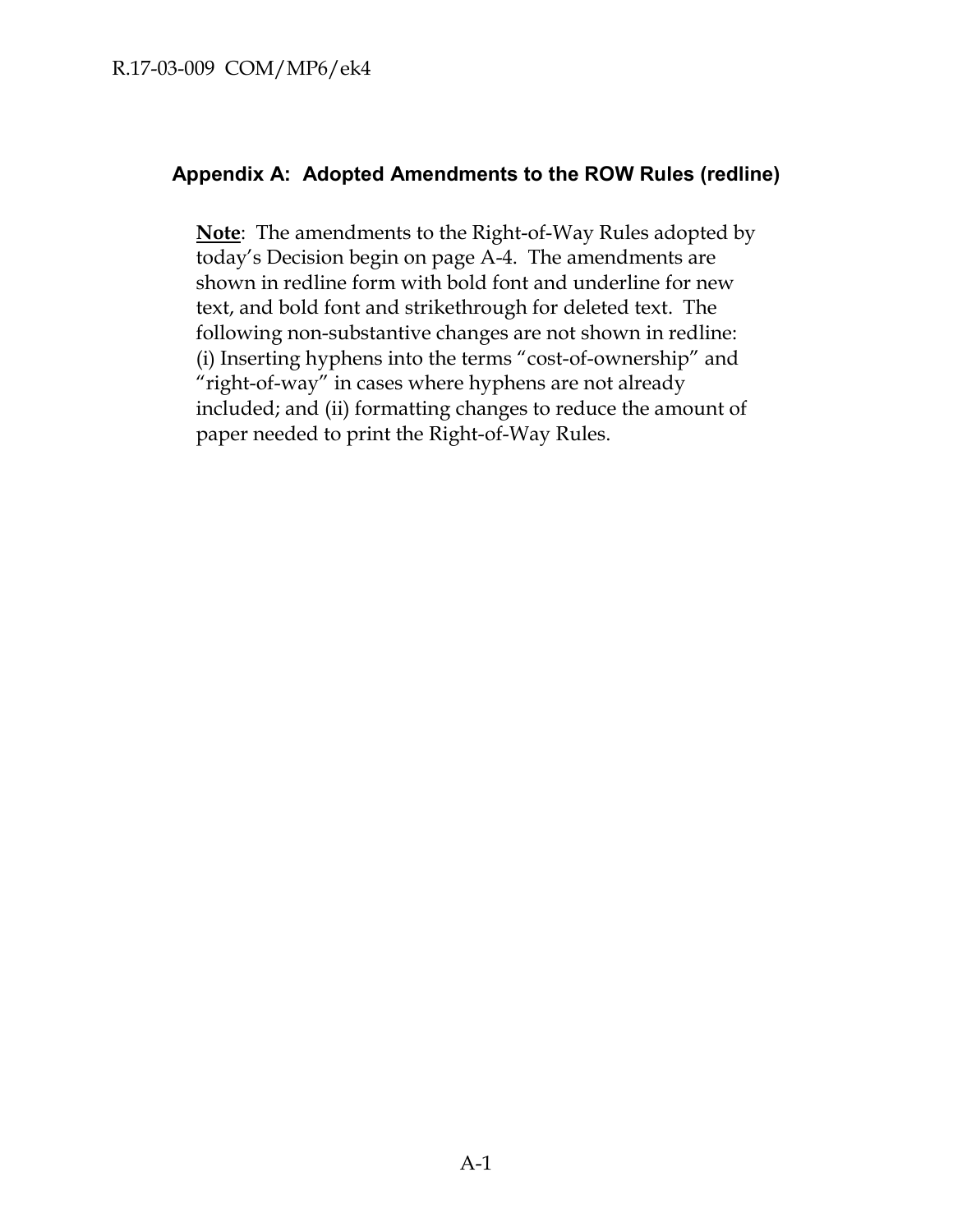# **Adopted Amendments – Redline Form**

## **COMMISSION-ADOPTED RULES GOVERNING ACCESS TO RIGHTS-OF-WAY AND SUPPORT STRUCTURES OF INCUMBENT TELEPHONE AND ELECTRIC UTILITIES**

- I. PURPOSE AND SCOPE OF RULES
- II. DEFINITIONS
- III. REQUESTS FOR INFORMATION
- IV. REQUESTS FOR ACCESS TO RIGHTS-OF-WAY AND SUPPORT **STRUCTURES** 
	- A. INFORMATION REQUIREMENTS OF REQUESTS FOR ACCESS
	- B. RESPONSES TO REQUESTS FOR ACCESS
	- C. TIME FOR COMPLETION OF MAKE READY WORK
	- D. USE OF THIRD PARTY CONTRACTORS
- V. NONDISCLOSURE
	- A. DUTY NOT A DISCLOSE PROPRIETARY INFORMATION
	- B. SANCTIONS FOR VIOLATIONS OF NONDISCLOSURE AGREEMENTS
- VI. PRICING AND TARIFFS GOVERNING ACCESS
	- A. GENERAL PRINCIPLE OF NONDISCRIMINATION
	- B. MANNER OF PRICING ACCESS
	- C. CONTRACTS
	- D. UNAUTHORIZED ATTACHMENTS
- VII. RESERVATIONS OF CAPACITY FOR FUTURE USE
- VIII. MODIFICATIONS OF EXISTING SUPPORT STRUCTURES
	- A. NOTIFICATION TO PARTIES ON OR IN SUPPORT STRUCTURES
	- B. NOTIFICATION GENERALLY
	- C. SHARING THE COST OF MODIFICATIONS
- IX. EXPEDITED DISPUTE RESOLUTION PROCEDURES
- X. ACCESS TO CUSTOMER PREMISES
- XI. SAFETY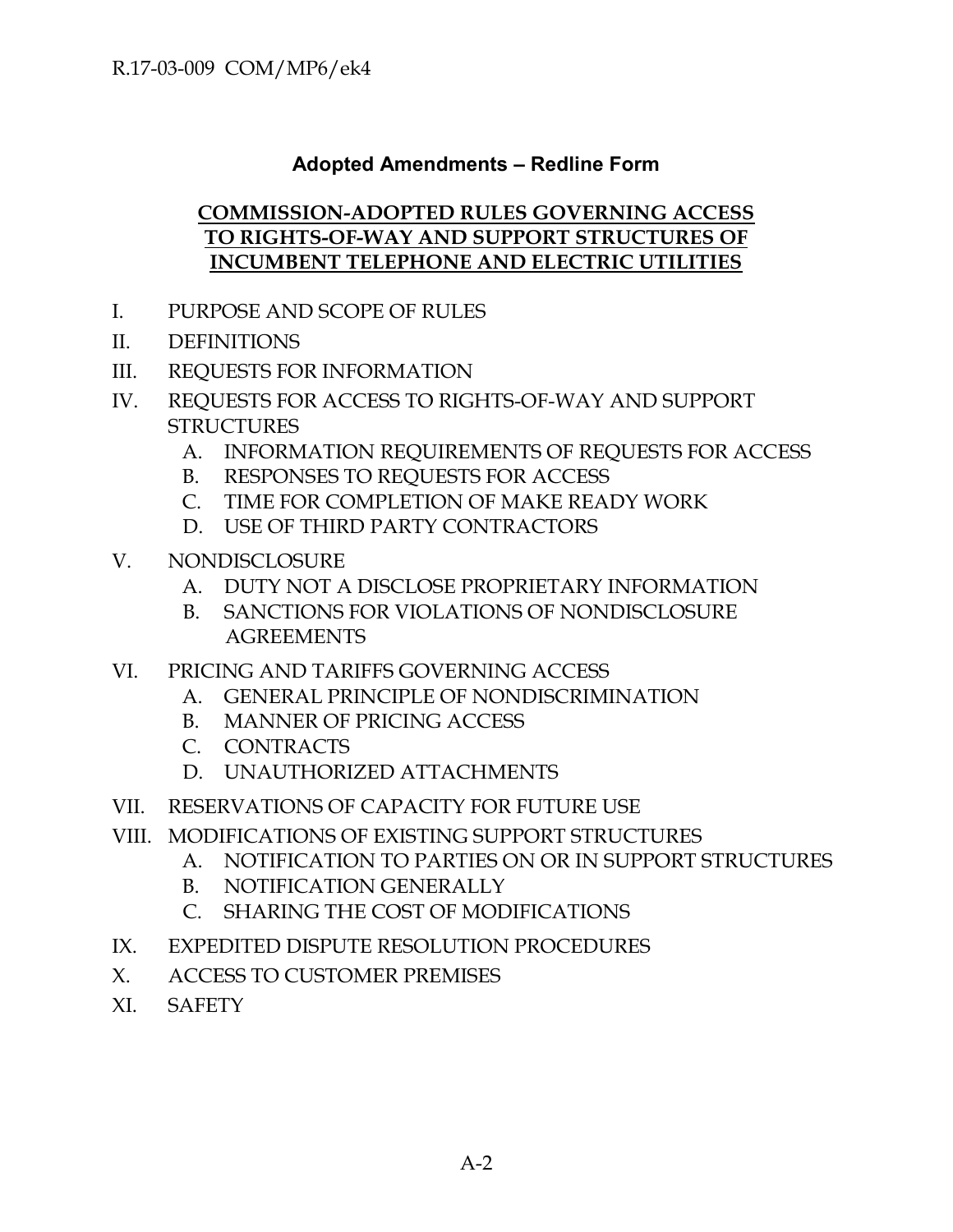# R.17-03-009 COM/MP6/ek4

# I. PURPOSE AND SCOPE OF RULES

These rules govern access to public utility rights-of-way and support structures by telecommunications carriers, Commercial Mobile Radio Service (CMRS) carriers, and cable TV companies in California, and are issued pursuant to the Commission's jurisdiction over access to utility rights-of-way and support structures under the Federal Communications Act, 47 U.S.C. § 224(c)(1) and subject to California Public Utilities Code §§ 767, 767.5, 767.7, 768, 768.5 and 8001 through 8057. These rules are to be applied as guidelines by parties in negotiating rights-of-way access agreements. Parties may mutually agree on terms which deviate from these rules, but in the event of negotiating disputes submitted for Commission resolution, the adopted rules will be deemed presumptively reasonable. The burden of proof shall be on the party advocating a deviation from the rules to show the deviation is reasonable, and is not unduly discriminatory or anticompetitive.

#### II. DEFINITIONS

"Public utility" or "utility" includes any person, firm or corporation, privately owned, that is an electric, or telephone utility which owns or controls, or in combination jointly owns or controls, support structures or rights-of-way used or useful, in whole or in part, for telecommunications purposes.

"Support structure" includes, but is not limited to, a utility distribution pole, anchor, duct, conduit, manhole, or handhole.

"Pole attachment" means any attachment to surplus space, or use of excess capacity, by a telecommunications carrier or CMRS carrier for a communications system on or in any support structure owned, controlled, or used by a public utility.

"Surplus space" means that portion of the usable space on a utility pole which has the necessary clearance from other pole users, as required by the orders and regulations of the Commission, to allow its use by a telecommunications carrier or CMRS carrier for a pole attachment.

"Excess capacity" means volume or capacity in a duct, conduit, or support structure other than a utility pole or anchor which can be used, pursuant to the orders and regulations of the Commission, for a pole attachment.

"Usable space" means the total distance between the top of the utility pole and the lowest possible attachment point that provides the minimum allowable vertical clearance.

"Minimum allowable vertical clearance" means the minimum clearance for communication conductors along rights-of-way or other areas as specified in the orders and regulations of the Commission.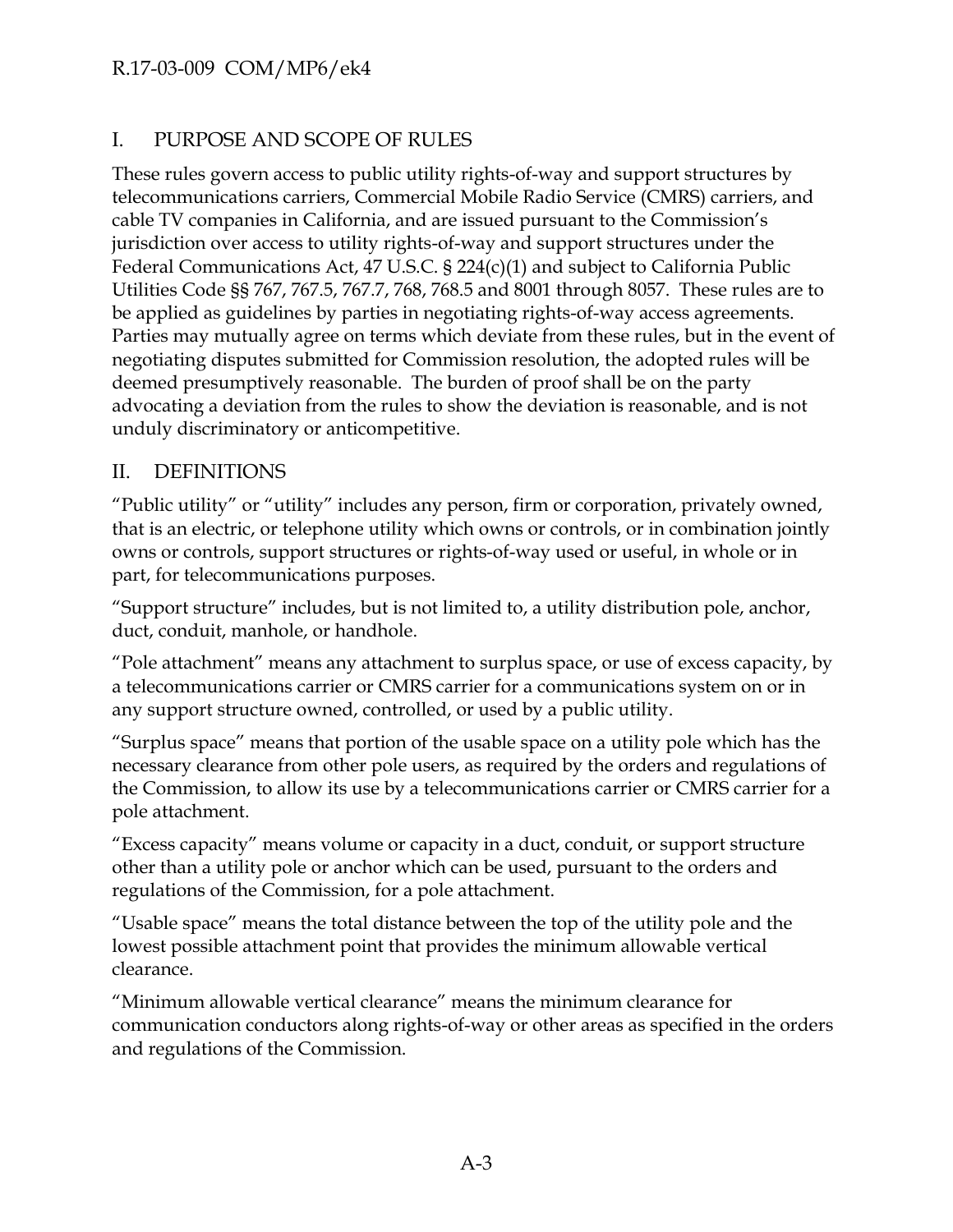"Rearrangements" means work performed, at the request of a telecommunications carrier or CMRS carrier, to, on, or in an existing support structure to create such surplus space or excess capacity as is necessary to make it usable for a pole attachment. When an existing support structure does not contain adequate surplus space or excess capacity and cannot be so rearranged as to create the required surplus space or excess capacity for a pole attachment, "rearrangements" shall include replacement, at the request of a telecommunications carrier or CMRS carrier, of the support structure in order to provide adequate surplus space or excess capacity. This definition is not intended to limit the circumstances where a telecommunications carrier or CMRS carrier may request replacement of an existing structure with a different or larger support structure.

"Annual cost-of-ownership" means the sum of the annual capital costs and annual operation costs of the support structure which shall be the average costs of all similar support structures owned by the public utility. The basis for computation of annual capital costs shall be historical capital cost less depreciation. The accounts upon which the historical capital costs are determined shall include a credit for all reimbursed capital costs of the public utility. Depreciation shall be based upon the average service life of the support structure. As used in this definition, "annual cost-of-ownership" shall not include costs for any property not necessary for a pole attachment.

"Telecommunications carrier" generally means any provider of telecommunications services that has been granted a certificate of public convenience and necessity **(CPCN)** by the California Public Utilities Commission **(Commission)**. **The definition of "telecommunications carrier" includes Competitive Local Exchange Carriers (CLEC) that have been granted a CPCN by the Commission to provide facilities-based competitive local exchange service.** These rules, however, exclude interexchange carriers from the definition of "telecommunications carrier."

"Commercial Mobile Radio Service (CMRS) carrier" is an entity that holds (1) a current Wireless Identification Registration with the California Public Utilities Commission, or (2) a current Certificate of Public Convenience and Necessity issued by the California Public Utilities Commission that authorizes the holder to provide Commercial Mobile Radio Service.

"Cable TV company" as used in these rules refers to a privately owned company, that provides cable service as defined in the PU Code and is not certified to provide telecommunications service.

"Right-of-way" means the right of competing providers to obtain access to the distribution poles, ducts, conduits, and other support structures of a utility which are necessary to reach customers for telecommunications purposes.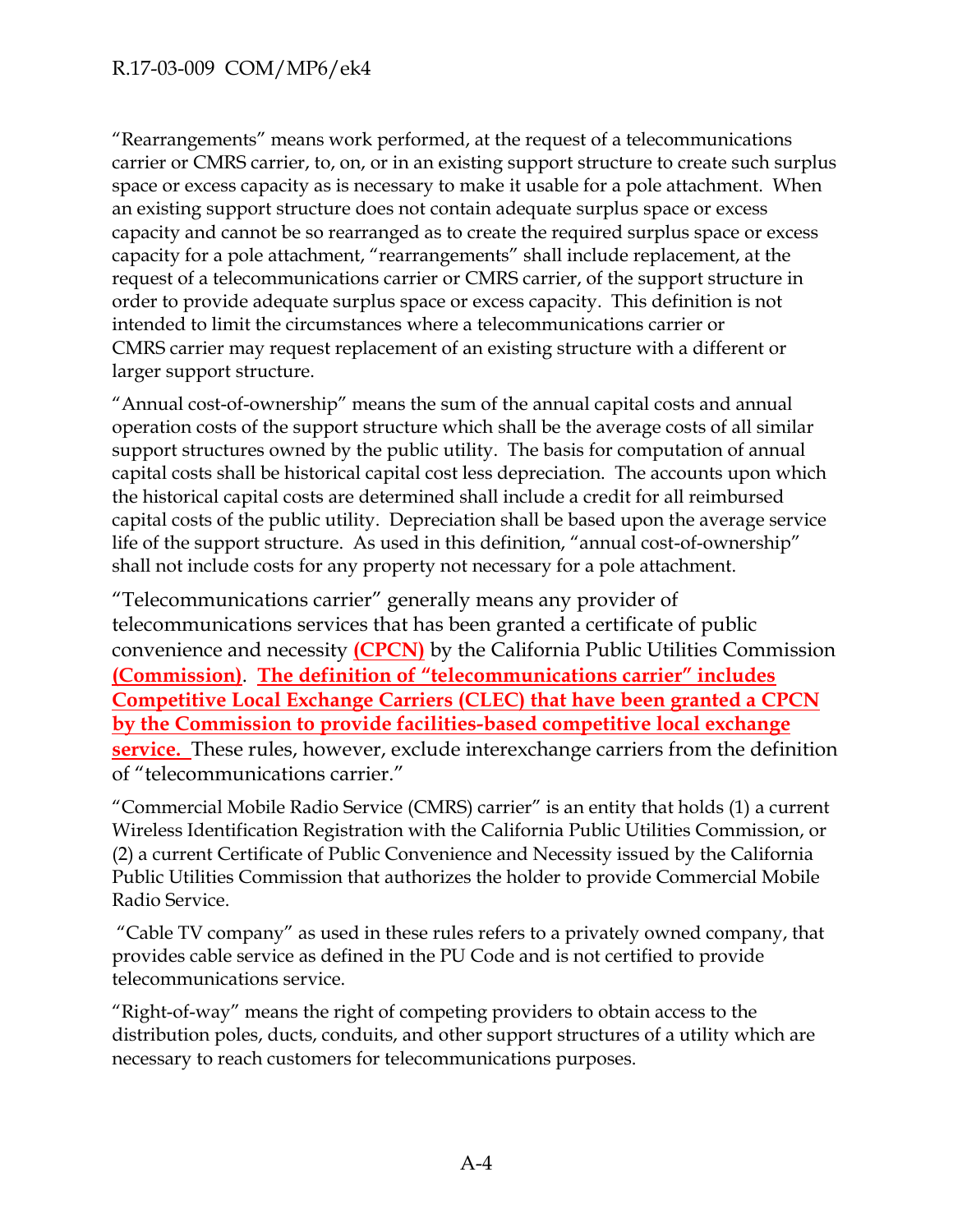"Make ready work" means the process of completing rearrangements on or in a support structure to create such surplus space or excess capacity as is necessary to make it usable for a pole attachment.

"Modifications" means the process of changing or modifying, in whole or in part, support structures or rights-of-way to accommodate more or different pole attachments.

"Incumbent local exchange carrier" refers to Pacific Bell and GTE California, Inc., Roseville Telephone Company, and Citizens Telecommunications Company of California, for purposes of these rules, unless explicitly indicated otherwise.

# III. REQUESTS FOR INFORMATION

A utility shall promptly respond in writing to a written request for information ("request for information") from a telecommunications carrier, CMRS carrier, or cable TV company regarding the availability of surplus space or excess capacity on or in the utility's support structures and rights-of-way. The utility shall respond to requests for information as quickly as possible consistent with applicable legal, safety, and reliability requirements, which, in the case of Pacific or GTEC, shall not exceed 10 business days if no field survey is required and shall not exceed 20 business days if a field-based survey of support structures is required. In the event the request involves more than 500 poles or 5 miles of conduit, the parties shall negotiate a mutually satisfactory longer response time.

Within the applicable time limit set forth in paragraph III.A and subject to execution of pertinent nondisclosure agreements, the utility shall provide access to maps, and currently available records such as drawings, plans and any other information which it uses in its daily transaction of business necessary for evaluating the availability of surplus space or excess capacity on support structures and for evaluating access to a specified area of the utility's rights-of-way identified by the carrier.

The utility may charge for the actual costs incurred for copies and any preparation of maps, drawings or plans necessary for evaluating the availability of surplus space or excess capacity on support structures and for evaluating access to a utility's rights-ofway.

Within 20 business days of a request, anyone who attaches to a utility-owned pole shall allow the pole owner access to maps, and any currently available records such as drawings, plans, and any other information which is used in the daily transaction of business necessary for the owner to review attachments to its poles.

The utility may request up-front payments of its estimated costs for any of the work contemplated by Rule III.C., Rule IV.A. and Rule IV.B. The utility's estimate will be adjusted to reflect actual cost upon completion of the requested tasks.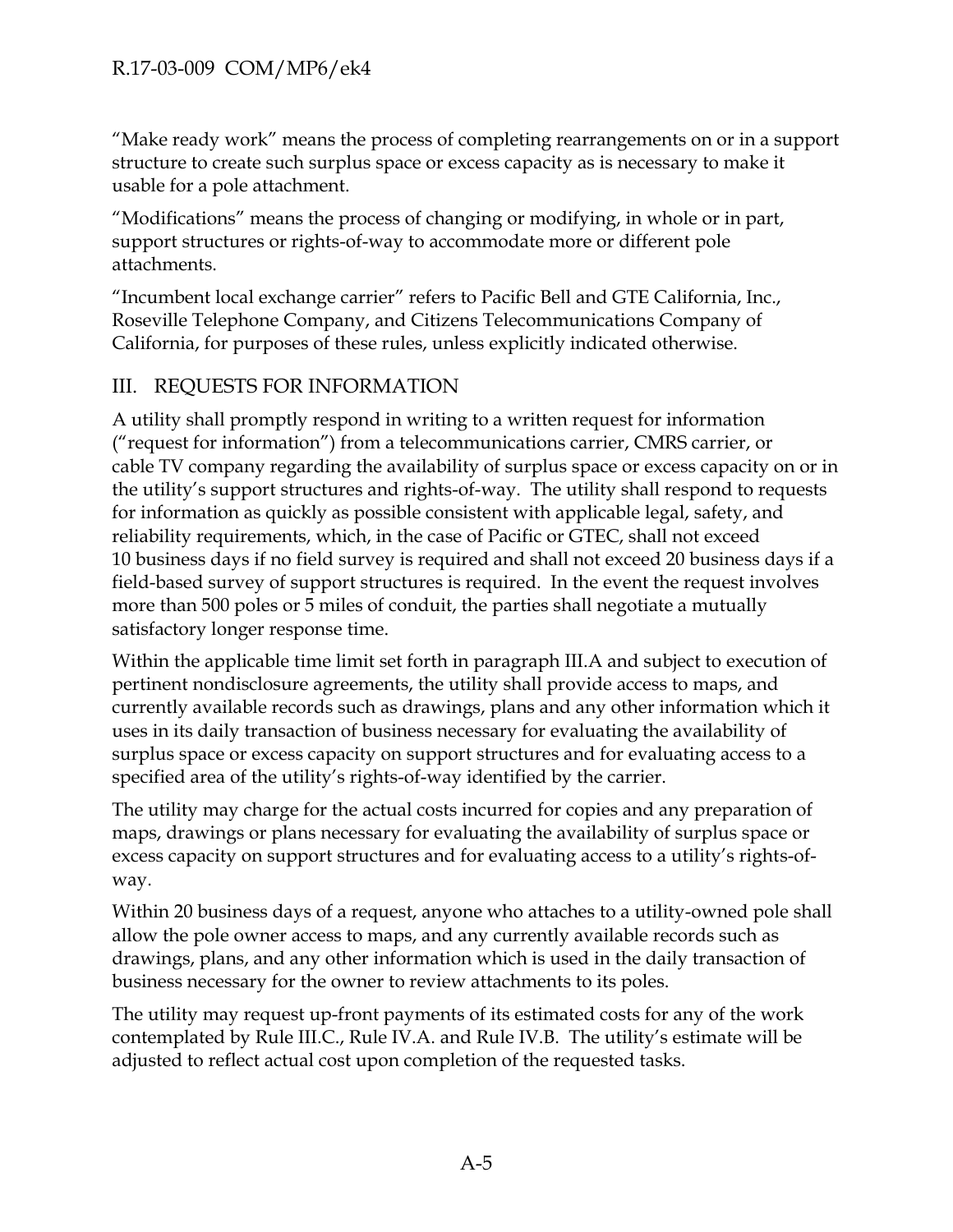# IV. REQUESTS FOR ACCESS TO RIGHTS-OF-WAY AND SUPPORT **STRUCTURES**

## A. INFORMATION REQUIREMENTS OF REQUESTS FOR ACCESS

The request for access shall contain the following:

- 1. Information for contacting the telecommunications carrier, CMRS carrier, or cable TV company, including project engineer, and name and address of person to be billed.
- 2. Loading information, which includes grade and size of attachment, size of cable, average span length, wind loading of their equipment, vertical loading, and bending movement.
- 3. Copy of property lease or right-of-way document.

#### B. RESPONSES TO REQUESTS FOR ACCESS

- 1. A utility shall respond in writing to the written request of a telecommunications carrier, CMRS carrier, or cable TV company for access ("request for access") to its rights-of-way and support structures as quickly as possible, which, in the case of Pacific or GTEC, shall not exceed 45 days. The response shall affirmatively state whether the utility will grant access or, if it intends to deny access, shall state all of the reasons why it is denying such access. Failure of Pacific or GTEC to respond within 45 days shall be deemed an acceptance of the request for access.
- 2. If, pursuant to a request for access, the utility has notified the telecommunication carrier, CMRS carrier, or cable TV company that both adequate space and strength are available for the attachment, and the entity seeking access advises the utility in writing that it wants to make the attachment, the utility shall provide this entity with a list of the rearrangements or changes required to accommodate the entity's facilities and an estimate of the time required and the cost to perform the utility's portion of such rearrangements or changes.
- 3. If the utility does not own the property on which its support structures are located, the telecommunication carrier, CMRS carrier, or cable TV company must obtain written permission from the owner of that property before attaching or installing its facilities. The telecommunication carrier, CMRS carrier, or cable TV company by using such facilities shall defend and indemnify the owner of the utility facilities, if its franchise or other rights to use the real property are challenged as a result of the telecommunication carrier's, CMRS carrier's, or the cable TV company's use or attachment.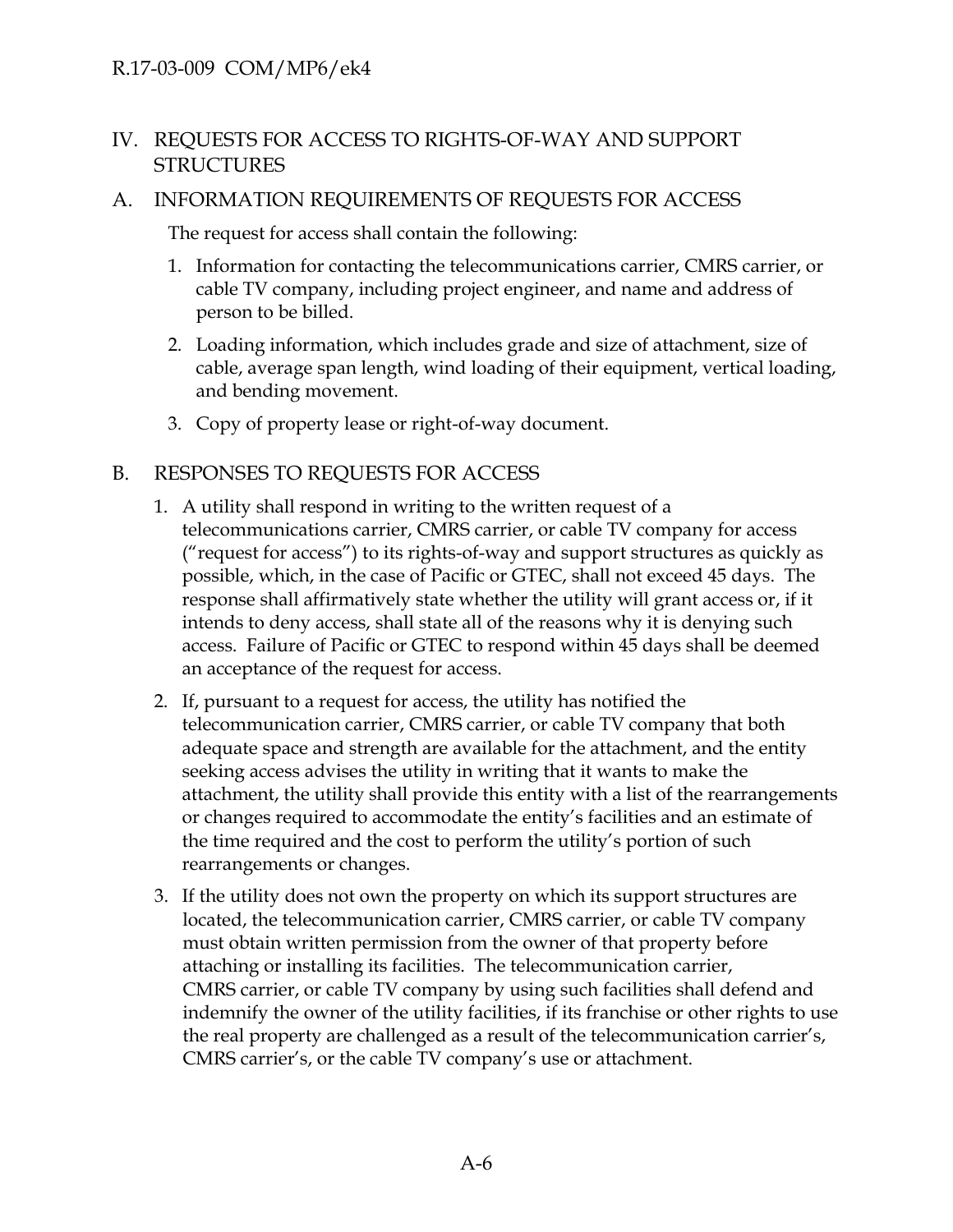## C. TIME FOR COMPLETION OF MAKE READY WORK

1. If a utility is required to perform make ready work on its poles, ducts or conduit to accommodate a telecommunications carrier's, CMRS carrier's, or a cable TV company's request for access, the utility shall perform such work at the requesting entity's sole expense. Such work shall be completed as quickly as possible consistent with applicable legal, safety, and reliability requirements, which, in the case of Pacific or GTEC shall occur within 30 business days of receipt of an advance payment for such work. If the work involves more than 500 poles or 5 miles of conduit, the parties will negotiate a mutually satisfactory longer time frame to complete such make ready work.

# D. USE OF THIRD PARTY CONTRACTORS

- 1. The ILEC shall maintain a list of contractors that are qualified to respond to requests for information and requests for access, as well as to perform make ready work and attachment and installation of **wire**  telecommunications **carrier facilities communications**, CMRS facilities, or cable TV facilities on the utility's support structures. This requirement shall not apply to electric utilities. This requirement shall not affect the discretion of a utility to use its own employees.
- 2. A telecommunications carrier, CMRS carrier, or cable TV company may use its own personnel to attach or install the carrier's communications facilities in or on a utility's facilities, provided that in the utility's reasonable judgment, the telecommunications carrier's, CMRS carrier's, or cable TV company's personnel or agents demonstrate that they are trained and qualified to work on or in the utility's facilities. To use its own personnel or contractors on electric utility poles, the telecommunications carrier, CMRS carrier, or cable TV company must give 48 hours advance notice to the electric utility, unless an electrical shutdown is required. If an electrical shutdown is required, the telecommunications carrier, CMRS carrier, or cable TV company must arrange a specific schedule with the electric utility. The telecommunications carrier, CMRS carrier, or cable TV company is responsible for all costs associated with an electrical shutdown. The inspection will be paid for by the attaching entity. The telecommunications carrier, CMRS carrier, or cable TV company must allow the electric utility, in the utility's discretion to inspect the attachment to the support structure. This provision shall not apply to electric underground facilities containing energized electric supply cables. Work involving electric underground facilities containing energized electric supply cables or the rearranging of overhead electric facilities will be conducted as required by the electric utility at its sole discretion. In no event shall the telecommunications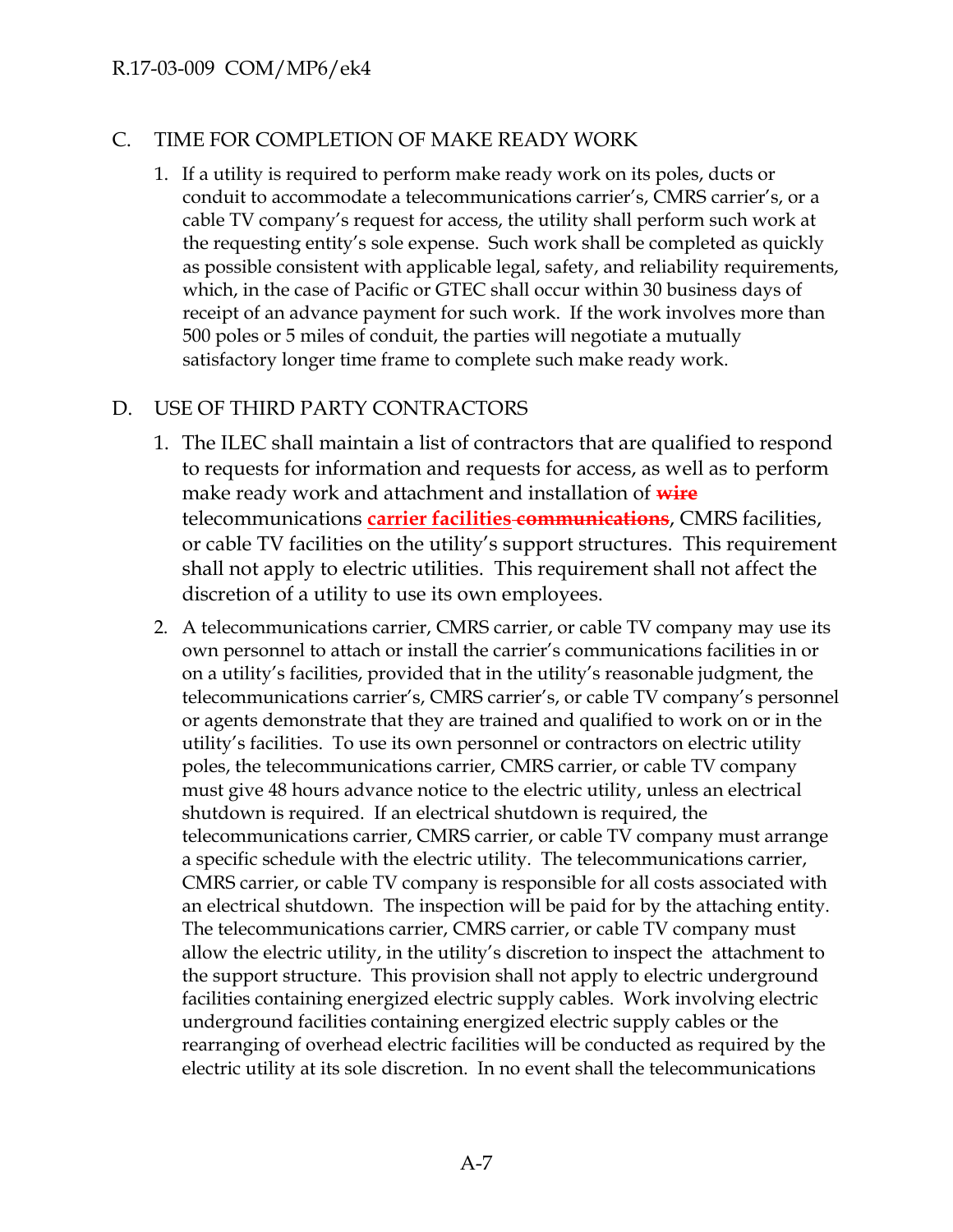carrier, CMRS carrier, or cable TV company or their respective contractor, interfere with the electric utility's equipment or service.

3. Incumbent utilities should adopt written guidelines to ensure that telecommunication carriers', CMRS carrier's, and cable TV companies' personnel and third-party contractors are qualified. These guidelines must be reasonable and objective, and must apply equally to the incumbent utility's own personnel or the incumbent utility's own third-party contractors. Incumbent utilities must seek industry input when drafting such guidelines.

#### V. NONDISCLOSURE

#### A. DUTY NOT TO DISCLOSE PROPRIETARY INFORMATION

1. The utility and entities seeking access to poles or other support structures may provide reciprocal standard nondisclosure agreements that permit either party to designate as proprietary information any portion of a request for information or a response thereto, regarding the availability of surplus space or excess capacity on or in its support structures, or of a request for access to such surplus space or excess capacity, as well as any maps, plans, drawings or other information, including those that disclose the telecommunications carrier's, CMRS carrier's, or cable TV company's plans for where it intends to compete against an incumbent telephone utility. Each party shall have a duty not to disclose any information which the other contracting party has designated as proprietary except to personnel within the utility that have an actual, verifiable "need to know" in order to respond to requests for information or requests for access.

#### B. SANCTIONS FOR VIOLATIONS OF NONDISCLOSURE AGREEMENTS

1. Each party shall take every precaution necessary to prevent employees in its field offices or other offices responsible for making or responding to requests for information or requests for access from disclosing any proprietary information of the other party. Under no circumstances may a party disclose such information to marketing, sales or customer representative personnel. Proprietary information shall be disclosed only to personnel in the utility's field offices or other offices responsible for making or responding to such requests who have an actual, verifiable "need to know" for purposes of responding to such requests. Such personnel shall be advised of their duty not to disclose such information to any other person who does not have a "need to know" such information. Violation of the duty not to disclose proprietary information shall be cause for imposition of such sanctions as, in the Commission's judgment, are necessary to deter the party from breaching its duty not to disclose proprietary information in the future. Any violation of the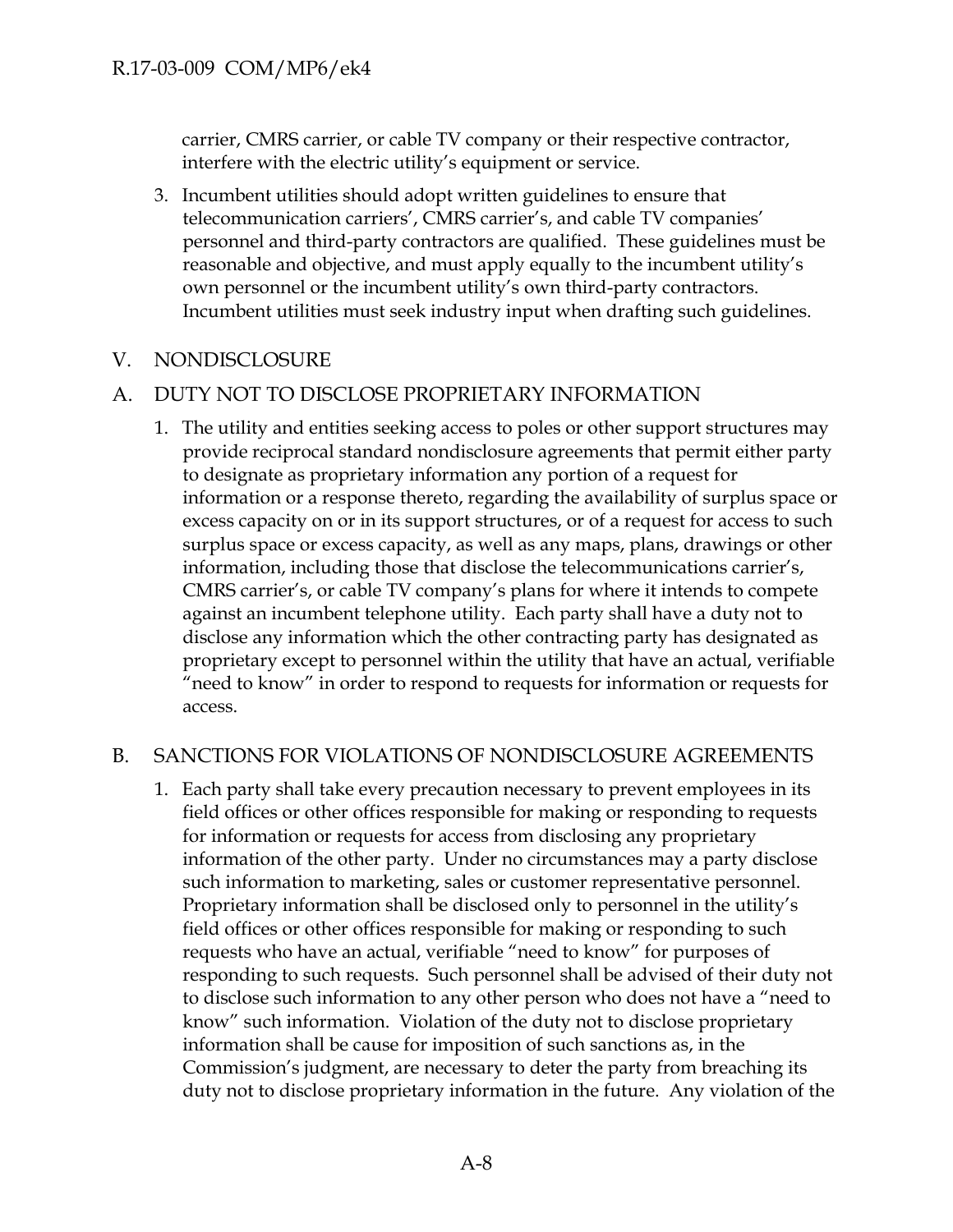duty not to disclose proprietary information will be accompanied by findings of fact that permit a party whose proprietary information has improperly been disclosed to seek further remedies in a civil action.

# VI. PRICING AND TARIFFS GOVERNING ACCESS

## A. GENERAL PRINCIPLE OF NONDISCRIMINATION

- 1. A utility shall grant access to its rights-of-way and support structures to telecommunications carriers, CMRS carriers, and cable TV companies on a nondiscriminatory basis. Nondiscriminatory access is access on a first-come, first-served basis; access that can be restricted only on consistently applied nondiscriminatory principles relating to capacity constraints, and safety, engineering, and reliability requirements. Electric utilities' use of its own facilities for internal communications in support of its utility function shall not be considered to establish a comparison for nondiscriminatory access. A utility shall have the ability to negotiate with a telecommunications carrier, CMRS carrier, or cable TV company the price for access to its rights-of-way and support structures.
- 2. A utility shall grant access to its rights-of-way and support structures to telecommunications carriers, CMRS carriers, and cable TV companies on a nondiscriminatory basis, access to or use of the right-of-way, where such rightof-way is located on private property and safety, engineering, and reliability requirements. Electric utilities' use of their own facilities for internal communications in support of their utility function shall not be considered to establish a comparison for nondiscriminatory access. A utility shall have the ability to negotiate with a telecommunications carrier, CMRS carrier, or cable TV company the price for access to its rights-of-way and support structures.

#### B. MANNER OF PRICING ACCESS

1. Whenever a public utility **cannot reach an agreement with and** a telecommunications carrier, CMRS carrier, or cable TV company, or associations **thereof**, **therefore, are unable to agree upon regarding** the terms, conditions, or annual compensation for pole attachments or the terms, conditions, or costs of rearrangements, the Commission shall establish and enforce the rates, terms and conditions for pole attachments and rearrangements so as to assure a public utility the recovery of both of the following: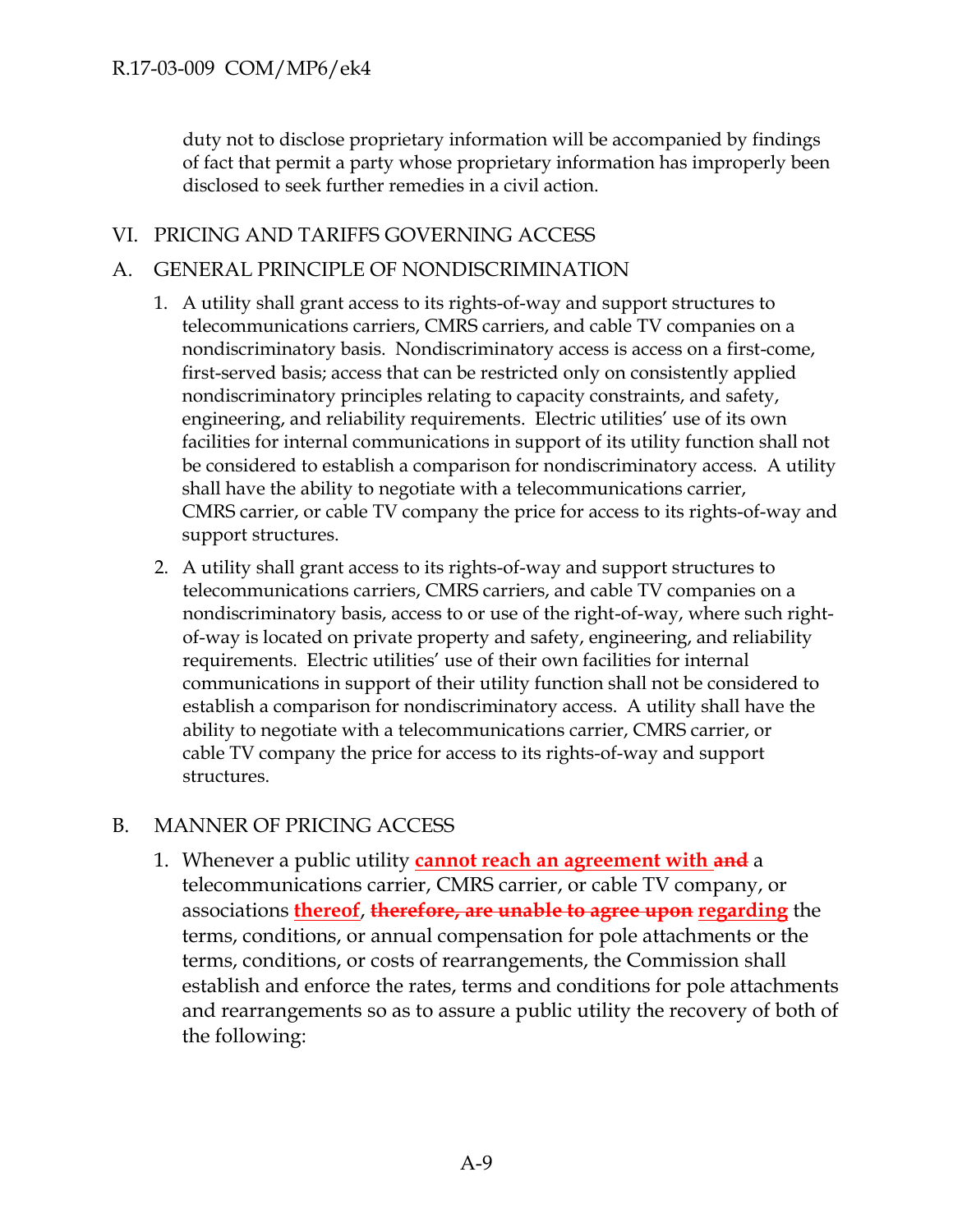- a. A one-time reimbursement for actual costs incurred by the public utility for rearrangements performed at the request of the telecommunications carrier**, cable TV company,** or CMRS carrier.
- b. An annual recurring fee computed as follows:
	- (1) **Except as provided in Section 3 below, f**For each pole and supporting anchor actually used by the telecommunications carrier or cable TV company, the annual fee shall be two dollars and fifty cents (\$2.50) or 7.4 percent of the public utility's annual cost-of-ownership for the pole and supporting anchor, whichever is greater, except that if a public utility applies for establishment of a fee in excess of two dollars and fifty cents (\$2.50) under this rule, the annual fee shall be 7.4 percent of the public utility's annual cost-ofownership for the pole and supporting anchor.
	- (2) For each pole and supporting anchor actually used by a CMRS carrier, the annual fee for each foot of vertical pole space occupied by the CMRS installation shall be two dollars and fifty cents (\$2.50) or 7.4 percent of the public utility's annual cost-ofownership for the pole and supporting anchor, whichever is greater. The per-foot fee for CMRS installations is subject to the following conditions and limitations:
		- (i) The vertical pole space occupied by each CMRS attachment shall be rounded to the nearest whole foot, with a 1-foot minimum.
		- (ii) The 7.4% per-foot fee applies to the pole space that a CMRS attachment renders unusable for non-CMRS attachments, including (A) the pole space that is physically occupied by the CMRS attachment; and (B) any pole space that cannot be used by communication and/or supply conductors due solely to the installation of the CMRS attachment.
		- (iii) The 7.4% per-foot fee applies to CMRS attachments anywhere on the pole.
		- (iv) The 7.4% per-foot fee applies once to each foot of pole height. If multiple CMRS pole attachments are placed on different sides of a pole in the same horizontal plane, the 7.4% per-foot attachment fee shall be allocated to each CMRS attachment in the same horizontal plane based on the total number of attachments in the horizontal plane.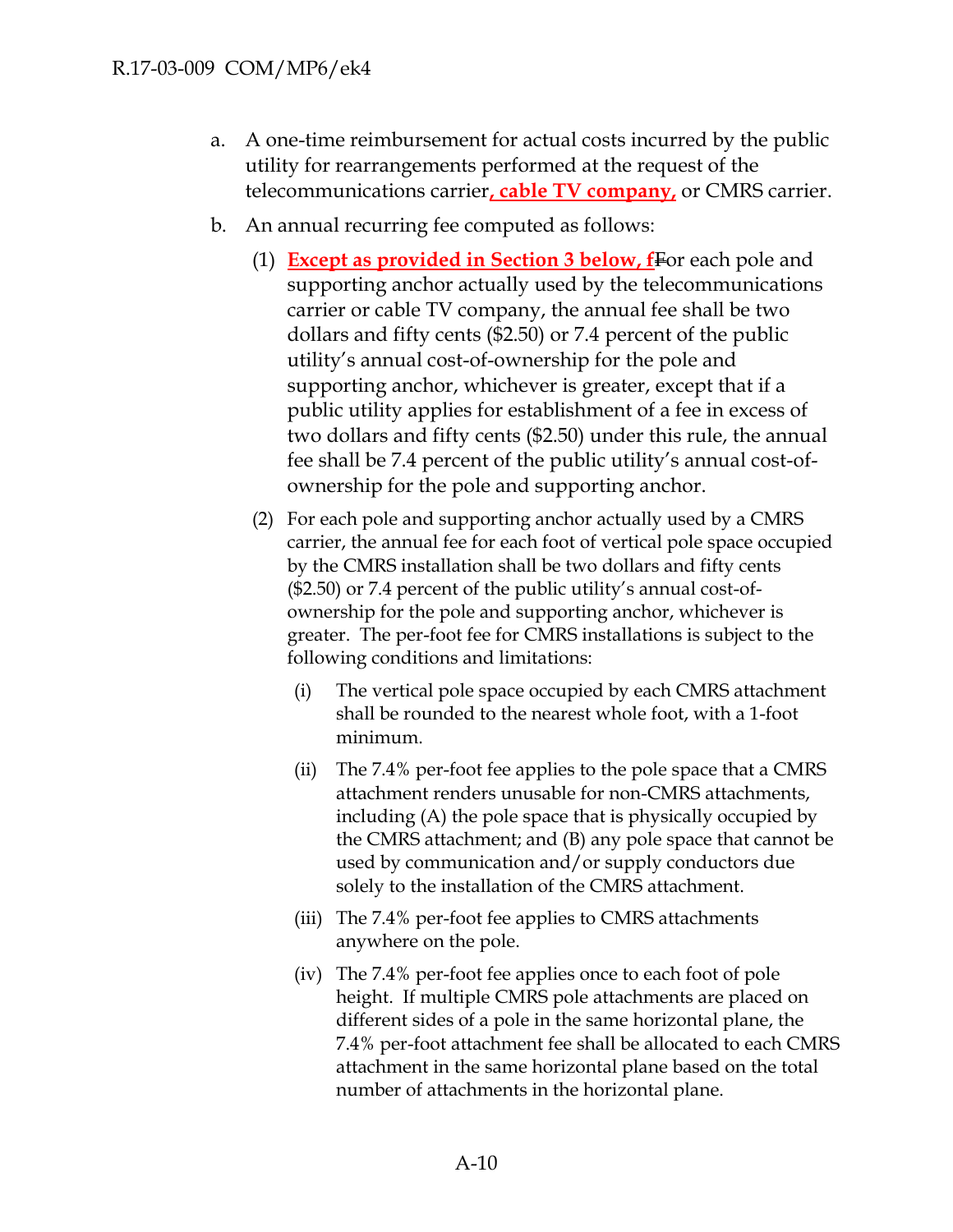- (v) The total pole-attachment fees for all CMRS attachments on a particular pole shall not exceed 100% of the pole's cost-ofownership, less the proportion of the pole's cost-ofownership that is allocable to the pole space occupied by all other pole attachments.
- (vi) The 7.4% per-foot fee does not apply to electric meters, risers, and conduit associated with CMRS installations.
- (3) **For each pole and supporting anchor actually used by a telecommunications carrier for wireless attachments, the annual fee for each foot of vertical pole space occupied by the telecommunications carrier's wireless and wireline attachments shall be two dollars and fifty cents (\$2.50) or 7.4 percent of the public utility's annual cost-of-ownership for the pole and supporting anchor, whichever is greater. The per-foot fee for the telecommunications carrier's wireless and wireline attachments is subject to the following conditions and limitations:**
	- **(i) The vertical pole space occupied by each of the telecommunications carrier's wireless and wireline attachments shall be rounded to the nearest whole foot, with a 1-foot minimum.**
	- **(ii) The 7.4% per-foot fee applies to the pole space that the telecommunications carrier's attachment renders unusable for other pole attachments, including (A) the pole space that is physically occupied by the telecommunications carrier's attachment; and (B) any pole space that cannot be used by communication and/or supply conductors due solely to the installation of the telecommunications carrier's pole attachment.**
	- **(iii) The 7.4% per-foot fee applies to the telecommunications carrier's wireless and wireline attachments anywhere on the pole.**
	- **(iv) The 7.4% per-foot fee applies once to each foot of pole height. If multiple pole attachments are placed on different sides of a pole in the same horizontal plane, the 7.4% per-foot attachment fee shall be allocated to each telecommunications carrier pole attachment in**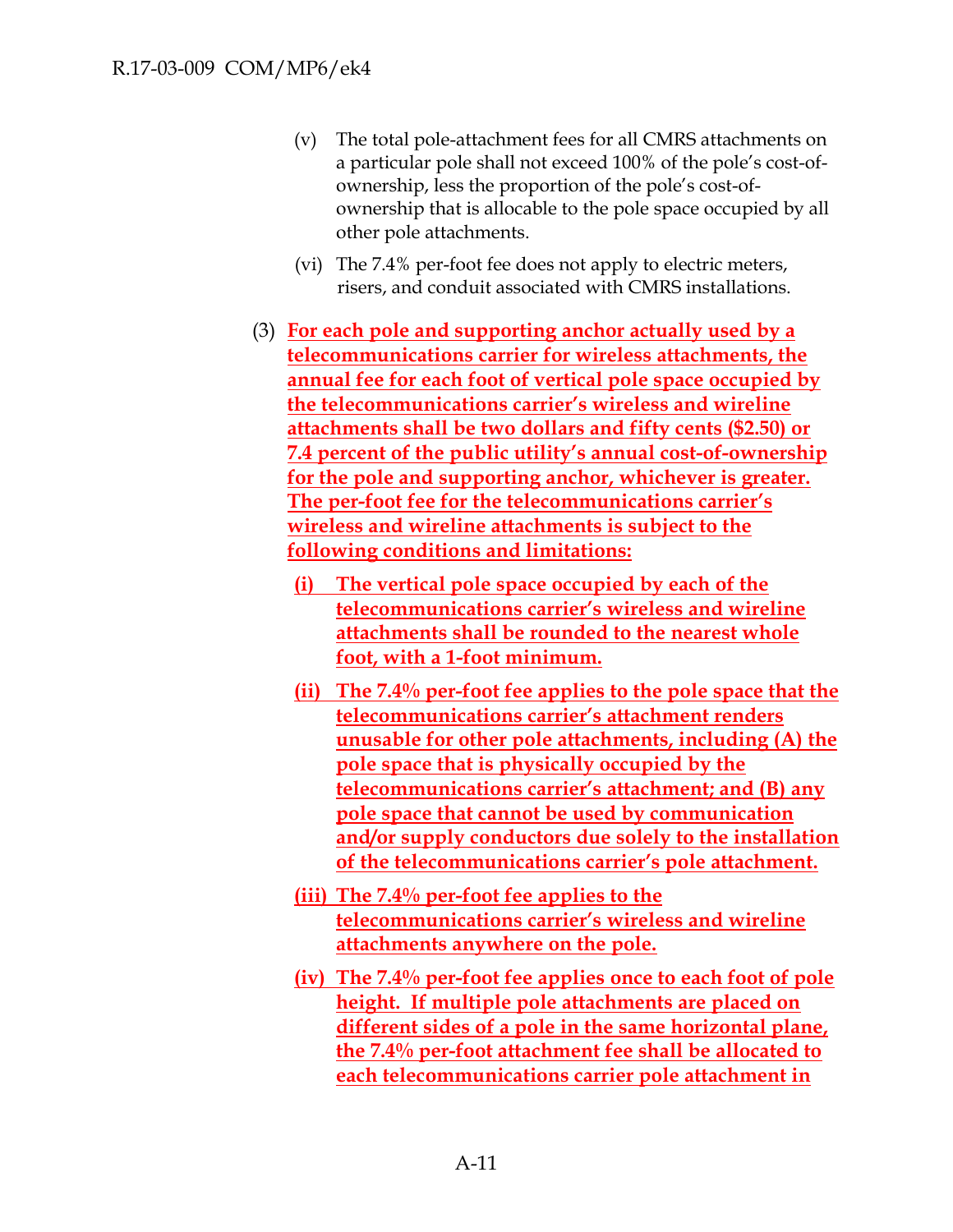**the same horizontal plane based on the total number of attachments in the horizontal plane.**

- **(v) The total pole-attachment fees for all telecommunications carrier attachments on a particular pole shall not exceed 100% of the pole's cost-of-ownership, less the proportion of the pole's cost-of-ownership that is allocable to the pole space occupied by all other pole attachments.**
- **(vi) The 7.4% per-foot fee does not apply to electric meters, risers, and conduit associated with telecommunications carrier wireless pole installations.**
- **(vii) The annual fee in Section VI.B.1.b.1, above, shall apply to a telecommunications carrier that has only wireline facilities attached to a pole, even if another telecommunications carrier has wireless facilities attached to the same pole.**
- **(4)** For support structures used by the telecommunications carrier, CMRS carrier, or cable TV company, other than poles or anchors, a percentage of the annual cost-of-ownership for the support structure, computed by dividing the volume or capacity rendered unusable by the telecommunications carrier's, CMRS carrier's, or cable TV company's equipment by the total usable volume or capacity. As used in this paragraph, "total usable volume or capacity" means all volume or capacity in which the public utility's line, plant, or system could legally be located, including the volume or capacity rendered unusable by the telecommunications carrier's, CMRS carrier's, or cable TV company's equipment.
- c. Except as allowed by Section**s** VI.B.1.b.2 **and 3**, above, a utility may not charge a telecommunications carrier, CMRS carrier, or cable TV company a higher rate for access to its rights-of-way and support structures than it would charge a similarly situated cable television corporation for access to the same rights-of-way and support structures.
- d. **Except as allowed by Sections VI.B.1.b.2 and 3**, above, **A a** utility may not charge a **telecommunications carrier or** CMRS carrier a higher rate for access to its rights-of-way and support structures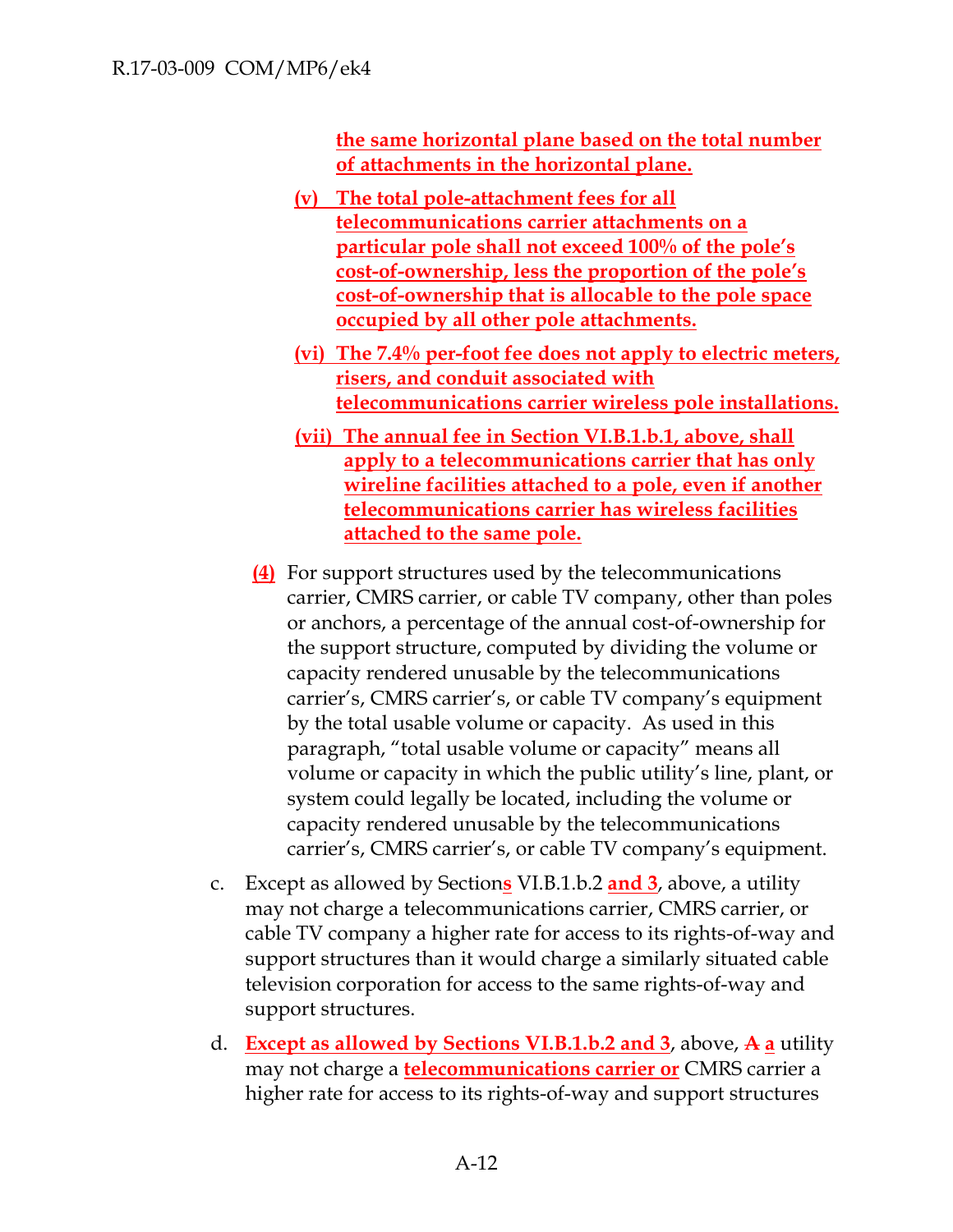than it would charge a similarly situated **telecommunications carrier or** CMRS carrier for access to the same rights-of-way and support structures.

## C. CONTRACTS

- 1. A utility that provides or has negotiated an agreement with a telecommunications carrier, CMRS carrier, or cable TV company to provide access to its support structures shall file with the Commission the executed contract showing:
	- a. The annual fee for attaching to a pole and supporting anchor.
	- b. The annual fee per linear foot for use of conduit.
	- c. Unit costs for all make ready and rearrangements work.
	- d. All terms and conditions governing access to its rights-of-way and support structures.
	- e. The fee for copies or preparation of maps, drawings and plans for attachment to or use of support structures.
- 2. A utility entering into contracts with telecommunications carriers, CMRS carriers, or cable TV companies or cable TV company for access to its support structures, shall file such contracts with the Commission pursuant to General Order 96, available for full public inspection, and extended on a nondiscriminatory basis to all other similarly situated telecommunications carriers, CMRS carriers, or cable TV companies. If the contracts are mutually negotiated and submitted as being pursuant to the terms of 251 and 252 of TA 96, they shall be reviewed consistent with the provisions of Resolution ALJ-174.

## D. UNAUTHORIZED ATTACHMENTS

- 1. No party may attach to the right-of-way or support structure of another utility without the express written authorization from the utility.
- 2. For every violation of the duty to obtain approval before attaching, the owner or operator of the unauthorized attachment shall pay to the utility a penalty of \$500 for each violation. This fee is in addition to all other costs which are part of the attacher's responsibility. Each unauthorized pole attachment shall count as a separate violation for assessing the penalty.
- 3. Any violation of the duty to obtain permission before attaching shall be cause for imposition of sanctions as, in the Commissioner's judgment, are necessary to deter the party from in the future breaching its duty to obtain permission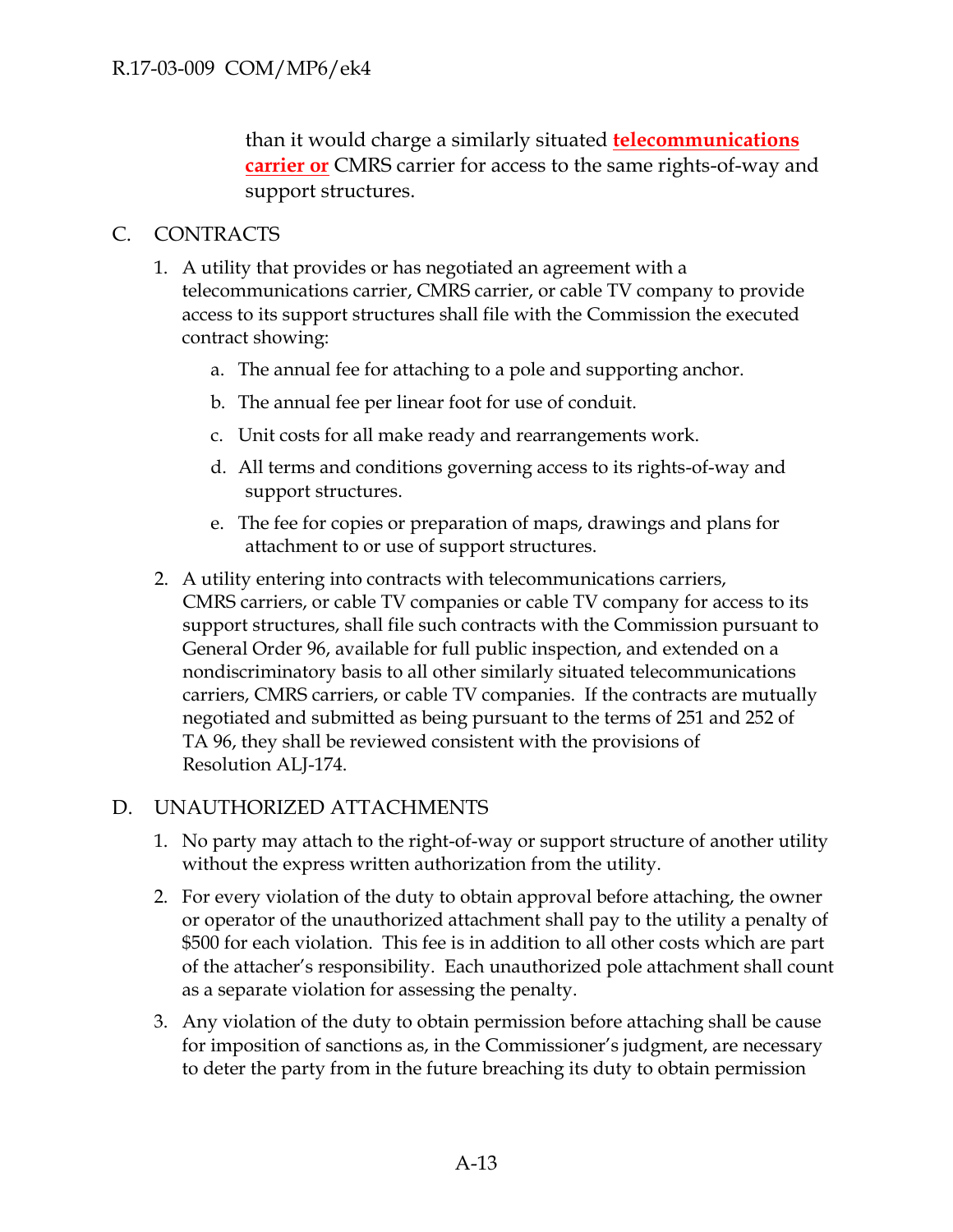before attaching will be accompanied by findings of fact that permit the pole owner to seek further remedies in a civil action.

4. This Section D applies to existing attachments as of the effective date of these rules.

## VII. RESERVATIONS OF CAPACITY FOR FUTURE USE

- A. No utility shall adopt, enforce or purport to enforce against a telecommunications carrier, CMRS carrier, or cable TV company any "hold off," moratorium, reservation of rights or other policy by which it refuses to make currently unused space or capacity on or in its support structures available to telecommunications carriers, CMRS carriers, or cable TV companies requesting access to such support structures, except as provided for in Part C below.
- B. All access to a utility's support structures and rights-of-way shall be subject to the requirements of Public Utilities Code § 851 and General Order 69C. Instead of capacity reclamation, our preferred outcome is for the expansion of existing support structures to accommodate the need for additional attachments.
- C. Notwithstanding the provisions of Paragraphs VII.A and VII.B, an electric utility may reserve space for up to 12 months on its support structures required to serve core utility customers where it demonstrates that: (i) prior to a request for access having been made, it had a bona fide development plan in place prior to the request and that the specific reservation of attachment capacity is reasonably and specifically needed for the immediate provision (within one year of the request) of its core utility service, (ii) there is no other feasible solution to meeting its immediately foreseeable needs, (iii) there is no available technological means of increasing the capacity of the support structure for additional attachments, and (iv) it has attempted to negotiate a cooperative solution to the capacity problem in good faith with the party seeking the attachment. An ILEC may earmark space for imminent use where construction is planned to begin within nine months of a request for access. A CL**E**C, CMRS carrier, or cable TV company must likewise use space within nine months of the date when a request for access is granted, or else will become subject to reversion of its access.

## VIII. MODIFICATIONS OF EXISTING SUPPORT STRUCTURES

## A. NOTIFICATION TO PARTIES ON OR IN SUPPORT STRUCTURES

1. Absent a private agreement establishing notification procedures, written notification of a modification should be provided to parties with attachments on or in the support structure to be modified at least 60 days prior to the commencement of the modification. Notification shall not be required for emergency modifications or routine maintenance activities.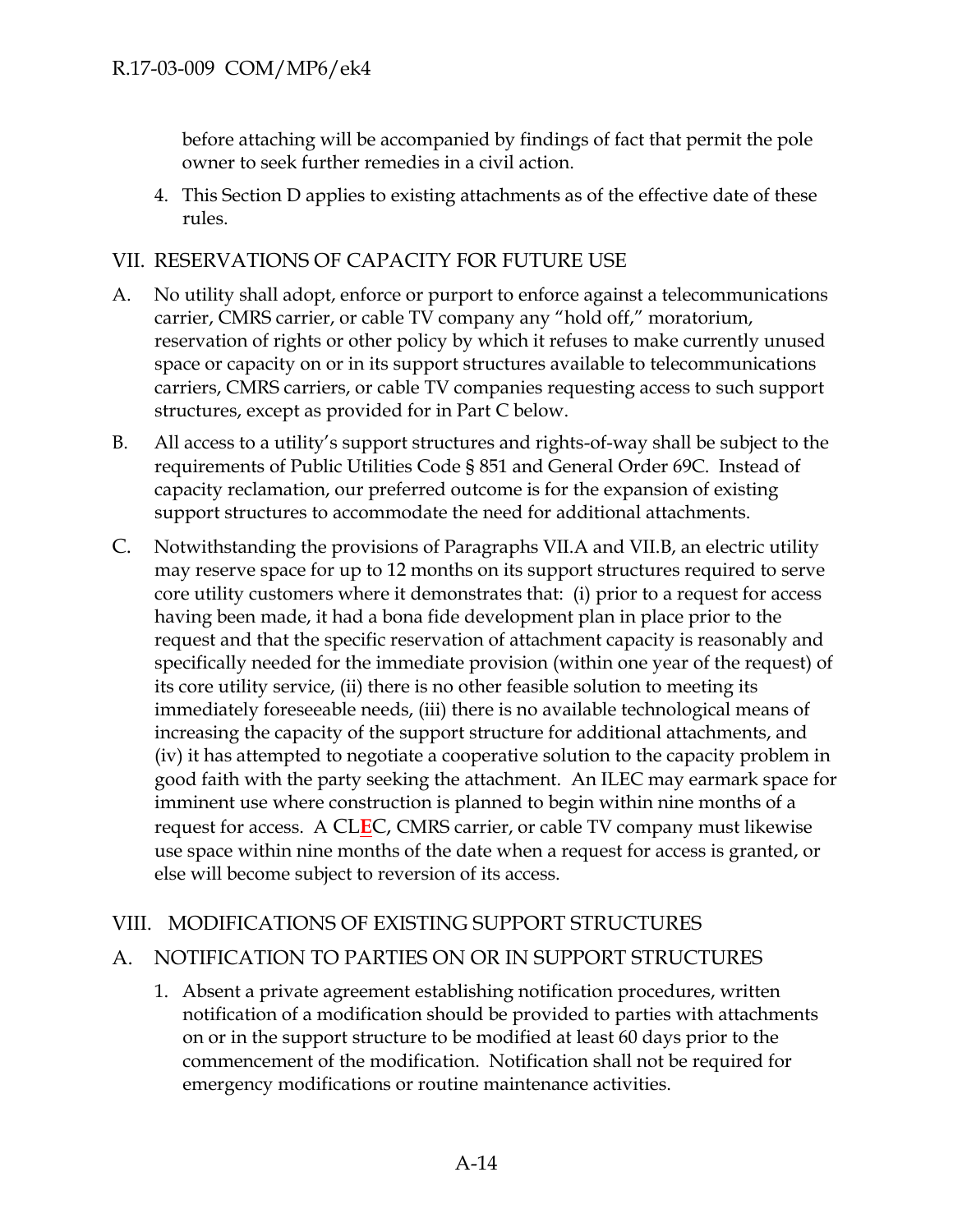#### B. NOTIFICATION GENERALLY

1. Utilities and telecommunications carriers shall cooperate to develop a means by which notice of planned modifications to utility support structures may be published in a centralized, uniformly accessible location (e.g., a "web page" on the Internet).

## A. SHARING THE COST OF MODIFICATIONS

1. The costs of support structure capacity expansions and other modifications shall be shared only by all the parties attaching to utility support structures which are specifically benefiting from the modifications on a proportionate basis corresponding to the share of usable space occupied by each benefiting carrier. In the event an energy utility incurs additional costs for trenching and installation of conduit due of safety or reliability requirements which are more elaborate than a telecommunications-only trench, the telecommunications carriers should not pay more than they would have incurred for their own independent trench. Disputes regarding the sharing of the cost of capacity expansions and modifications shall be subject to the dispute resolution procedures contained in these rules.

## IX. EXPEDITED DISPUTE RESOLUTION PROCEDURES

- A. Parties to a dispute involving access to utility rights-of-way and support structures may invoke the Commission's dispute resolution procedures, but must first attempt in good faith to resolve the dispute. Disputes involving initial access to utility rights-of-way and support structures shall be heard and resolved through the following expedited dispute resolution procedure.
	- 1. Following denial of a request for access, parties shall escalate the dispute to the executive level within each company. After 5 business days, any party to the dispute may file a formal application requesting Commission arbitration. The arbitration shall be deemed to begin on the date of the filing before the Commission of the request for arbitration. Parties to the arbitration may continue to negotiate an agreement prior to and during the arbitration hearings. The party requesting arbitration shall provide a copy of the request to the other party or parties not later than the day the Commission receives the request.
	- 2. **Content.** A request for arbitration must contain:
		- a. A statement of all unresolved issues.
		- b. A description of each party's position on the unresolved issues.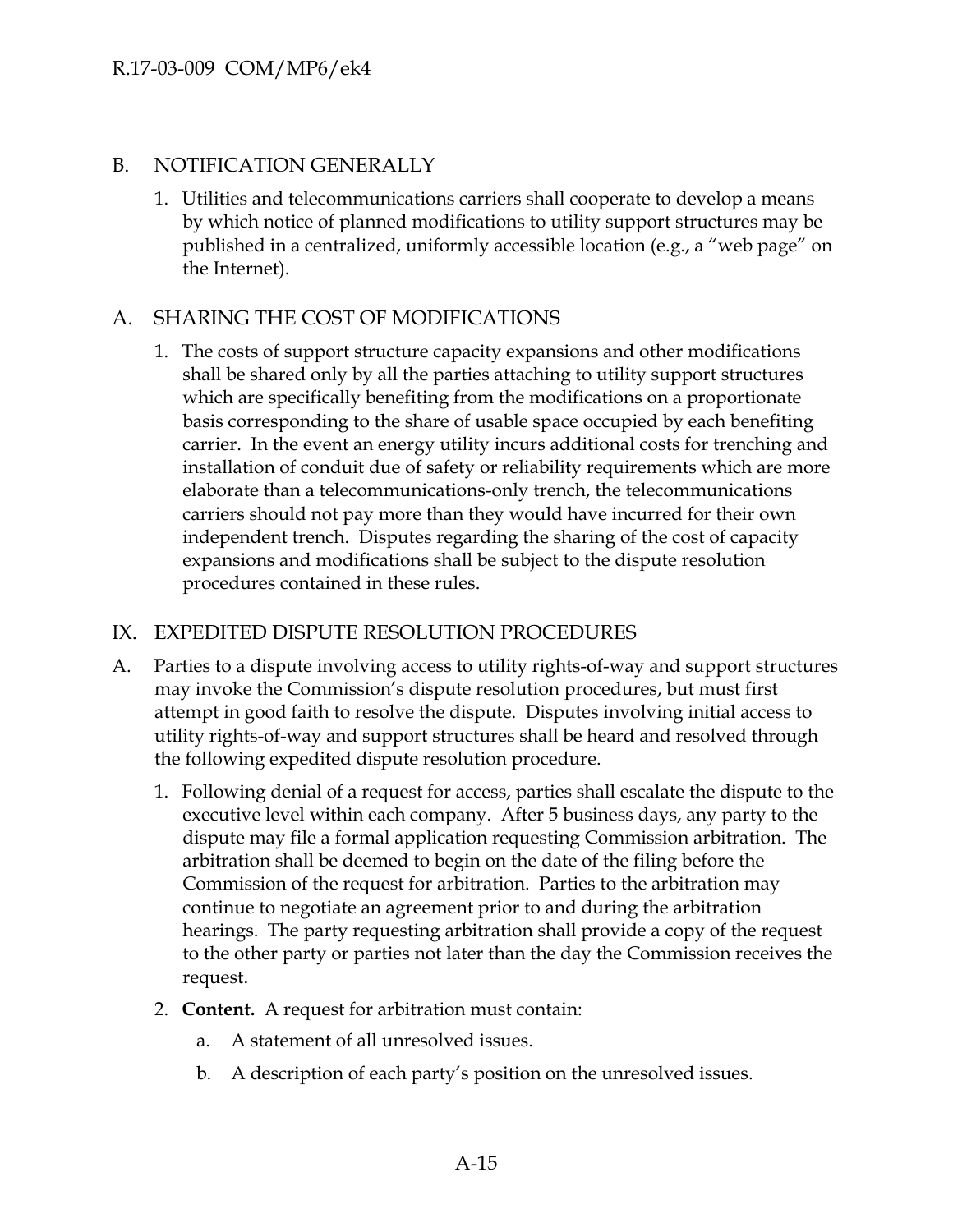- c. A proposed agreement addressing all issues, including those upon which the parties have reached an agreement and those that are in dispute. Wherever possible, the petitioner should rely on the fundamental organization of clauses and subjects contained in an agreement previously arbitrated and approved by this Commission.
- d. Direct testimony supporting the requester's position on factual predicates underlying disputed issues.
- e. Documentation that the request complies with the time requirements in the preceding rule.
- 3. **Appointment of Arbitrator.** Upon receipt of a request for arbitration, the Commission's President or a designee in consultation with the Chief Administrative Law Judge, shall appoint and immediately notify the parties of the identity of an Arbitrator to facilitate resolution of the issues raised by the request. The Assigned Commissioner may act as Arbitrator if he/she chooses. The Arbitrator must attend all arbitration meetings, conferences, and hearings.
- 4. **Discovery.** Discovery should begin as soon as possible prior to or after filing of the request for negotiation and should be completed before a request for arbitration is filed. For good cause, the Arbitrator or Administrative Law Judge assigned to Law and Motion may compel response to a data request; in such cases, the response normally will be required in three working days or less.
- 5. **Opportunity to Respond.** Pursuant to Subsection 252(b)(3), any party to a negotiation which did not make the request for arbitration ("respondent") may file a response with the Commission within 15 days of the request for arbitration. In the response, the respondent shall address each issue listed in the request, describe the respondent's position on these issues, and identify and present any additional issues for which the respondent seeks resolution and provide such additional information and evidence necessary for the Commission's review. Building upon the contract language proposed by the applicant and using the form of agreement selected by the applicant, the respondent shall include, in the response, a single-text "mark-up" document containing the language upon which the parties agree and, where they disagree, both the applicant's proposed language (bolded) and the respondent's proposed language (underscored). Finally, the response should contain any direct testimony supporting the respondent's position on underlying factual predicates. On the same day that it files its response before the Commission, the respondent must serve a copy of the Response and all supporting documentation on any other party to the negotiation.
- 6. **Revised Statement of Unresolved Issues.** Within 3 days of receiving the response, the applicant and respondent shall jointly file a revised statement of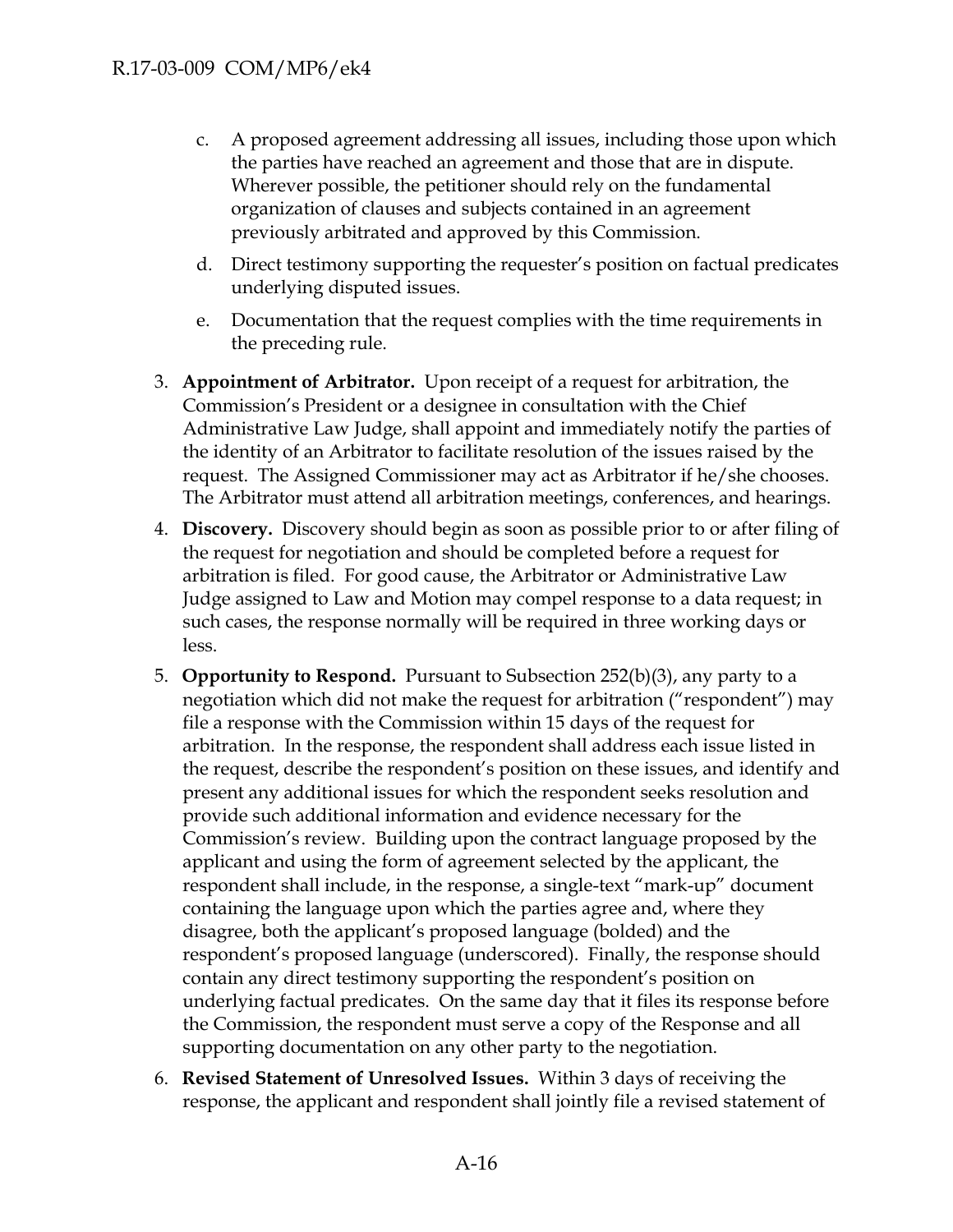unresolved issues that removes from the list presented in the initial petition those issues which are no longer in dispute based on the contract language offered by the respondent in the mark-up document and adds to the list only those other issues which now appear to be in dispute based on the mark-up document and other portions of the response.

- 7. **Initial Arbitration Meeting.** An Arbitrator may call an initial meeting for purposes such as setting a schedule, simplifying issues, or resolving the scope and timing of discovery.
- 8. **Arbitration Conference and Hearing.** Within 7 days after the filing of a response to the request for arbitration, the arbitration conference and hearing shall begin. The conduct of the conference and hearing shall be noticed on the Commission calendar and notice shall be provided to all parties on the service list.
- *9.* **Limitation of Issues.** The Arbitrator shall limit the arbitration to the resolution of issues raised in the application, the response, and the revised statement of unresolved issues (where applicable). In resolving the issues raised, the Arbitrator may take into account any issues already resolved between the parties.
- 10. **Arbitrator's Reliance on Experts.** The Arbitrator may rely on experts retained by, or on the Staff of the Commission. Such expert(s) may assist the Arbitrator throughout the arbitration process.
- 11. **Close of Arbitration.** The arbitration shall consist of mark-up conferences and limited evidentiary hearings. At the mark-up conferences, the arbitrator will hear the concerns of the parties, determine whether the parties can further resolve their differences, and identify factual issues that may require limited evidentiary hearings. The arbitrator will also announce his or her rulings at the conferences as the issues are resolved. The conference and hearing process shall conclude within 3 days of the hearing's commencement, unless the Arbitrator determines otherwise.
- 12. **Expedited Stenographic Record.** An expedited stenographic record of each evidentiary hearing shall be made. The cost of preparation of the expedited transcript shall be borne in equal shares by the parties.
- 13. **Authority of the Arbitrator.** In addition to authority granted elsewhere in these rules, the Arbitrator shall have the same authority to conduct the arbitration process as an Administrative Law Judge has in conducting hearings under the Rules of Practice and Procedure. The Arbitrator shall have the authority to change the arbitration schedule contained in these rules.

**Participation Open to the Public Participation** in the arbitration conferences and hearings is strictly limited to the parties negotiating a ROW agreement pursuant to the terms of these adopted rules.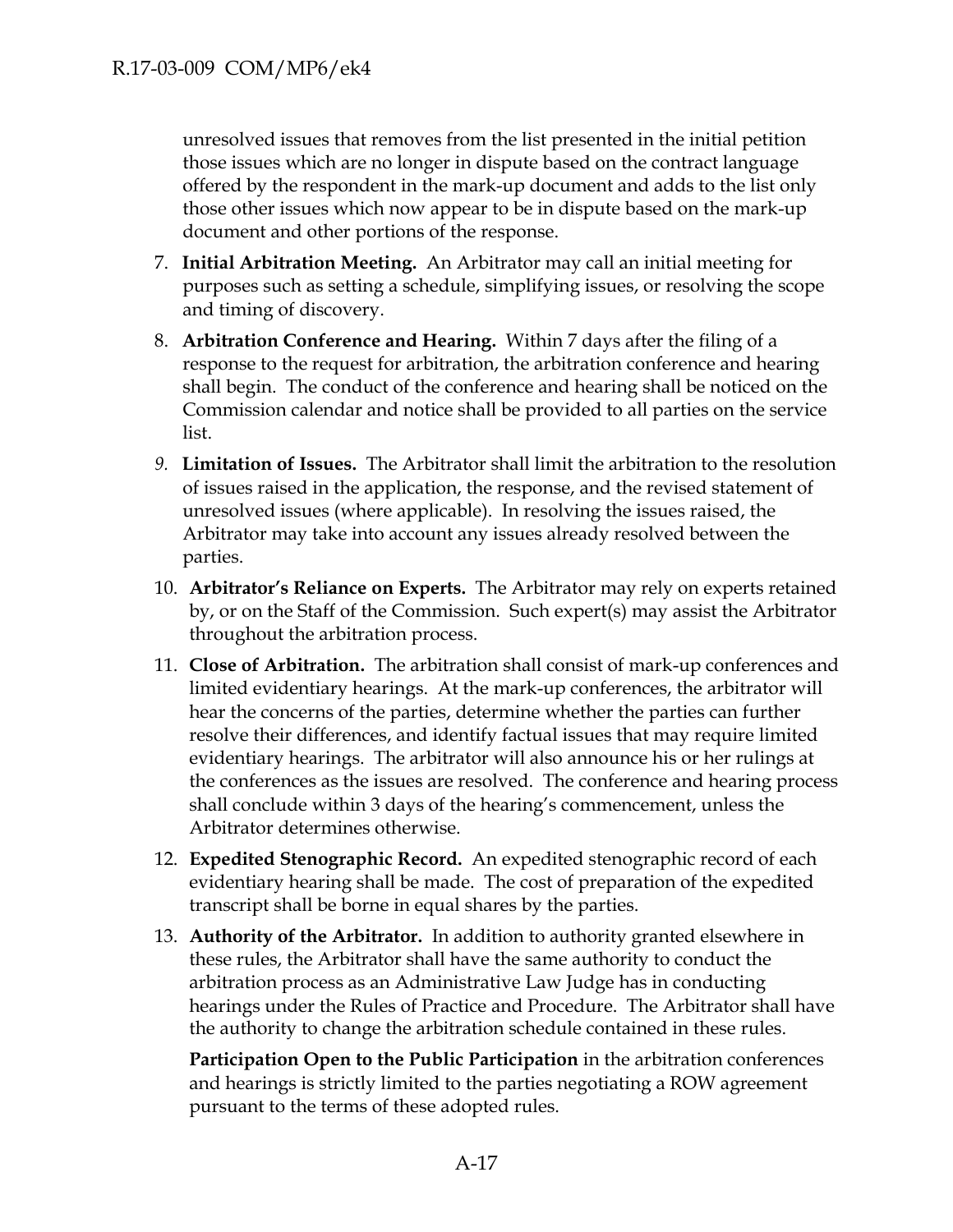- 14. **Arbitration Open to the Public.** Though participation at arbitration conferences and hearings is strictly limited to the parties that were negotiating the agreements being arbitrated, the general public is permitted to attend arbitration hearings unless circumstances dictate that a hearing, or portion thereof, be conducted in closed session. Any party to an arbitration seeking a closed session must make a written request to the Arbitrator describing the circumstances compelling a closed session. The Arbitrator shall consult with the assigned Commissioner and rule on such request before hearings begin.
- 15. **Filing of Draft Arbitrator's Report.** Within 15 days following the hearings, the Arbitrator, after consultation with the Assigned Commissioner, shall file a Draft Arbitrator's Report. The Draft Arbitrator's Report will include (a) a concise summary of the issues resolved by the Arbitrator, and (b) a reasoned articulation of the basis for the decision.
- 16. **Filing of Post-Hearing Briefs and Comments on the Draft Arbitrator's Report.** Each party to the arbitration may file a post-hearing brief within 7 days of the end of the mark-up conferences and hearings unless the Arbitrator rules otherwise. Post-hearing briefs shall present a party's argument in support of adopting its recommended position with all supporting evidence and legal authorities cited therein. The length of posthearing briefs may be limited by the Arbitrator and shall otherwise comply with the Commission's Rules of Practice and Procedure. Each party and any member of the public may file comments on the Draft arbitrator's Report within 10 days of its release. Such comments shall not exceed 20 pages.
- 17. **Filing of the Final Arbitrator's Report.** The arbitrator shall file the Final Arbitrator's Report no later than 15 days after the filing date for comments. Prior to the report's release, the Telecommunications Division will review the report and prepare a matrix comparing the outcomes in the report to those adopted in prior Commission arbitration decisions, highlighting variances from prior Commission policy. Whenever the Assigned Commissioner is not acting as the arbitrator, the Assigned Commissioner will participate in the release of the Final Arbitrator's Report consistent with the Commission's filing of Proposed Decisions as set forth in Rule 77.1 of the Commission's Rules of Practice and Procedure.
- 18. **Filing of Arbitrated Agreement.** Within 7 days of the filing of the Final Arbitrator's Report, the parties shall file the entire agreement for approval.
- 19. **Commission Review of Arbitrated Agreement.** Within 30 days following filing of the arbitrated agreement, the Commission shall issue a decision approving or rejecting the arbitrated agreement (including those parts arrived at through negotiations) pursuant to Subsection 252(e) and all its subparts.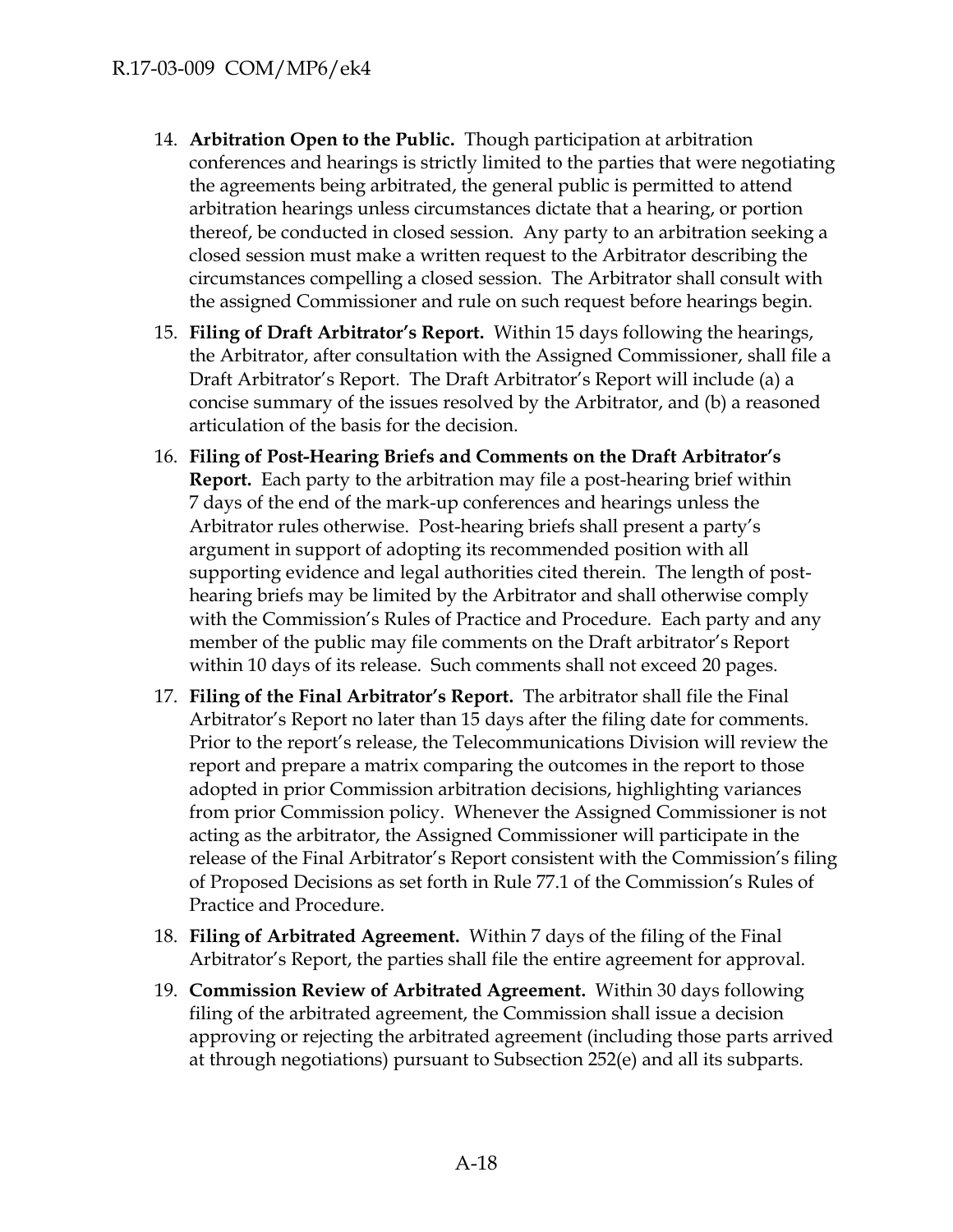- 20. **Standards for Review.** The Commission may reject arbitrated agreements or portions thereof that do not meet the requirements of the Commission, including, but not limited to, quality of service standards adopted by the Commission.
- 21. **Written Findings.** The Commission's decision approving or rejecting an arbitration agreement shall contain written findings. In the event of rejection, the Commission shall address the deficiencies of the arbitrated agreement in writing and may state what modifications of such agreement would make the agreement acceptable to the Commission.
- 22. **Application for Rehearing.** A party wishing to appeal a Commission decision approving an arbitration must first seek administrative review pursuant to the Commission's Rules of Practice and Procedure.
- 23. The party identified by the arbitrator as the "losing party" shall reimburse the party identified by the arbitrator as the "prevailing party" for all costs of the arbitration, including the reasonable attorney and expert witness fees incurred by the prevailing party.

# X. ACCESS TO CUSTOMER PREMISES

- A. No carrier may use its ownership or control of any right-of-way or support structure to impede the access of a telecommunications carrier, CMRS carrier, or cable TV company to a customer's premises.
- B. A carrier shall provide access, when technically feasible, to building entrance facilities it owns or controls, up to the applicable minimum point of entry (MPOE) for that property, on a nondiscriminatory, first-come, first-served basis, provided that the requesting telecommunications carrier, CMRS carrier, or cable TV provider has first obtained all necessary access and/or use rights from the underlying property owners(s).
- C. A carrier will have 60 days to renegotiate a contract deemed discriminatory by the Commission in response to a formal complaint. Failing to do so, this carrier will become subject to a fine ranging from \$500 to \$20,000 per day beyond the 60-day limit for renegotiation until the discriminatory provisions of the arrangement have been eliminated.

## XI. SAFETY

Access to utility rights-of-way and support structures shall be governed at all times by the provisions of Commission General Order Nos. 95 and 128 and by Cal/OSHA Title 8. Where necessary and appropriate, said General Orders shall be supplemented by the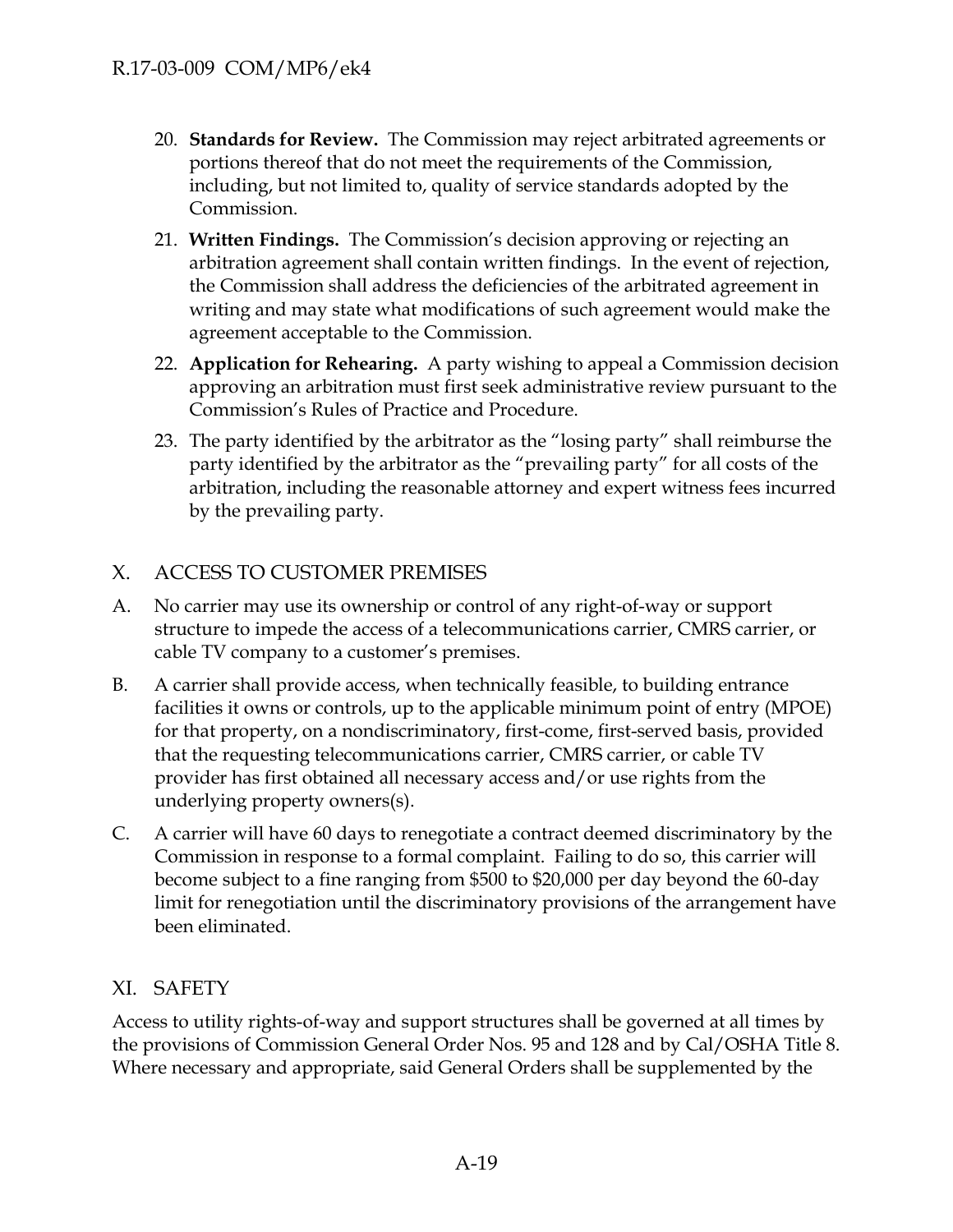National Electric Safety Code, and any reasonable and justifiable safety and construction standards which are required by the utility.

A. The incumbent utility shall not be liable for work that is performed by a third party without notice and supervision, work that does not pass inspection, or equipment that contains some dangerous defect that the incumbent utility cannot reasonably be expected to detect through a visual inspection. The incumbent utility and its customers shall be immunized from financial damages in these instances.

# **(END OF APPENDIX A)**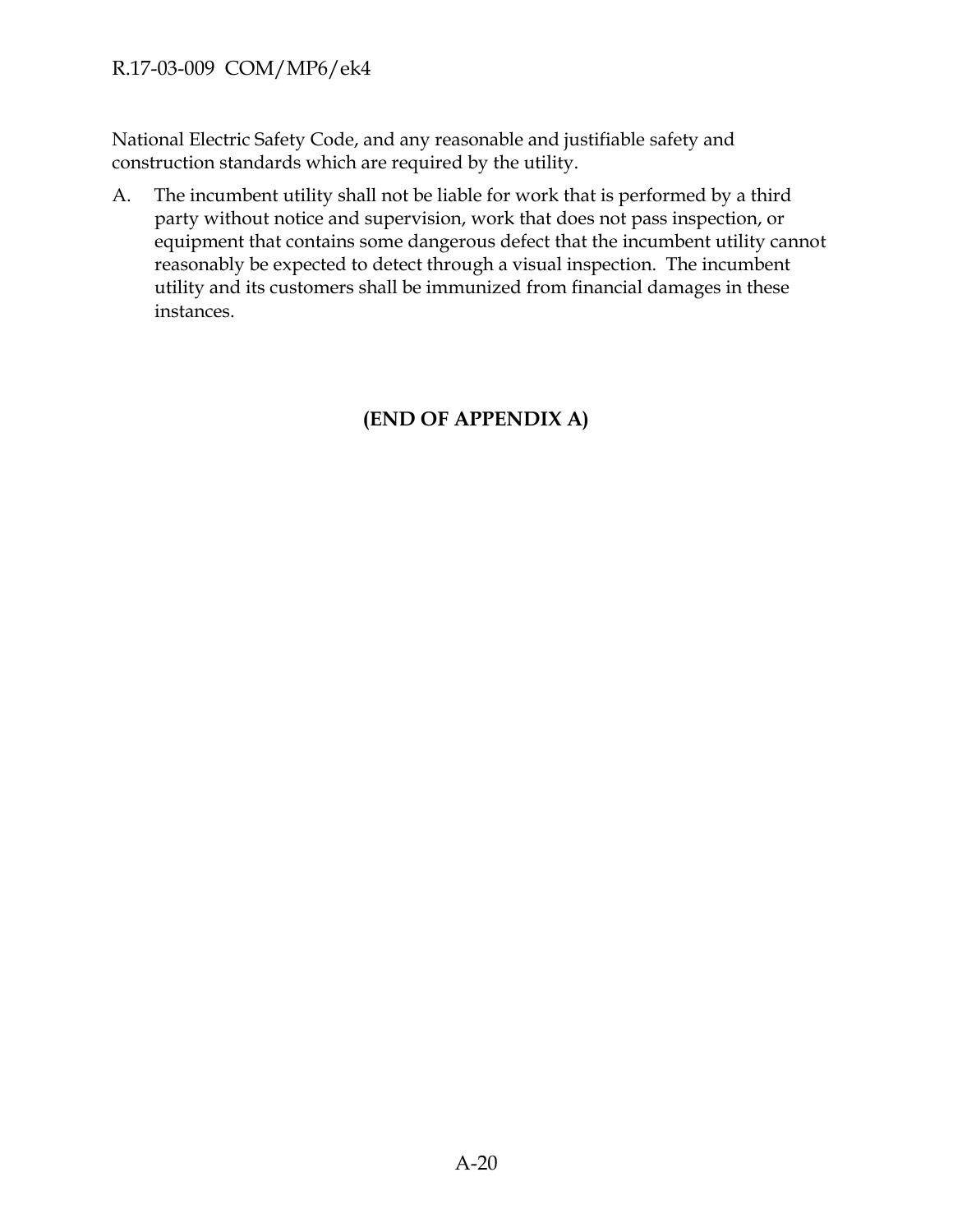# **Appendix B: Adopted Amendments to the ROW Rules (final)**

Appendix B shows the amended ROW Rules adopted by today's Decision in final form (i.e., without redline).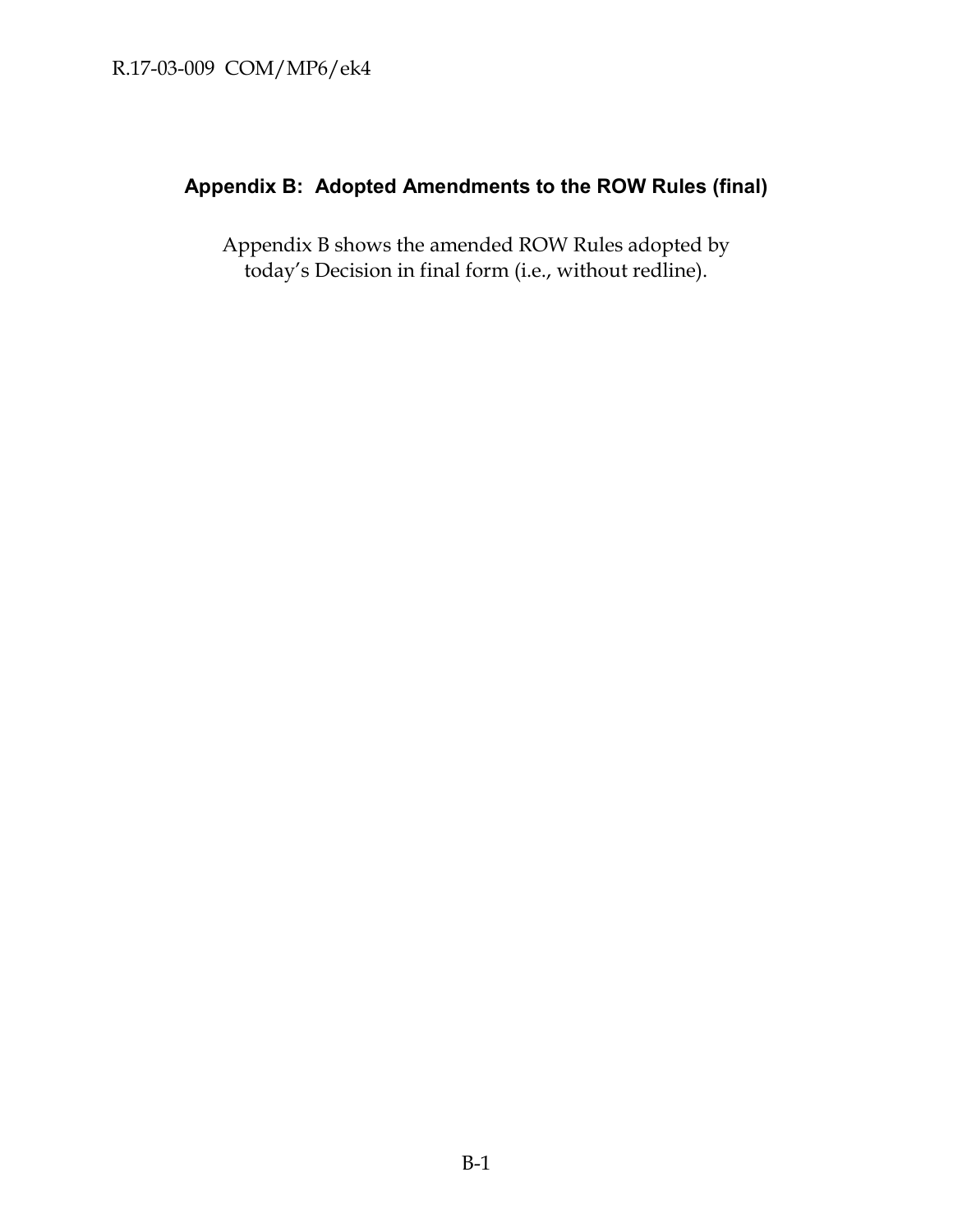# **COMMISSION-ADOPTED RULES GOVERNING ACCESS TO RIGHTS-OF-WAY AND SUPPORT STRUCTURES OF INCUMBENT TELEPHONE AND ELECTRIC UTILITIES**

- I. PURPOSE AND SCOPE OF RULES
- II. DEFINITIONS
- III. REQUESTS FOR INFORMATION
- IV. REQUESTS FOR ACCESS TO RIGHTS-OF-WAY AND SUPPORT **STRUCTURES** 
	- A. INFORMATION REQUIREMENTS OF REQUESTS FOR ACCESS
	- B. RESPONSES TO REQUESTS FOR ACCESS
	- C. TIME FOR COMPLETION OF MAKE READY WORK
	- D. USE OF THIRD PARTY CONTRACTORS
- V. NONDISCLOSURE
	- A. DUTY NOT A DISCLOSE PROPRIETARY INFORMATION
	- B. SANCTIONS FOR VIOLATIONS OF NONDISCLOSURE AGREEMENTS
- VI. PRICING AND TARIFFS GOVERNING ACCESS
	- A. GENERAL PRINCIPLE OF NONDISCRIMINATION
	- B. MANNER OF PRICING ACCESS
	- C. CONTRACTS
	- D. UNAUTHORIZED ATTACHMENTS
- VII. RESERVATIONS OF CAPACITY FOR FUTURE USE
- VIII. MODIFICATIONS OF EXISTING SUPPORT STRUCTURES
	- A. NOTIFICATION TO PARTIES ON OR IN SUPPORT STRUCTURES
	- B. NOTIFICATION GENERALLY
	- C. SHARING THE COST OF MODIFICATIONS
- IX. EXPEDITED DISPUTE RESOLUTION PROCEDURES
- X. ACCESS TO CUSTOMER PREMISES
- XI. SAFETY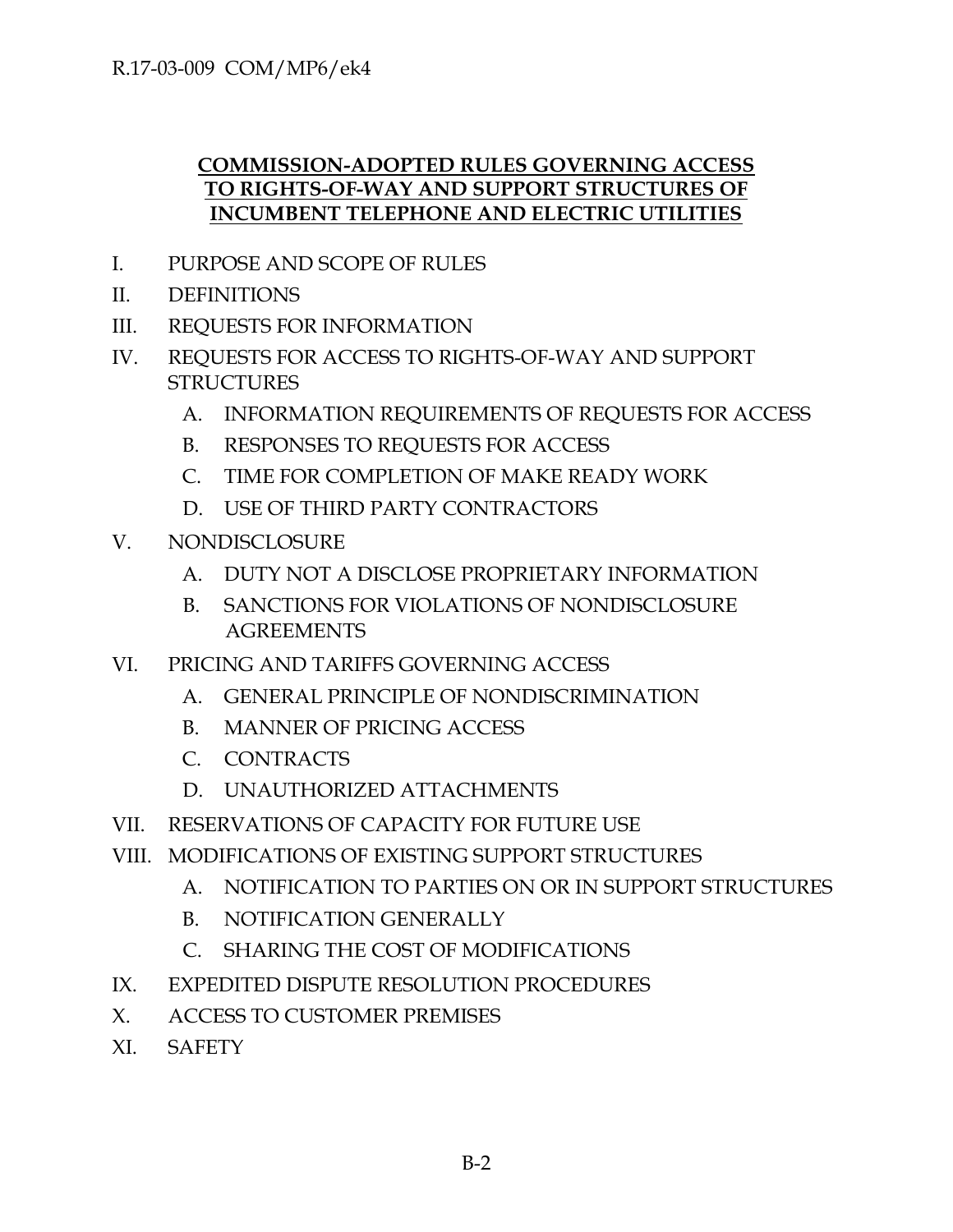# I. PURPOSE AND SCOPE OF RULES

These rules govern access to public utility rights-of-way and support structures by telecommunications carriers, Commercial Mobile Radio Service (CMRS) carriers, and cable TV companies in California, and are issued pursuant to the Commission's jurisdiction over access to utility rights-of-way and support structures under the Federal Communications Act, 47 U.S.C. § 224(c)(1) and subject to California Public Utilities Code §§ 767, 767.5, 767.7, 768, 768.5 and 8001 through 8057. These rules are to be applied as guidelines by parties in negotiating rights-of-way access agreements. Parties may mutually agree on terms which deviate from these rules, but in the event of negotiating disputes submitted for Commission resolution, the adopted rules will be deemed presumptively reasonable. The burden of proof shall be on the party advocating a deviation from the rules to show the deviation is reasonable, and is not unduly discriminatory or anticompetitive.

# II. DEFINITIONS

"Public utility" or "utility" includes any person, firm or corporation, privately owned, that is an electric, or telephone utility which owns or controls, or in combination jointly owns or controls, support structures or rights-of-way used or useful, in whole or in part, for telecommunications purposes.

"Support structure" includes, but is not limited to, a utility distribution pole, anchor, duct, conduit, manhole, or handhole.

"Pole attachment" means any attachment to surplus space, or use of excess capacity, by a telecommunications carrier or CMRS carrier for a communications system on or in any support structure owned, controlled, or used by a public utility.

"Surplus space" means that portion of the usable space on a utility pole which has the necessary clearance from other pole users, as required by the orders and regulations of the Commission, to allow its use by a telecommunications carrier or CMRS carrier for a pole attachment.

"Excess capacity" means volume or capacity in a duct, conduit, or support structure other than a utility pole or anchor which can be used, pursuant to the orders and regulations of the Commission, for a pole attachment.

"Usable space" means the total distance between the top of the utility pole and the lowest possible attachment point that provides the minimum allowable vertical clearance.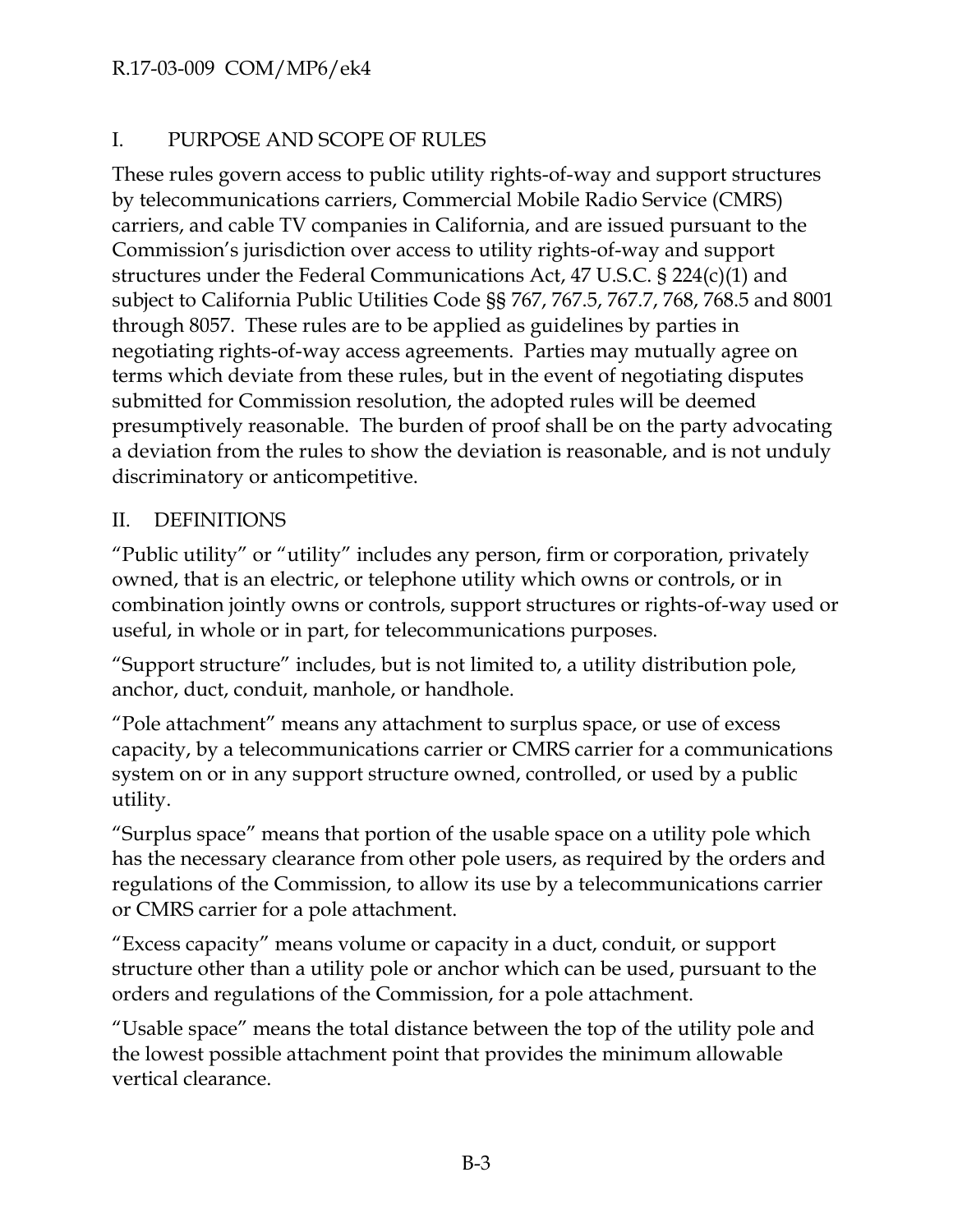"Minimum allowable vertical clearance" means the minimum clearance for communication conductors along rights-of-way or other areas as specified in the orders and regulations of the Commission.

"Rearrangements" means work performed, at the request of a telecommunications carrier or CMRS carrier, to, on, or in an existing support structure to create such surplus space or excess capacity as is necessary to make it usable for a pole attachment. When an existing support structure does not contain adequate surplus space or excess capacity and cannot be so rearranged as to create the required surplus space or excess capacity for a pole attachment, "rearrangements" shall include replacement, at the request of a telecommunications carrier or CMRS carrier, of the support structure in order to provide adequate surplus space or excess capacity. This definition is not intended to limit the circumstances where a telecommunications carrier or CMRS carrier may request replacement of an existing structure with a different or larger support structure.

"Annual cost-of-ownership" means the sum of the annual capital costs and annual operation costs of the support structure which shall be the average costs of all similar support structures owned by the public utility. The basis for computation of annual capital costs shall be historical capital cost less depreciation. The accounts upon which the historical capital costs are determined shall include a credit for all reimbursed capital costs of the public utility. Depreciation shall be based upon the average service life of the support structure. As used in this definition, "annual cost-of-ownership" shall not include costs for any property not necessary for a pole attachment.

"Telecommunications carrier" generally means any provider of telecommunications services that has been granted a certificate of public convenience and necessity (CPCN) by the California Public Utilities Commission (Commission). The definition of "telecommunications carrier" includes Competitive Local Exchange Carriers (CLEC) that have been granted a CPCN by the Commission to provide facilities-based competitive local exchange service. These rules, however, exclude interexchange carriers from the definition of "telecommunications carrier."

"Commercial Mobile Radio Service (CMRS) carrier" is an entity that holds (1) a current Wireless Identification Registration with the California Public Utilities Commission, or (2) a current Certificate of Public Convenience and Necessity issued by the California Public Utilities Commission that authorizes the holder to provide Commercial Mobile Radio Service.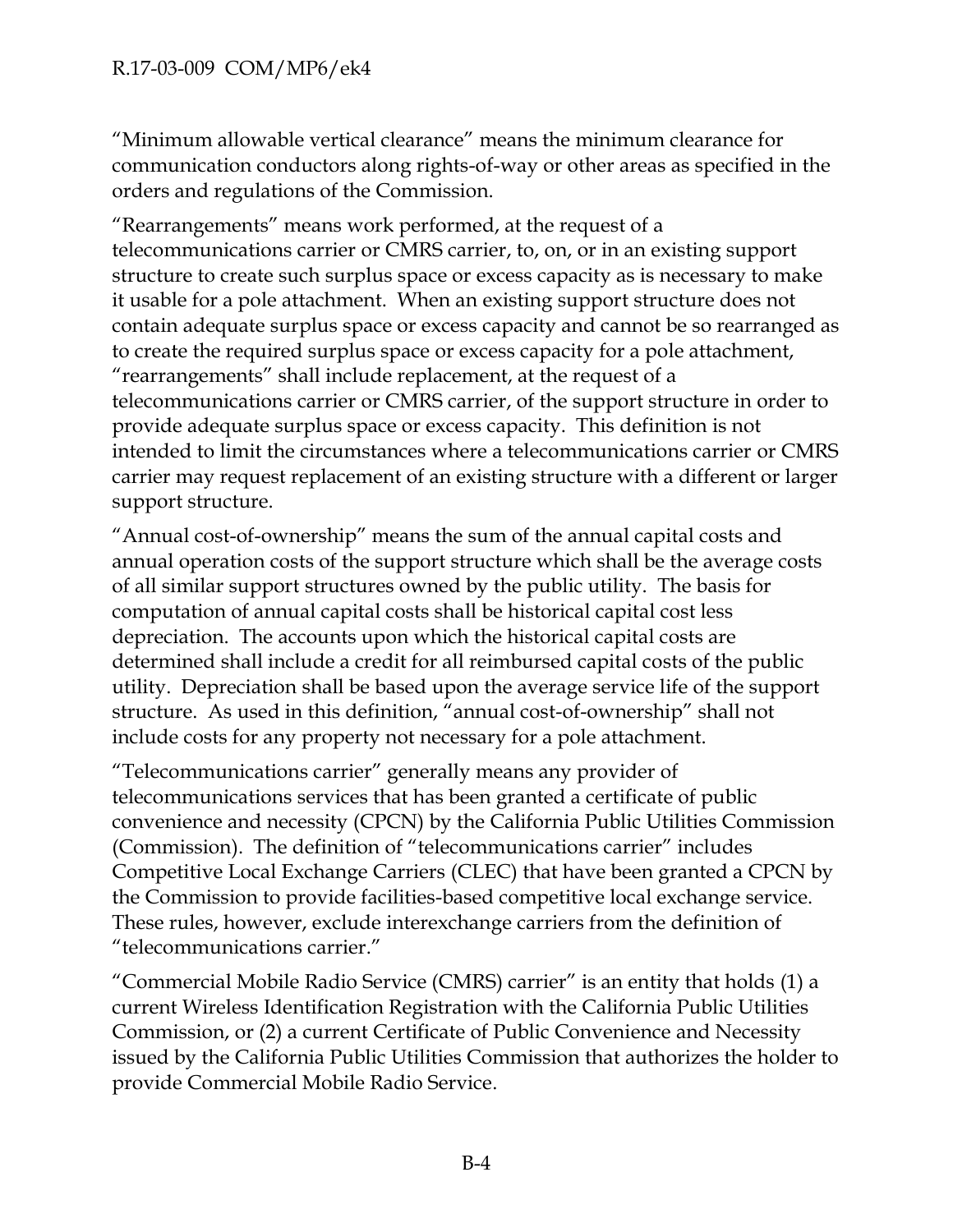"Cable TV company" as used in these rules refers to a privately owned company, that provides cable service as defined in the PU Code and is not certified to provide telecommunications service.

"Right-of-way" means the right of competing providers to obtain access to the distribution poles, ducts, conduits, and other support structures of a utility which are necessary to reach customers for telecommunications purposes.

"Make ready work" means the process of completing rearrangements on or in a support structure to create such surplus space or excess capacity as is necessary to make it usable for a pole attachment.

"Modifications" means the process of changing or modifying, in whole or in part, support structures or rights-of-way to accommodate more or different pole attachments.

"Incumbent local exchange carrier" refers to Pacific Bell and GTE California, Inc., Roseville Telephone Company, and Citizens Telecommunications Company of California, for purposes of these rules, unless explicitly indicated otherwise.

# III. REQUESTS FOR INFORMATION

A utility shall promptly respond in writing to a written request for information ("request for information") from a telecommunications carrier, CMRS carrier, or cable TV company regarding the availability of surplus space or excess capacity on or in the utility's support structures and rights-of-way. The utility shall respond to requests for information as quickly as possible consistent with applicable legal, safety, and reliability requirements, which, in the case of Pacific or GTEC, shall not exceed 10 business days if no field survey is required and shall not exceed 20 business days if a field-based survey of support structures is required. In the event the request involves more than 500 poles or 5 miles of conduit, the parties shall negotiate a mutually satisfactory longer response time.

Within the applicable time limit set forth in paragraph III.A and subject to execution of pertinent nondisclosure agreements, the utility shall provide access to maps, and currently available records such as drawings, plans and any other information which it uses in its daily transaction of business necessary for evaluating the availability of surplus space or excess capacity on support structures and for evaluating access to a specified area of the utility's rights-ofway identified by the carrier.

The utility may charge for the actual costs incurred for copies and any preparation of maps, drawings or plans necessary for evaluating the availability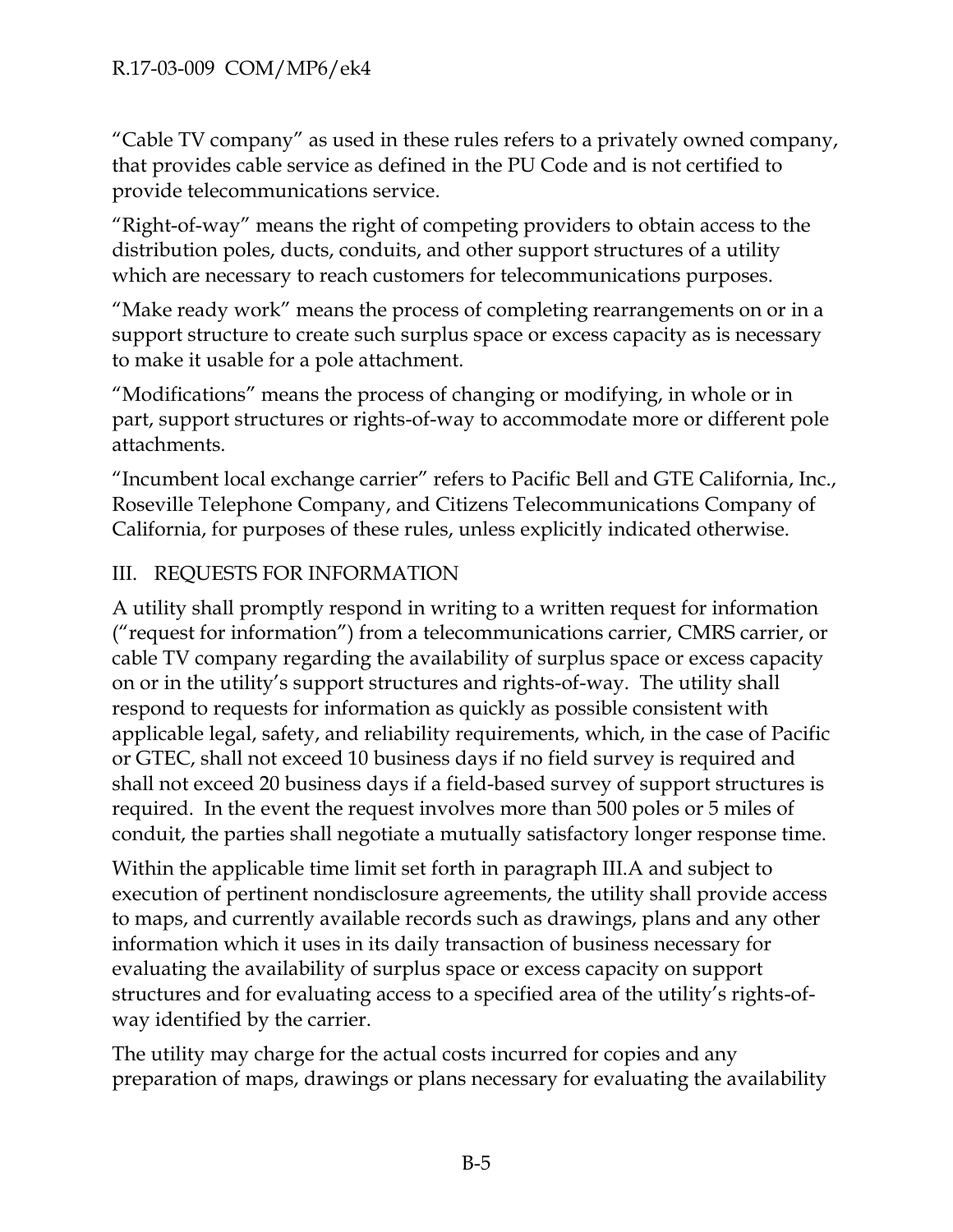of surplus space or excess capacity on support structures and for evaluating access to a utility's rights-of-way.

Within 20 business days of a request, anyone who attaches to a utility-owned pole shall allow the pole owner access to maps, and any currently available records such as drawings, plans, and any other information which is used in the daily transaction of business necessary for the owner to review attachments to its poles.

The utility may request up-front payments of its estimated costs for any of the work contemplated by Rule III.C., Rule IV.A. and Rule IV.B. The utility's estimate will be adjusted to reflect actual cost upon completion of the requested tasks.

- IV. REQUESTS FOR ACCESS TO RIGHTS-OF-WAY AND SUPPORT STRUCTURES
- A. INFORMATION REQUIREMENTS OF REQUESTS FOR ACCESS

The request for access shall contain the following:

- 1. Information for contacting the telecommunications carrier, CMRS carrier, or cable TV company, including project engineer, and name and address of person to be billed.
- 2. Loading information, which includes grade and size of attachment, size of cable, average span length, wind loading of their equipment, vertical loading, and bending movement.
- 3. Copy of property lease or right-of-way document.

# B. RESPONSES TO REQUESTS FOR ACCESS

- 1. A utility shall respond in writing to the written request of a telecommunications carrier, CMRS carrier, or cable TV company for access ("request for access") to its rights-of-way and support structures as quickly as possible, which, in the case of Pacific or GTEC, shall not exceed 45 days. The response shall affirmatively state whether the utility will grant access or, if it intends to deny access, shall state all of the reasons why it is denying such access. Failure of Pacific or GTEC to respond within 45 days shall be deemed an acceptance of the request for access.
- 2. If, pursuant to a request for access, the utility has notified the telecommunication carrier, CMRS carrier, or cable TV company that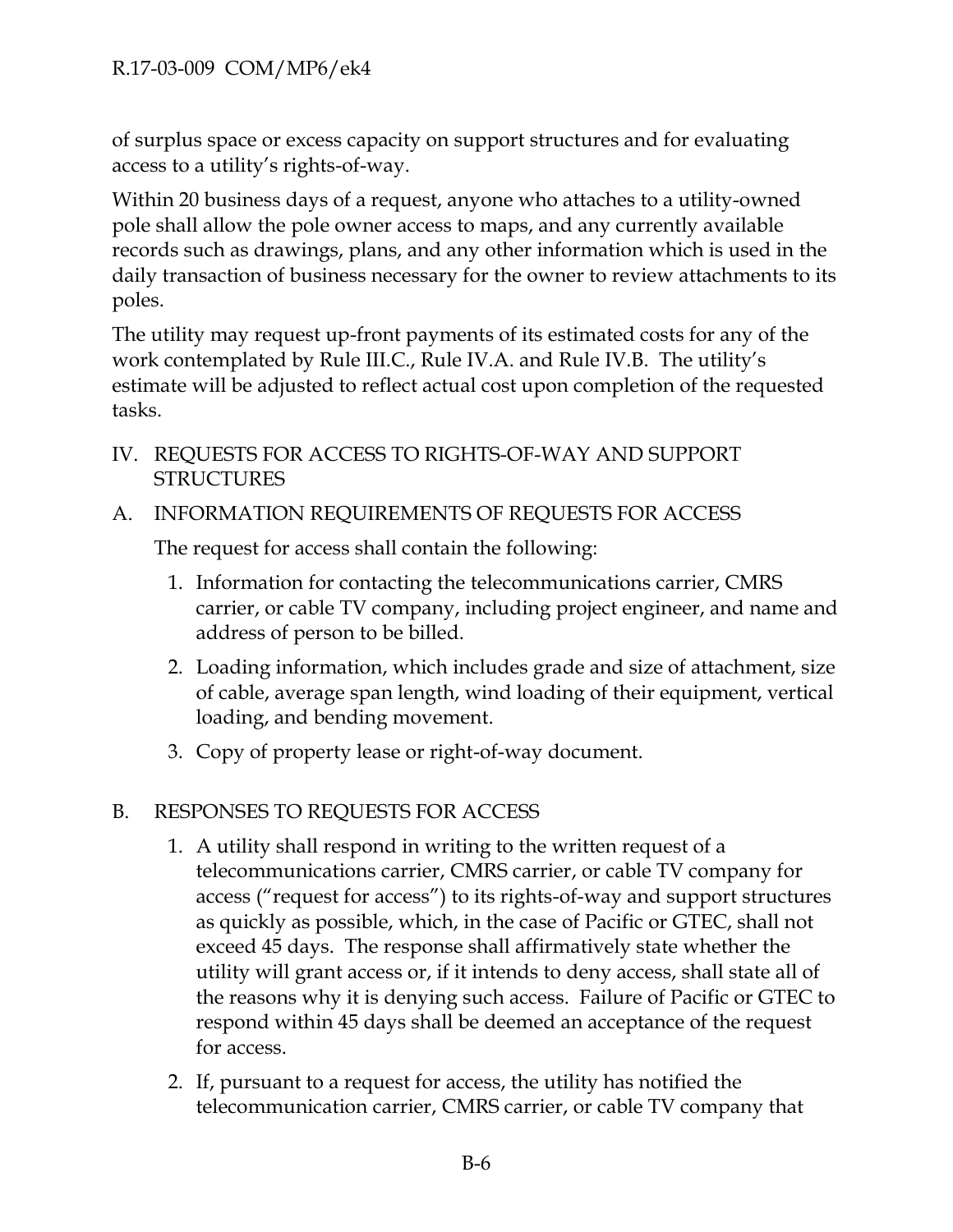both adequate space and strength are available for the attachment, and the entity seeking access advises the utility in writing that it wants to make the attachment, the utility shall provide this entity with a list of the rearrangements or changes required to accommodate the entity's facilities and an estimate of the time required and the cost to perform the utility's portion of such rearrangements or changes.

3. If the utility does not own the property on which its support structures are located, the telecommunication carrier, CMRS carrier, or cable TV company must obtain written permission from the owner of that property before attaching or installing its facilities. The telecommunication carrier, CMRS carrier, or cable TV company by using such facilities shall defend and indemnify the owner of the utility facilities, if its franchise or other rights to use the real property are challenged as a result of the telecommunication carrier's, CMRS carrier's, or the cable TV company's use or attachment.

# C. TIME FOR COMPLETION OF MAKE READY WORK

1. If a utility is required to perform make ready work on its poles, ducts or conduit to accommodate a telecommunications carrier's, CMRS carrier's, or a cable TV company's request for access, the utility shall perform such work at the requesting entity's sole expense. Such work shall be completed as quickly as possible consistent with applicable legal, safety, and reliability requirements, which, in the case of Pacific or GTEC shall occur within 30 business days of receipt of an advance payment for such work. If the work involves more than 500 poles or 5 miles of conduit, the parties will negotiate a mutually satisfactory longer time frame to complete such make ready work.

## D. USE OF THIRD PARTY CONTRACTORS

1. The ILEC shall maintain a list of contractors that are qualified to respond to requests for information and requests for access, as well as to perform make ready work and attachment and installation of telecommunications carrier facilities, CMRS facilities, or cable TV facilities on the utility's support structures. This requirement shall not apply to electric utilities. This requirement shall not affect the discretion of a utility to use its own employees.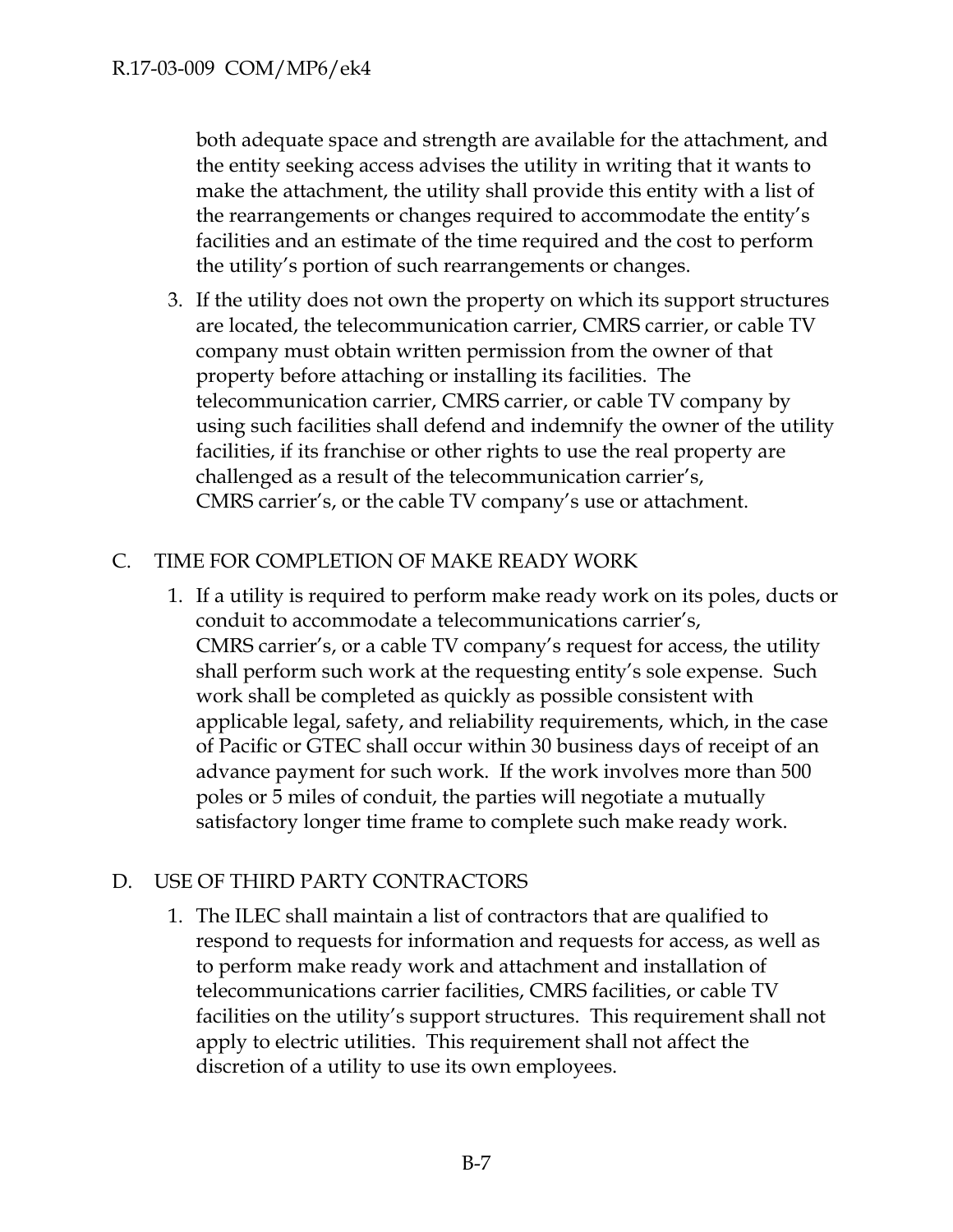- 2. A telecommunications carrier, CMRS carrier, or cable TV company may use its own personnel to attach or install the carrier's communications facilities in or on a utility's facilities, provided that in the utility's reasonable judgment, the telecommunications carrier's, CMRS carrier's, or cable TV company's personnel or agents demonstrate that they are trained and qualified to work on or in the utility's facilities. To use its own personnel or contractors on electric utility poles, the telecommunications carrier, CMRS carrier, or cable TV company must give 48 hours advance notice to the electric utility, unless an electrical shutdown is required. If an electrical shutdown is required, the telecommunications carrier, CMRS carrier, or cable TV company must arrange a specific schedule with the electric utility. The telecommunications carrier, CMRS carrier, or cable TV company is responsible for all costs associated with an electrical shutdown. The inspection will be paid for by the attaching entity. The telecommunications carrier, CMRS carrier, or cable TV company must allow the electric utility, in the utility's discretion to inspect the attachment to the support structure. This provision shall not apply to electric underground facilities containing energized electric supply cables. Work involving electric underground facilities containing energized electric supply cables or the rearranging of overhead electric facilities will be conducted as required by the electric utility at its sole discretion. In no event shall the telecommunications carrier, CMRS carrier, or cable TV company or their respective contractor, interfere with the electric utility's equipment or service.
- 3. Incumbent utilities should adopt written guidelines to ensure that telecommunication carriers', CMRS carrier's, and cable TV companies' personnel and third-party contractors are qualified. These guidelines must be reasonable and objective, and must apply equally to the incumbent utility's own personnel or the incumbent utility's own thirdparty contractors. Incumbent utilities must seek industry input when drafting such guidelines.

# V. NONDISCLOSURE

- A. DUTY NOT TO DISCLOSE PROPRIETARY INFORMATION
	- 1. The utility and entities seeking access to poles or other support structures may provide reciprocal standard nondisclosure agreements that permit either party to designate as proprietary information any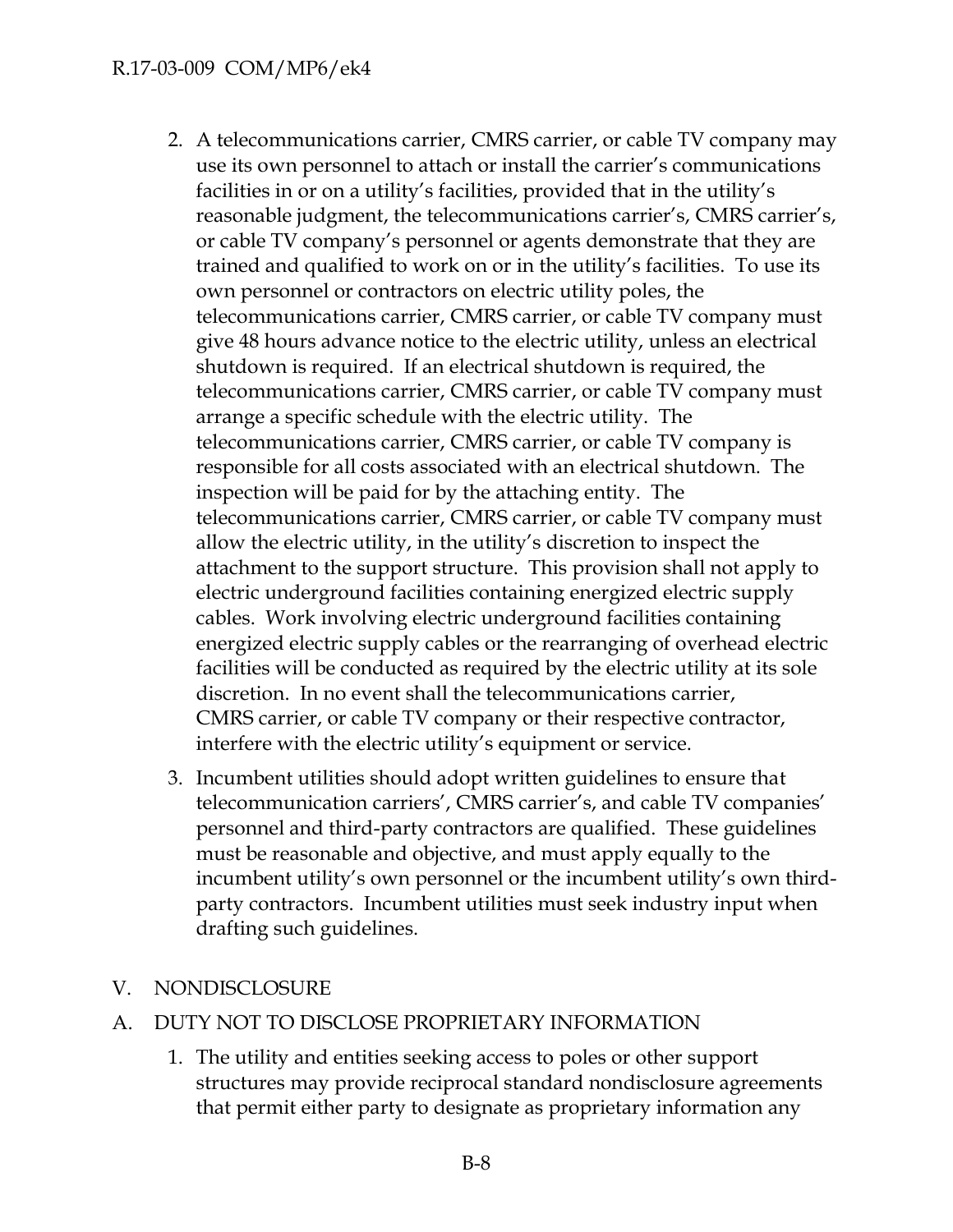portion of a request for information or a response thereto, regarding the availability of surplus space or excess capacity on or in its support structures, or of a request for access to such surplus space or excess capacity, as well as any maps, plans, drawings or other information, including those that disclose the telecommunications carrier's, CMRS carrier's, or cable TV company's plans for where it intends to compete against an incumbent telephone utility. Each party shall have a duty not to disclose any information which the other contracting party has designated as proprietary except to personnel within the utility that have an actual, verifiable "need to know" in order to respond to requests for information or requests for access.

# B. SANCTIONS FOR VIOLATIONS OF NONDISCLOSURE AGREEMENTS

1. Each party shall take every precaution necessary to prevent employees in its field offices or other offices responsible for making or responding to requests for information or requests for access from disclosing any proprietary information of the other party. Under no circumstances may a party disclose such information to marketing, sales or customer representative personnel. Proprietary information shall be disclosed only to personnel in the utility's field offices or other offices responsible for making or responding to such requests who have an actual, verifiable "need to know" for purposes of responding to such requests. Such personnel shall be advised of their duty not to disclose such information to any other person who does not have a "need to know" such information. Violation of the duty not to disclose proprietary information shall be cause for imposition of such sanctions as, in the Commission's judgment, are necessary to deter the party from breaching its duty not to disclose proprietary information in the future. Any violation of the duty not to disclose proprietary information will be accompanied by findings of fact that permit a party whose proprietary information has improperly been disclosed to seek further remedies in a civil action.

## VI. PRICING AND TARIFFS GOVERNING ACCESS

## A. GENERAL PRINCIPLE OF NONDISCRIMINATION

1. A utility shall grant access to its rights-of-way and support structures to telecommunications carriers, CMRS carriers, and cable TV companies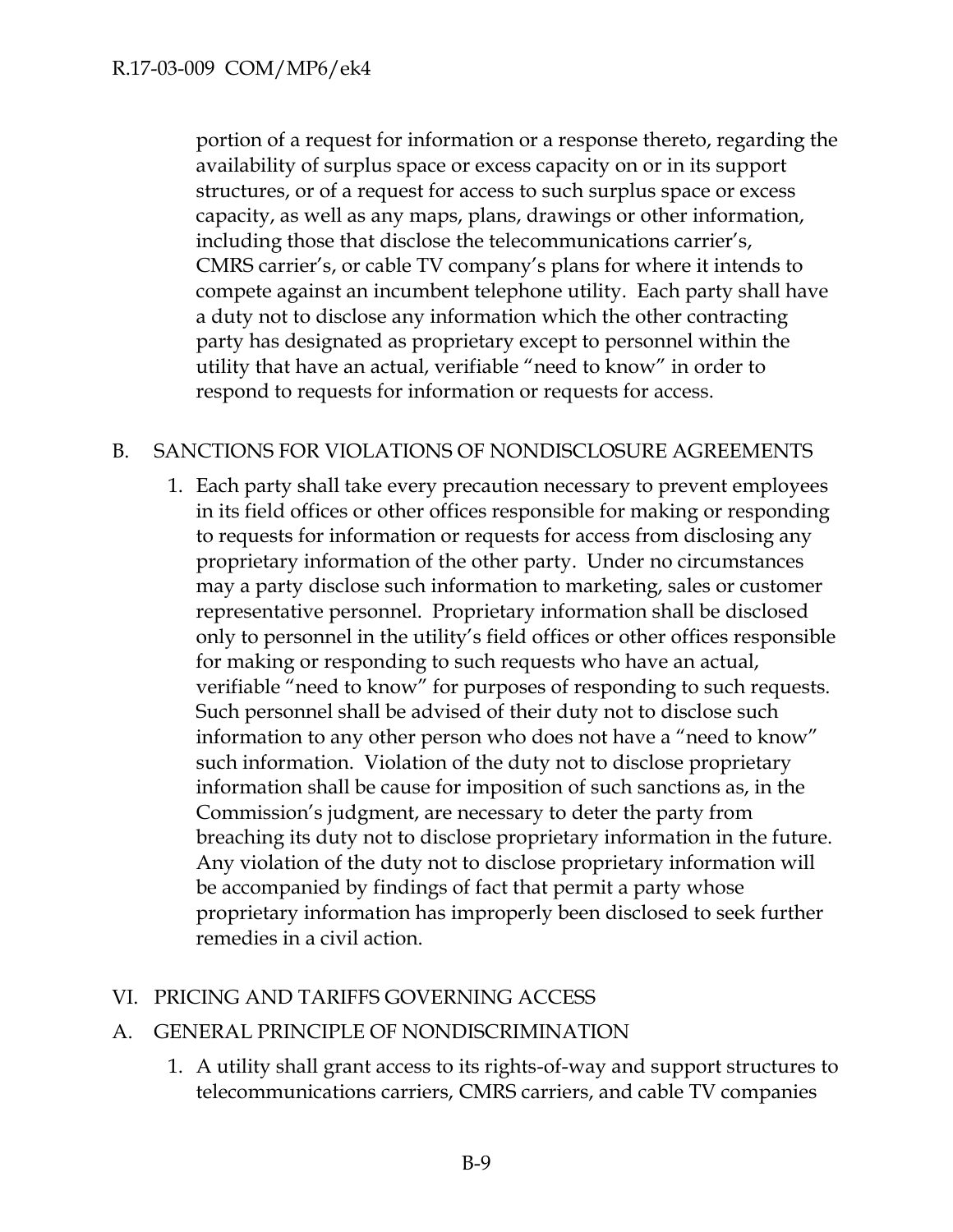on a nondiscriminatory basis. Nondiscriminatory access is access on a first-come, first-served basis; access that can be restricted only on consistently applied nondiscriminatory principles relating to capacity constraints, and safety, engineering, and reliability requirements. Electric utilities' use of its own facilities for internal communications in support of its utility function shall not be considered to establish a comparison for nondiscriminatory access. A utility shall have the ability to negotiate with a telecommunications carrier, CMRS carrier, or cable TV company the price for access to its rights-of-way and support structures.

2. A utility shall grant access to its rights-of-way and support structures to telecommunications carriers, CMRS carriers, and cable TV companies on a nondiscriminatory basis, access to or use of the right-of-way, where such right-of-way is located on private property and safety, engineering, and reliability requirements. Electric utilities' use of their own facilities for internal communications in support of their utility function shall not be considered to establish a comparison for nondiscriminatory access. A utility shall have the ability to negotiate with a telecommunications carrier, CMRS carrier, or cable TV company the price for access to its rights-of-way and support structures.

# B. MANNER OF PRICING ACCESS

- 1. Whenever a public utility cannot reach an agreement with a telecommunications carrier, CMRS carrier, or cable TV company, or associations thereof, regarding the terms, conditions, or annual compensation for pole attachments or the terms, conditions, or costs of rearrangements, the Commission shall establish and enforce the rates, terms and conditions for pole attachments and rearrangements so as to assure a public utility the recovery of both of the following:
	- a. A one-time reimbursement for actual costs incurred by the public utility for rearrangements performed at the request of the telecommunications carrier, cable TV company, or CMRS carrier.
	- b. An annual recurring fee computed as follows:
		- (1) Except as provided in Section 3 below, for each pole and supporting anchor actually used by the telecommunications carrier or cable TV company, the annual fee shall be two dollars and fifty cents (\$2.50) or 7.4 percent of the public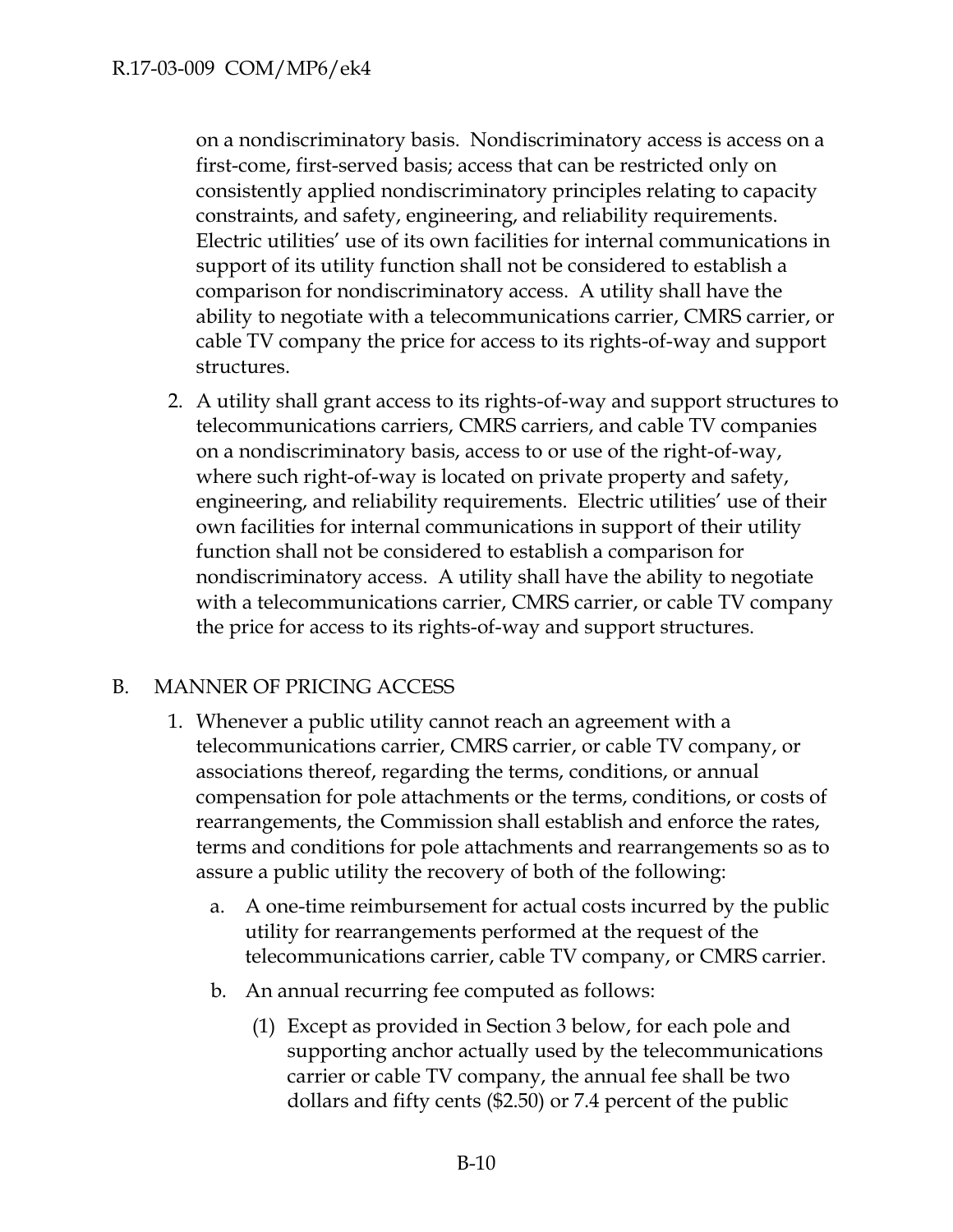utility's annual cost-of-ownership for the pole and supporting anchor, whichever is greater, except that if a public utility applies for establishment of a fee in excess of two dollars and fifty cents (\$2.50) under this rule, the annual fee shall be 7.4 percent of the public utility's annual cost-ofownership for the pole and supporting anchor.

- (2) For each pole and supporting anchor actually used by a CMRS carrier, the annual fee for each foot of vertical pole space occupied by the CMRS installation shall be two dollars and fifty cents (\$2.50) or 7.4 percent of the public utility's annual cost-of-ownership for the pole and supporting anchor, whichever is greater. The per-foot fee for CMRS installations is subject to the following conditions and limitations:
	- (i) The vertical pole space occupied by each CMRS attachment shall be rounded to the nearest whole foot, with a 1-foot minimum.
	- (ii) The 7.4% per-foot fee applies to the pole space that a CMRS attachment renders unusable for non-CMRS attachments, including (A) the pole space that is physically occupied by the CMRS attachment; and (B) any pole space that cannot be used by communication and/or supply conductors due solely to the installation of the CMRS attachment.
	- (iii) The 7.4% per-foot fee applies to CMRS attachments anywhere on the pole.
	- (iv) The 7.4% per-foot fee applies once to each foot of pole height. If multiple CMRS pole attachments are placed on different sides of a pole in the same horizontal plane, the 7.4% per-foot attachment fee shall be allocated to each CMRS attachment in the same horizontal plane based on the total number of attachments in the horizontal plane.
	- (v) The total pole-attachment fees for all CMRS attachments on a particular pole shall not exceed 100% of the pole's cost-of-ownership, less the proportion of the pole's costof-ownership that is allocable to the pole space occupied by all other pole attachments.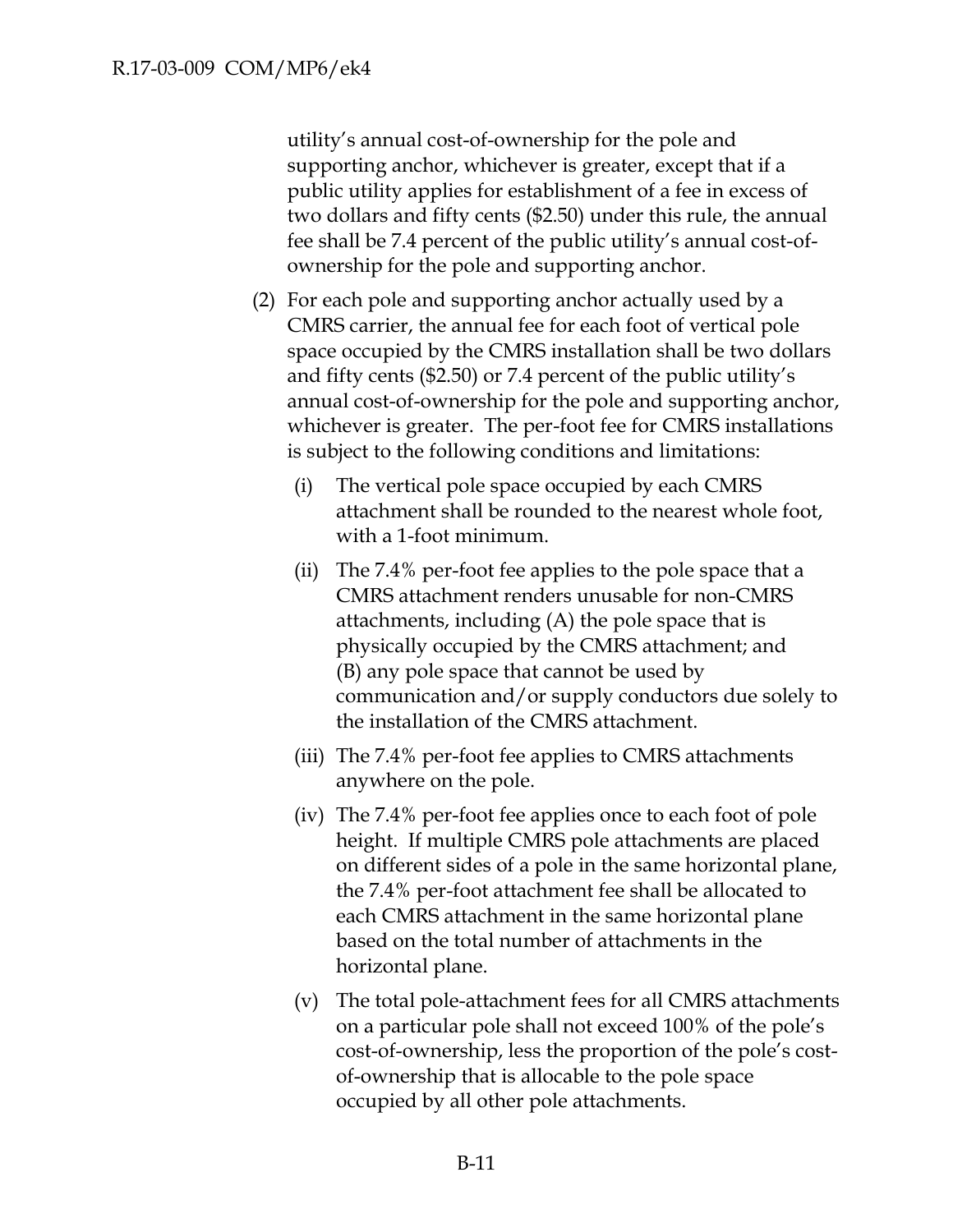- (vi) The 7.4% per-foot fee does not apply to electric meters, risers, and conduit associated with CMRS installations.
- (3) For each pole and supporting anchor actually used by a telecommunications carrier for wireless attachments, the annual fee for each foot of vertical pole space occupied by the telecommunications carrier's wireless and wireline attachments shall be two dollars and fifty cents (\$2.50) or 7.4 percent of the public utility's annual cost-of-ownership for the pole and supporting anchor, whichever is greater. The per-foot fee for the telecommunications carrier's wireless and wireline attachments is subject to the following conditions and limitations:
	- (i) The vertical pole space occupied by each of the telecommunications carrier's wireless and wireline attachments shall be rounded to the nearest whole foot, with a 1-foot minimum.
	- (ii) The 7.4% per-foot fee applies to the pole space that the telecommunications carrier's attachment renders unusable for other pole attachments, including (A) the pole space that is physically occupied by the telecommunications carrier's attachment; and (B) any pole space that cannot be used by communication and/or supply conductors due solely to the installation of the telecommunications carrier's pole attachment.
	- (iii) The 7.4% per-foot fee applies to the telecommunications carrier's wireless and wireline attachments anywhere on the pole.
	- (iv) The 7.4% per-foot fee applies once to each foot of pole height. If multiple pole attachments are placed on different sides of a pole in the same horizontal plane, the 7.4% per-foot attachment fee shall be allocated to each telecommunications carrier pole attachment in the same horizontal plane based on the total number of attachments in the horizontal plane.
	- (v) The total pole-attachment fees for all telecommunications carrier attachments on a particular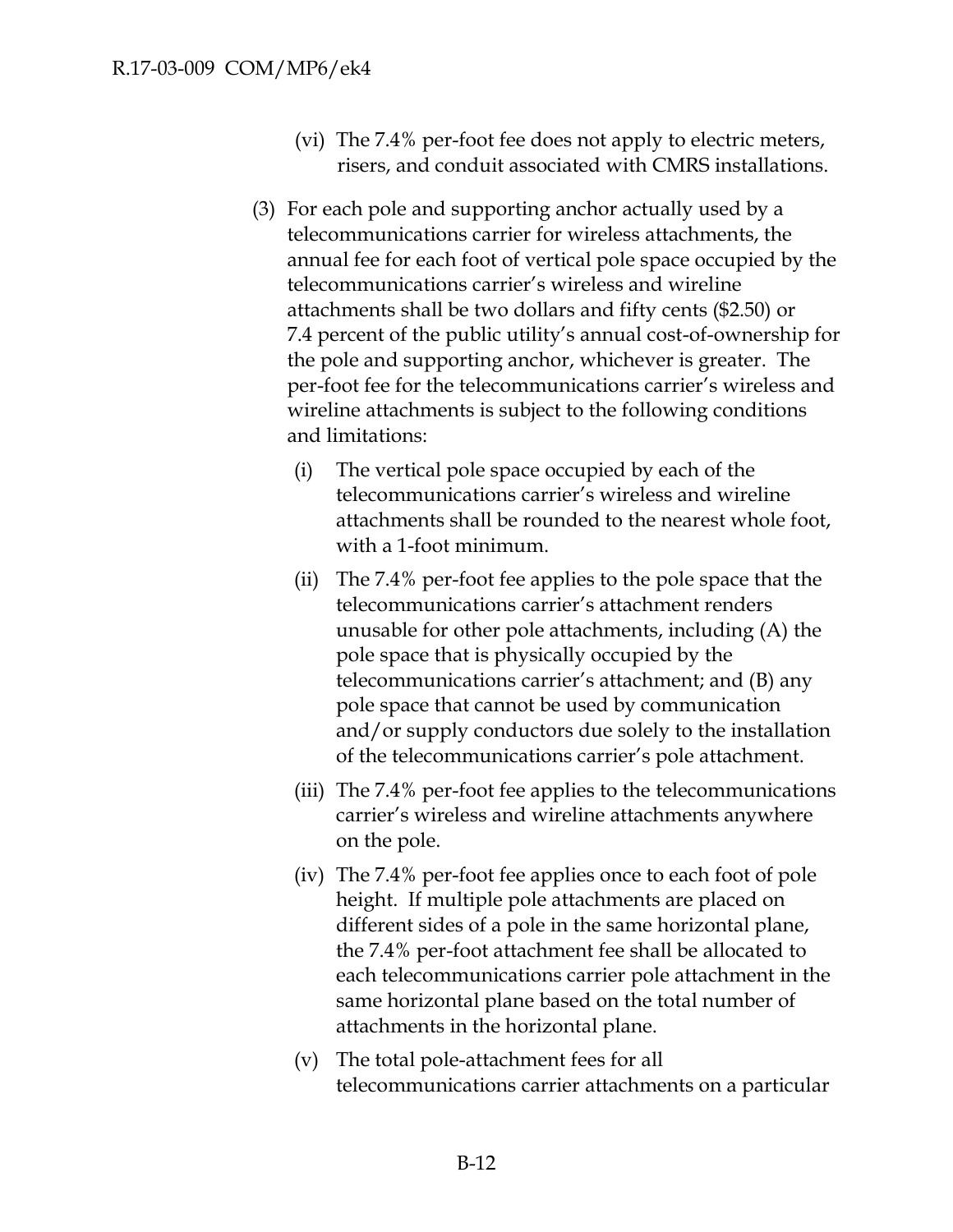pole shall not exceed 100% of the pole's cost-ofownership, less the proportion of the pole's cost-ofownership that is allocable to the pole space occupied by all other pole attachments.

- (vi) The 7.4% per-foot fee does not apply to electric meters, risers, and conduit associated with telecommunications carrier wireless pole installations.
- (vii) The annual fee in Section VI.B.1.b.1, above, shall apply to a telecommunications carrier that has only wireline facilities attached to a pole, even if another telecommunications carrier has wireless facilities attached to the same pole.
- (4) For support structures used by the telecommunications carrier, CMRS carrier, or cable TV company, other than poles or anchors, a percentage of the annual cost-of-ownership for the support structure, computed by dividing the volume or capacity rendered unusable by the telecommunications carrier's, CMRS carrier's, or cable TV company's equipment by the total usable volume or capacity. As used in this paragraph, "total usable volume or capacity" means all volume or capacity in which the public utility's line, plant, or system could legally be located, including the volume or capacity rendered unusable by the telecommunications carrier's, CMRS carrier's, or cable TV company's equipment.
- c. Except as allowed by Sections VI.B.1.b.2 and 3, above, a utility may not charge a telecommunications carrier, CMRS carrier, or cable TV company a higher rate for access to its rights-of-way and support structures than it would charge a similarly situated cable television corporation for access to the same rights-of-way and support structures.
- d. Except as allowed by Sections VI.B.1.b.2 and 3, above, a utility may not charge a telecommunications carrier or CMRS carrier a higher rate for access to its rights-of-way and support structures than it would charge a similarly situated telecommunications carrier or CMRS carrier for access to the same rights-of-way and support structures.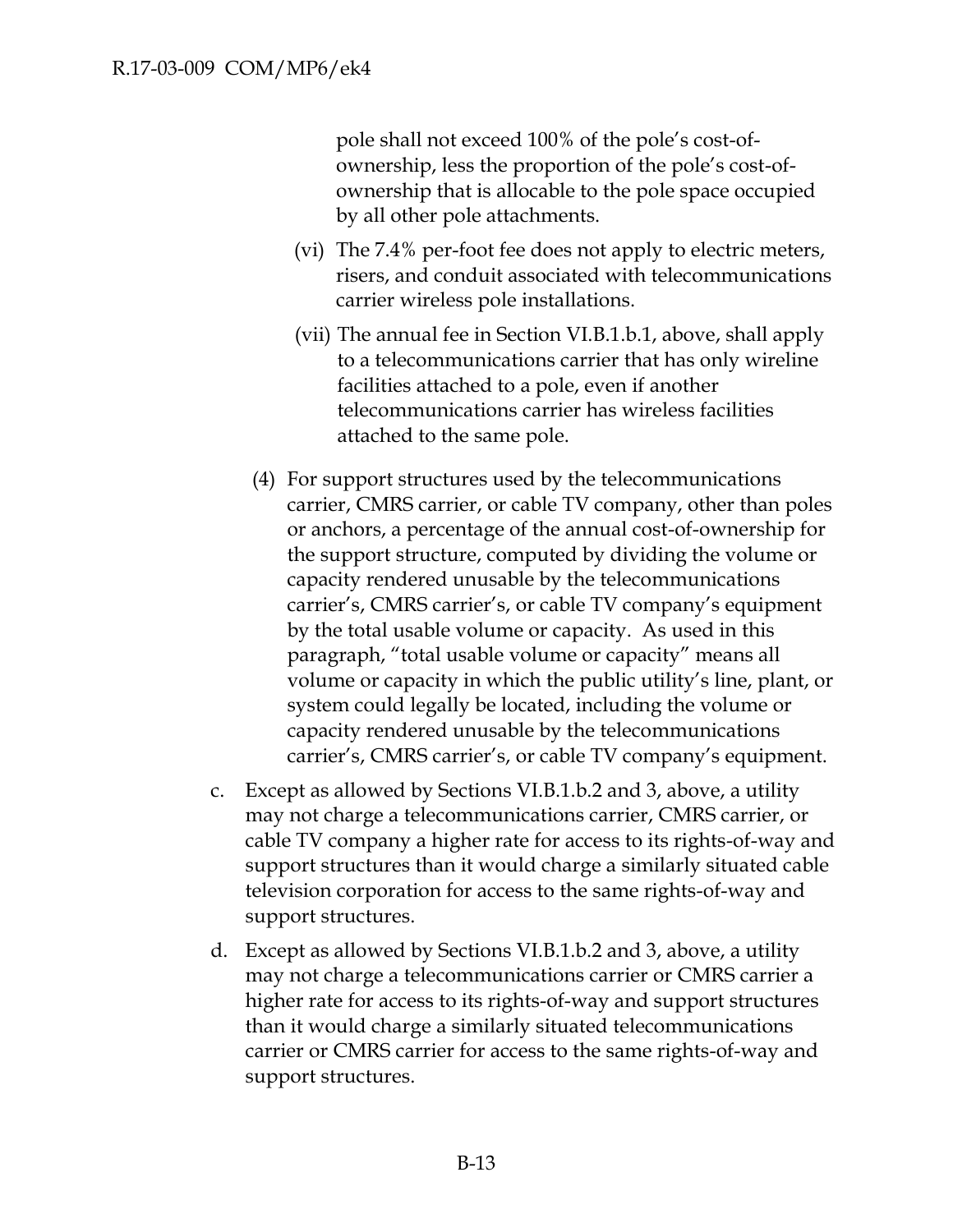#### C. CONTRACTS

- 1. A utility that provides or has negotiated an agreement with a telecommunications carrier, CMRS carrier, or cable TV company to provide access to its support structures shall file with the Commission the executed contract showing:
	- a. The annual fee for attaching to a pole and supporting anchor.
	- b. The annual fee per linear foot for use of conduit.
	- c. Unit costs for all make ready and rearrangements work.
	- d. All terms and conditions governing access to its rights-of-way and support structures.
	- e. The fee for copies or preparation of maps, drawings and plans for attachment to or use of support structures.
- 2. A utility entering into contracts with telecommunications carriers, CMRS carriers, or cable TV companies or cable TV company for access to its support structures, shall file such contracts with the Commission pursuant to General Order 96, available for full public inspection, and extended on a nondiscriminatory basis to all other similarly situated telecommunications carriers, CMRS carriers, or cable TV companies. If the contracts are mutually negotiated and submitted as being pursuant to the terms of 251 and 252 of TA 96, they shall be reviewed consistent with the provisions of Resolution ALJ-174.

### D. UNAUTHORIZED ATTACHMENTS

- 1. No party may attach to the right-of-way or support structure of another utility without the express written authorization from the utility.
- 2. For every violation of the duty to obtain approval before attaching, the owner or operator of the unauthorized attachment shall pay to the utility a penalty of \$500 for each violation. This fee is in addition to all other costs which are part of the attacher's responsibility. Each unauthorized pole attachment shall count as a separate violation for assessing the penalty.
- 3. Any violation of the duty to obtain permission before attaching shall be cause for imposition of sanctions as, in the Commissioner's judgment, are necessary to deter the party from in the future breaching its duty to obtain permission before attaching will be accompanied by findings of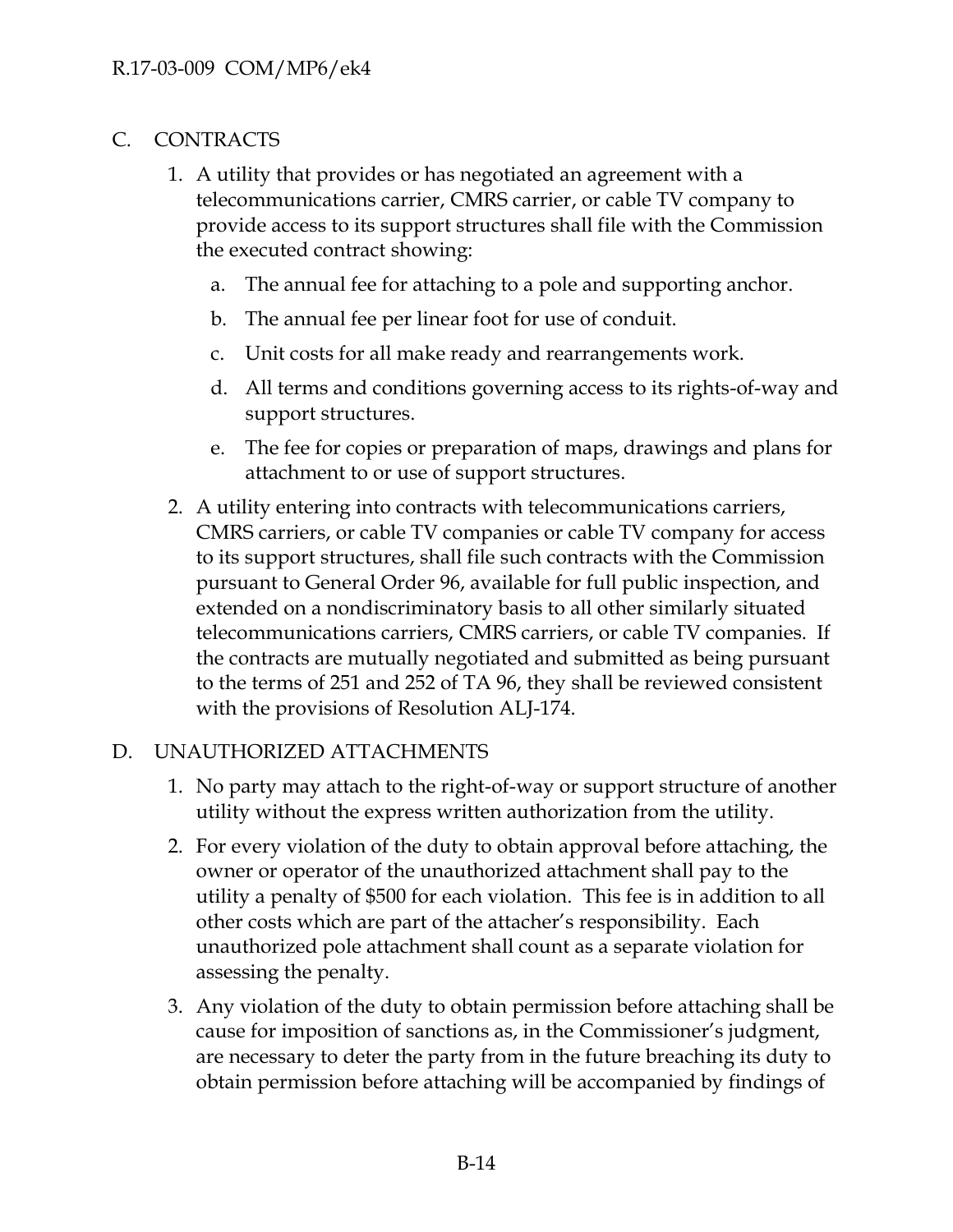fact that permit the pole owner to seek further remedies in a civil action.

4. This Section D applies to existing attachments as of the effective date of these rules.

## VII. RESERVATIONS OF CAPACITY FOR FUTURE USE

- A. No utility shall adopt, enforce or purport to enforce against a telecommunications carrier, CMRS carrier, or cable TV company any "hold off," moratorium, reservation of rights or other policy by which it refuses to make currently unused space or capacity on or in its support structures available to telecommunications carriers, CMRS carriers, or cable TV companies requesting access to such support structures, except as provided for in Part C below.
- B. All access to a utility's support structures and rights-of-way shall be subject to the requirements of Public Utilities Code § 851 and General Order 69C. Instead of capacity reclamation, our preferred outcome is for the expansion of existing support structures to accommodate the need for additional attachments.
- C. Notwithstanding the provisions of Paragraphs VII.A and VII.B, an electric utility may reserve space for up to 12 months on its support structures required to serve core utility customers where it demonstrates that: (i) prior to a request for access having been made, it had a bona fide development plan in place prior to the request and that the specific reservation of attachment capacity is reasonably and specifically needed for the immediate provision (within one year of the request) of its core utility service, (ii) there is no other feasible solution to meeting its immediately foreseeable needs, (iii) there is no available technological means of increasing the capacity of the support structure for additional attachments, and (iv) it has attempted to negotiate a cooperative solution to the capacity problem in good faith with the party seeking the attachment. An ILEC may earmark space for imminent use where construction is planned to begin within nine months of a request for access. A CLEC, CMRS carrier, or cable TV company must likewise use space within nine months of the date when a request for access is granted, or else will become subject to reversion of its access.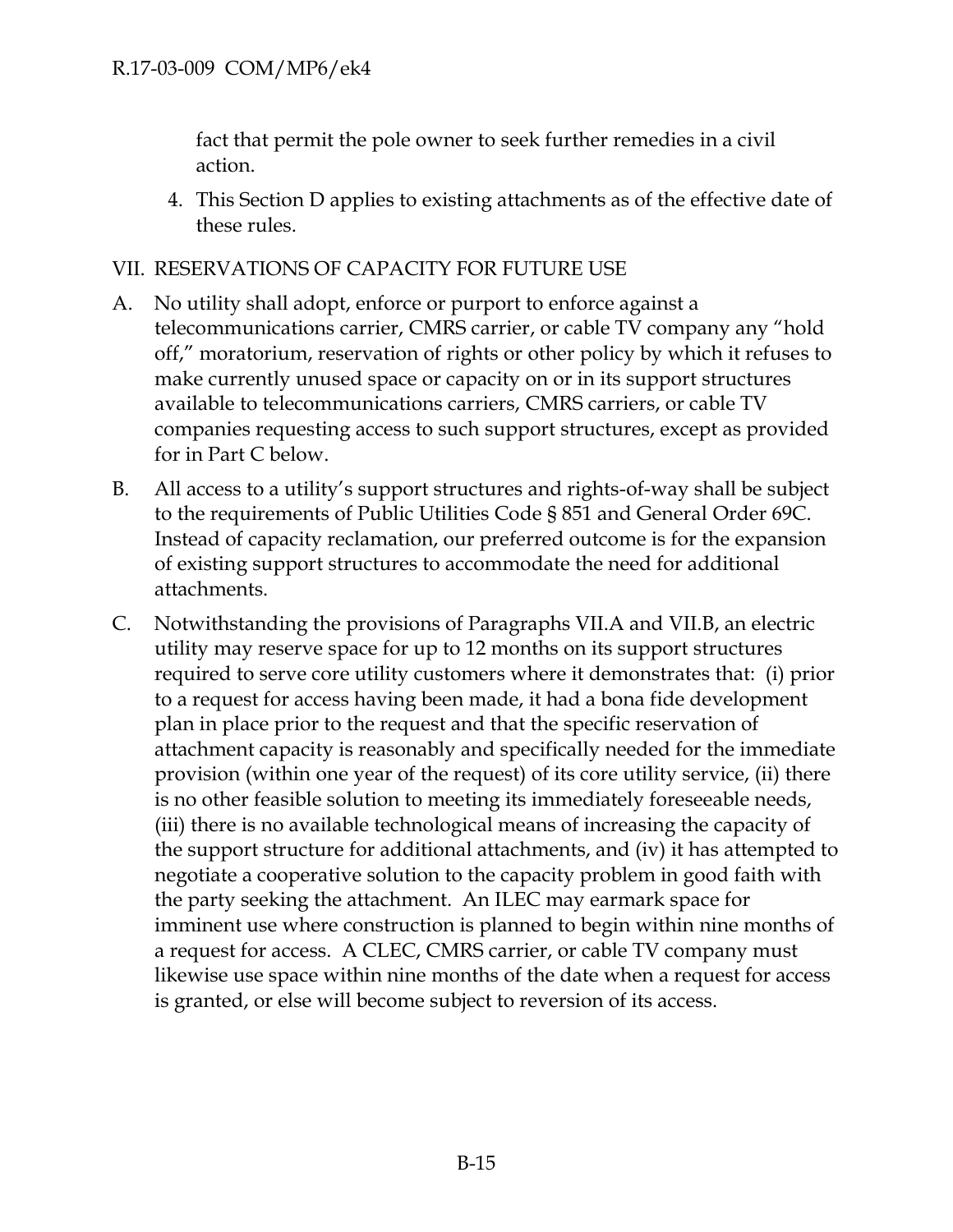### VIII. MODIFICATIONS OF EXISTING SUPPORT STRUCTURES

## A. NOTIFICATION TO PARTIES ON OR IN SUPPORT STRUCTURES

1. Absent a private agreement establishing notification procedures, written notification of a modification should be provided to parties with attachments on or in the support structure to be modified at least 60 days prior to the commencement of the modification. Notification shall not be required for emergency modifications or routine maintenance activities.

# B. NOTIFICATION GENERALLY

1. Utilities and telecommunications carriers shall cooperate to develop a means by which notice of planned modifications to utility support structures may be published in a centralized, uniformly accessible location (e.g., a "web page" on the Internet).

## A. SHARING THE COST OF MODIFICATIONS

1. The costs of support structure capacity expansions and other modifications shall be shared only by all the parties attaching to utility support structures which are specifically benefiting from the modifications on a proportionate basis corresponding to the share of usable space occupied by each benefiting carrier. In the event an energy utility incurs additional costs for trenching and installation of conduit due of safety or reliability requirements which are more elaborate than a telecommunications-only trench, the telecommunications carriers should not pay more than they would have incurred for their own independent trench. Disputes regarding the sharing of the cost of capacity expansions and modifications shall be subject to the dispute resolution procedures contained in these rules.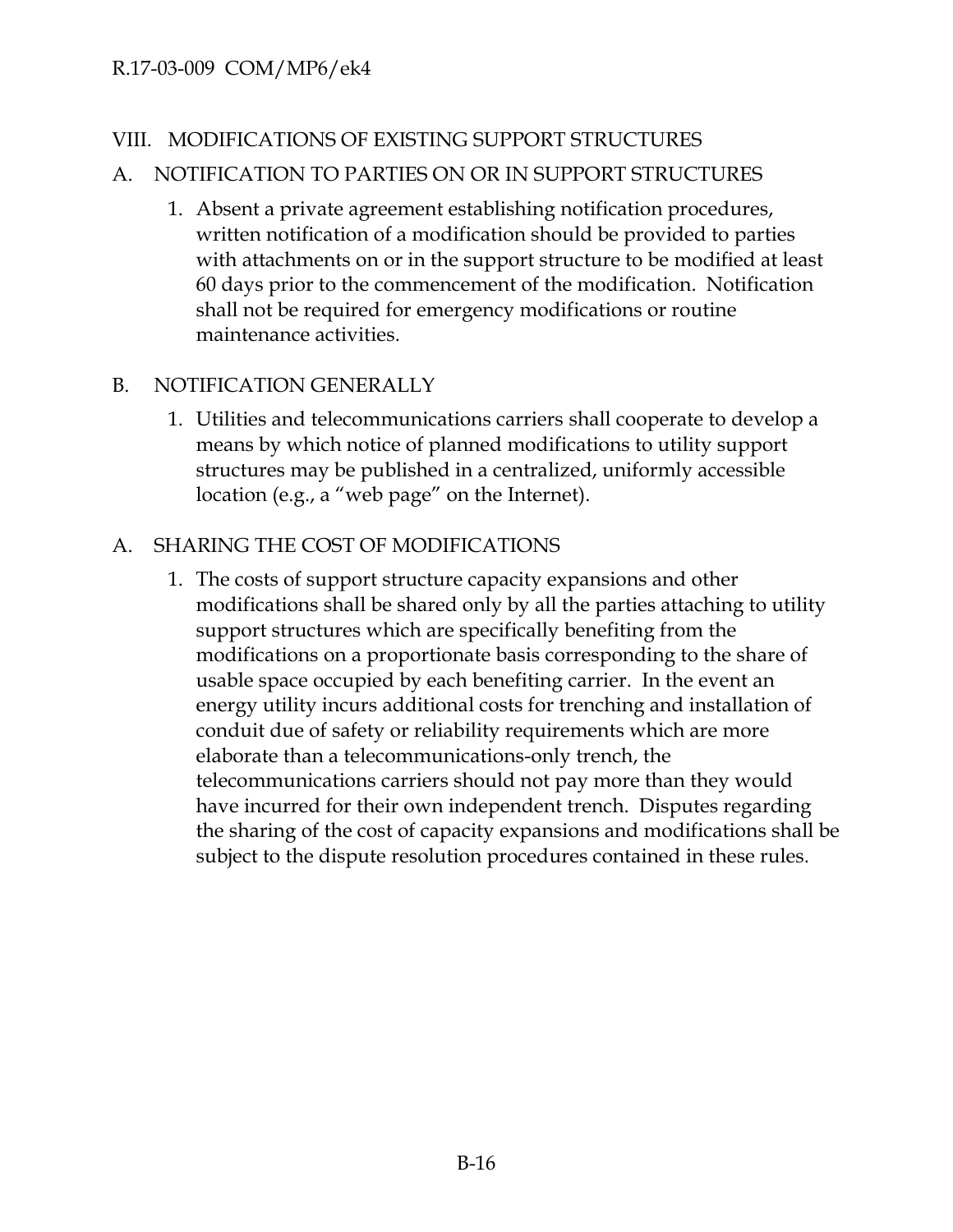### IX. EXPEDITED DISPUTE RESOLUTION PROCEDURES

- A. Parties to a dispute involving access to utility rights-of-way and support structures may invoke the Commission's dispute resolution procedures, but must first attempt in good faith to resolve the dispute. Disputes involving initial access to utility rights-of-way and support structures shall be heard and resolved through the following expedited dispute resolution procedure.
	- 1. Following denial of a request for access, parties shall escalate the dispute to the executive level within each company. After 5 business days, any party to the dispute may file a formal application requesting Commission arbitration. The arbitration shall be deemed to begin on the date of the filing before the Commission of the request for arbitration. Parties to the arbitration may continue to negotiate an agreement prior to and during the arbitration hearings. The party requesting arbitration shall provide a copy of the request to the other party or parties not later than the day the Commission receives the request.
	- 2. **Content**. A request for arbitration must contain:
		- a. A statement of all unresolved issues.
		- b. A description of each party's position on the unresolved issues.
		- c. A proposed agreement addressing all issues, including those upon which the parties have reached an agreement and those that are in dispute. Wherever possible, the petitioner should rely on the fundamental organization of clauses and subjects contained in an agreement previously arbitrated and approved by this Commission.
		- d. Direct testimony supporting the requester's position on factual predicates underlying disputed issues.
		- e. Documentation that the request complies with the time requirements in the preceding rule.
	- 3. **Appointment of Arbitrator.** Upon receipt of a request for arbitration, the Commission's President or a designee in consultation with the Chief Administrative Law Judge, shall appoint and immediately notify the parties of the identity of an Arbitrator to facilitate resolution of the issues raised by the request. The Assigned Commissioner may act as Arbitrator if he/she chooses. The Arbitrator must attend all arbitration meetings, conferences, and hearings.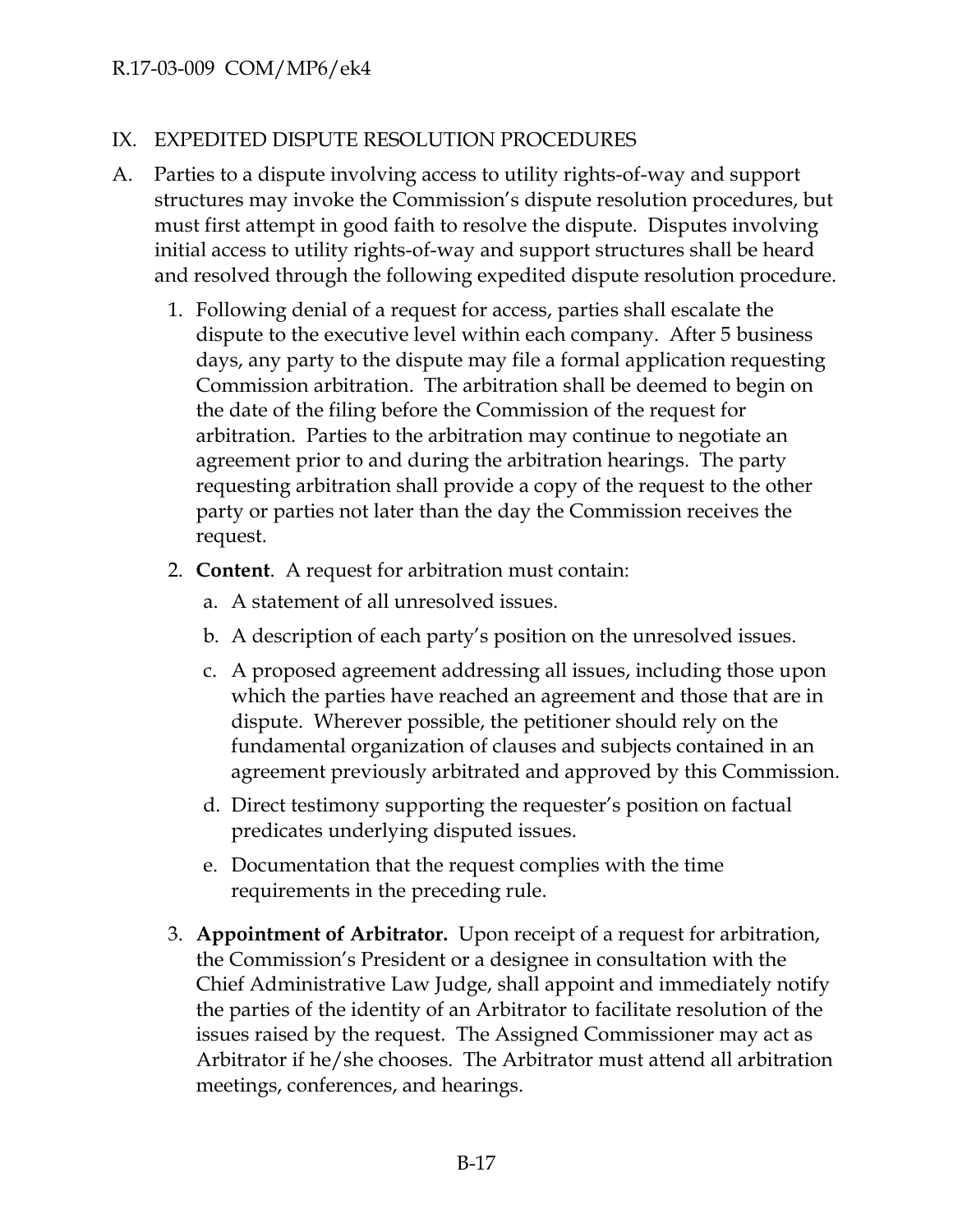- 4. **Discovery.** Discovery should begin as soon as possible prior to or after filing of the request for negotiation and should be completed before a request for arbitration is filed. For good cause, the Arbitrator or Administrative Law Judge assigned to Law and Motion may compel response to a data request; in such cases, the response normally will be required in three working days or less.
- 5. **Opportunity to Respond.** Pursuant to Subsection 252(b)(3), any party to a negotiation which did not make the request for arbitration ("respondent") may file a response with the Commission within 15 days of the request for arbitration. In the response, the respondent shall address each issue listed in the request, describe the respondent's position on these issues, and identify and present any additional issues for which the respondent seeks resolution and provide such additional information and evidence necessary for the Commission's review. Building upon the contract language proposed by the applicant and using the form of agreement selected by the applicant, the respondent shall include, in the response, a single-text "mark-up" document containing the language upon which the parties agree and, where they disagree, both the applicant's proposed language (bolded) and the respondent's proposed language (underscored). Finally, the response should contain any direct testimony supporting the respondent's position on underlying factual predicates. On the same day that it files its response before the Commission, the respondent must serve a copy of the Response and all supporting documentation on any other party to the negotiation.
- 6. **Revised Statement of Unresolved Issues.** Within 3 days of receiving the response, the applicant and respondent shall jointly file a revised statement of unresolved issues that removes from the list presented in the initial petition those issues which are no longer in dispute based on the contract language offered by the respondent in the mark-up document and adds to the list only those other issues which now appear to be in dispute based on the mark-up document and other portions of the response.
- 7. **Initial Arbitration Meeting.** An Arbitrator may call an initial meeting for purposes such as setting a schedule, simplifying issues, or resolving the scope and timing of discovery.
- 8. **Arbitration Conference and Hearing.** Within 7 days after the filing of a response to the request for arbitration, the arbitration conference and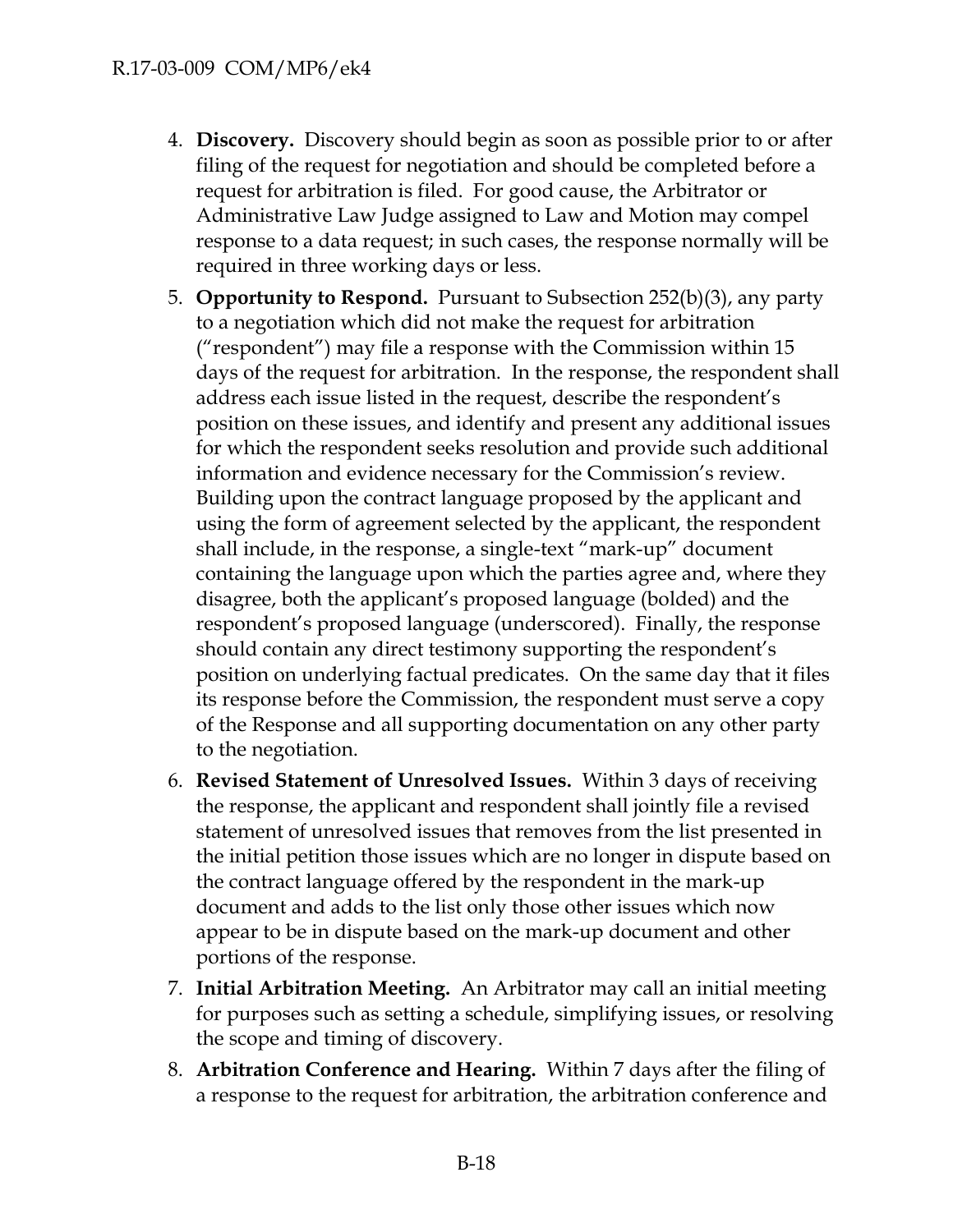hearing shall begin. The conduct of the conference and hearing shall be noticed on the Commission calendar and notice shall be provided to all parties on the service list.

- **9. Limitation of Issues.** The Arbitrator shall limit the arbitration to the resolution of issues raised in the application, the response, and the revised statement of unresolved issues (where applicable). In resolving the issues raised, the Arbitrator may take into account any issues already resolved between the parties.
- 10. **Arbitrator's Reliance on Experts.** The Arbitrator may rely on experts retained by, or on the Staff of the Commission. Such expert(s) may assist the Arbitrator throughout the arbitration process.
- 11. **Close of Arbitration.** The arbitration shall consist of mark-up conferences and limited evidentiary hearings. At the mark-up conferences, the arbitrator will hear the concerns of the parties, determine whether the parties can further resolve their differences, and identify factual issues that may require limited evidentiary hearings. The arbitrator will also announce his or her rulings at the conferences as the issues are resolved. The conference and hearing process shall conclude within 3 days of the hearing's commencement, unless the Arbitrator determines otherwise.
- 12. **Expedited Stenographic Record.** An expedited stenographic record of each evidentiary hearing shall be made. The cost of preparation of the expedited transcript shall be borne in equal shares by the parties.
- 13. **Authority of the Arbitrator.** In addition to authority granted elsewhere in these rules, the Arbitrator shall have the same authority to conduct the arbitration process as an Administrative Law Judge has in conducting hearings under the Rules of Practice and Procedure. The Arbitrator shall have the authority to change the arbitration schedule contained in these rules.

**Participation Open to the Public Participation** in the arbitration conferences and hearings is strictly limited to the parties negotiating a ROW agreement pursuant to the terms of these adopted rules.

14. **Arbitration Open to the Public.** Though participation at arbitration conferences and hearings is strictly limited to the parties that were negotiating the agreements being arbitrated, the general public is permitted to attend arbitration hearings unless circumstances dictate that a hearing, or portion thereof, be conducted in closed session.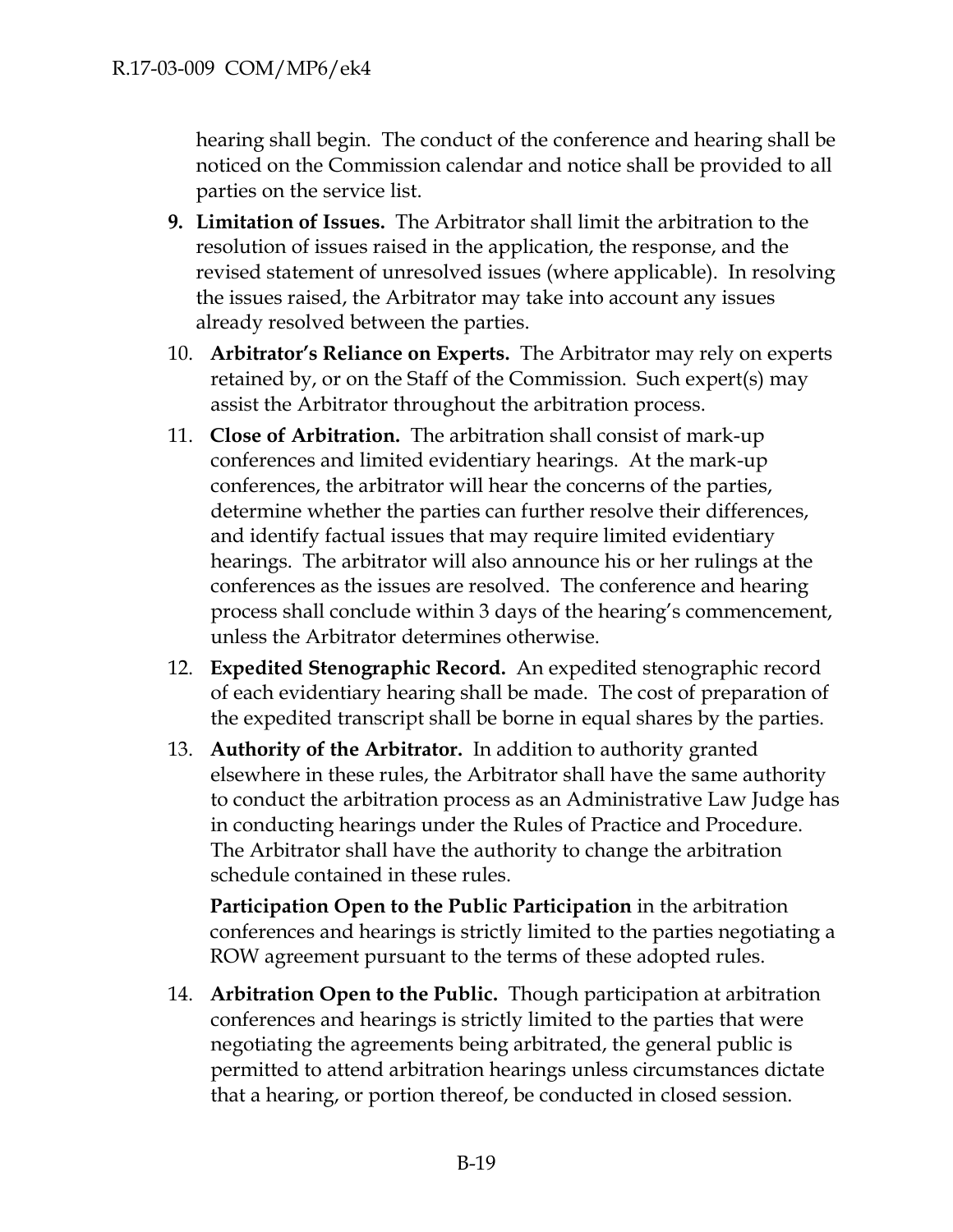Any party to an arbitration seeking a closed session must make a written request to the Arbitrator describing the circumstances compelling a closed session. The Arbitrator shall consult with the assigned Commissioner and rule on such request before hearings begin.

- 15. **Filing of Draft Arbitrator's Report.** Within 15 days following the hearings, the Arbitrator, after consultation with the Assigned Commissioner, shall file a Draft Arbitrator's Report. The Draft Arbitrator's Report will include (a) a concise summary of the issues resolved by the Arbitrator, and (b) a reasoned articulation of the basis for the decision.
- 16. **Filing of Post-Hearing Briefs and Comments on the Draft Arbitrator's Report.** Each party to the arbitration may file a posthearing brief within 7 days of the end of the mark-up conferences and hearings unless the Arbitrator rules otherwise. Post-hearing briefs shall present a party's argument in support of adopting its recommended position with all supporting evidence and legal authorities cited therein. The length of post-hearing briefs may be limited by the Arbitrator and shall otherwise comply with the Commission's Rules of Practice and Procedure. Each party and any member of the public may file comments on the Draft arbitrator's Report within 10 days of its release. Such comments shall not exceed 20 pages.
- 17. **Filing of the Final Arbitrator's Report.** The arbitrator shall file the Final Arbitrator's Report no later than 15 days after the filing date for comments. Prior to the report's release, the Telecommunications Division will review the report and prepare a matrix comparing the outcomes in the report to those adopted in prior Commission arbitration decisions, highlighting variances from prior Commission policy. Whenever the Assigned Commissioner is not acting as the arbitrator, the Assigned Commissioner will participate in the release of the Final Arbitrator's Report consistent with the Commission's filing of Proposed Decisions as set forth in Rule 77.1 of the Commission's Rules of Practice and Procedure.
- 18. **Filing of Arbitrated Agreement.** Within 7 days of the filing of the Final Arbitrator's Report, the parties shall file the entire agreement for approval.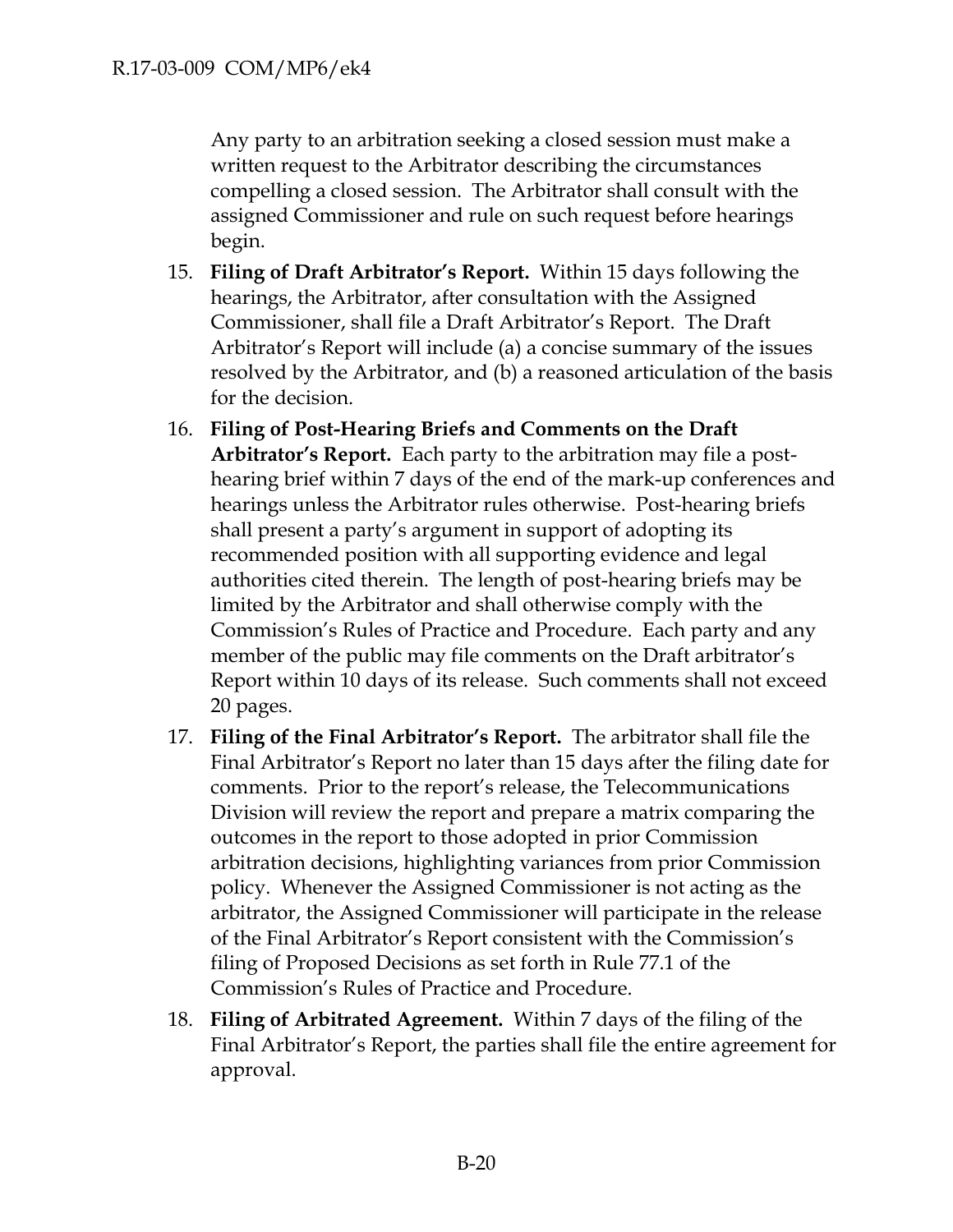- 19. **Commission Review of Arbitrated Agreement.** Within 30 days following filing of the arbitrated agreement, the Commission shall issue a decision approving or rejecting the arbitrated agreement (including those parts arrived at through negotiations) pursuant to Subsection 252(e) and all its subparts.
- 20. **Standards for Review.** The Commission may reject arbitrated agreements or portions thereof that do not meet the requirements of the Commission, including, but not limited to, quality of service standards adopted by the Commission.
- 21. **Written Findings.** The Commission's decision approving or rejecting an arbitration agreement shall contain written findings. In the event of rejection, the Commission shall address the deficiencies of the arbitrated agreement in writing and may state what modifications of such agreement would make the agreement acceptable to the Commission.
- 22. **Application for Rehearing.** A party wishing to appeal a Commission decision approving an arbitration must first seek administrative review pursuant to the Commission's Rules of Practice and Procedure.
- 23. The party identified by the arbitrator as the "losing party" shall reimburse the party identified by the arbitrator as the "prevailing party" for all costs of the arbitration, including the reasonable attorney and expert witness fees incurred by the prevailing party.

# X. ACCESS TO CUSTOMER PREMISES

- A. No carrier may use its ownership or control of any right-of-way or support structure to impede the access of a telecommunications carrier, CMRS carrier, or cable TV company to a customer's premises.
- B. A carrier shall provide access, when technically feasible, to building entrance facilities it owns or controls, up to the applicable minimum point of entry (MPOE) for that property, on a nondiscriminatory, first-come, first-served basis, provided that the requesting telecommunications carrier, CMRS carrier, or cable TV provider has first obtained all necessary access and/or use rights from the underlying property owners(s).
- C. A carrier will have 60 days to renegotiate a contract deemed discriminatory by the Commission in response to a formal complaint. Failing to do so, this